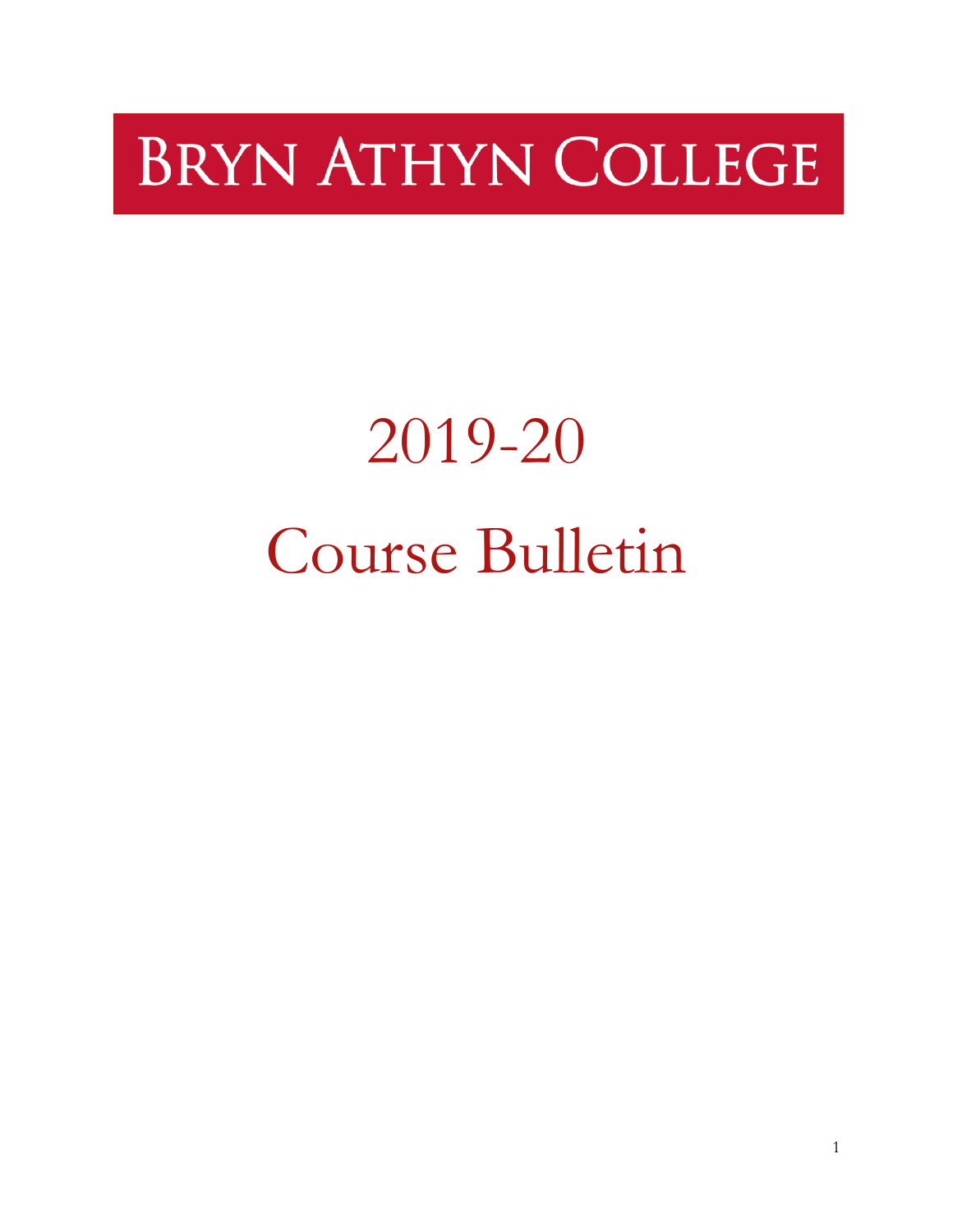# <span id="page-1-0"></span>Table of Contents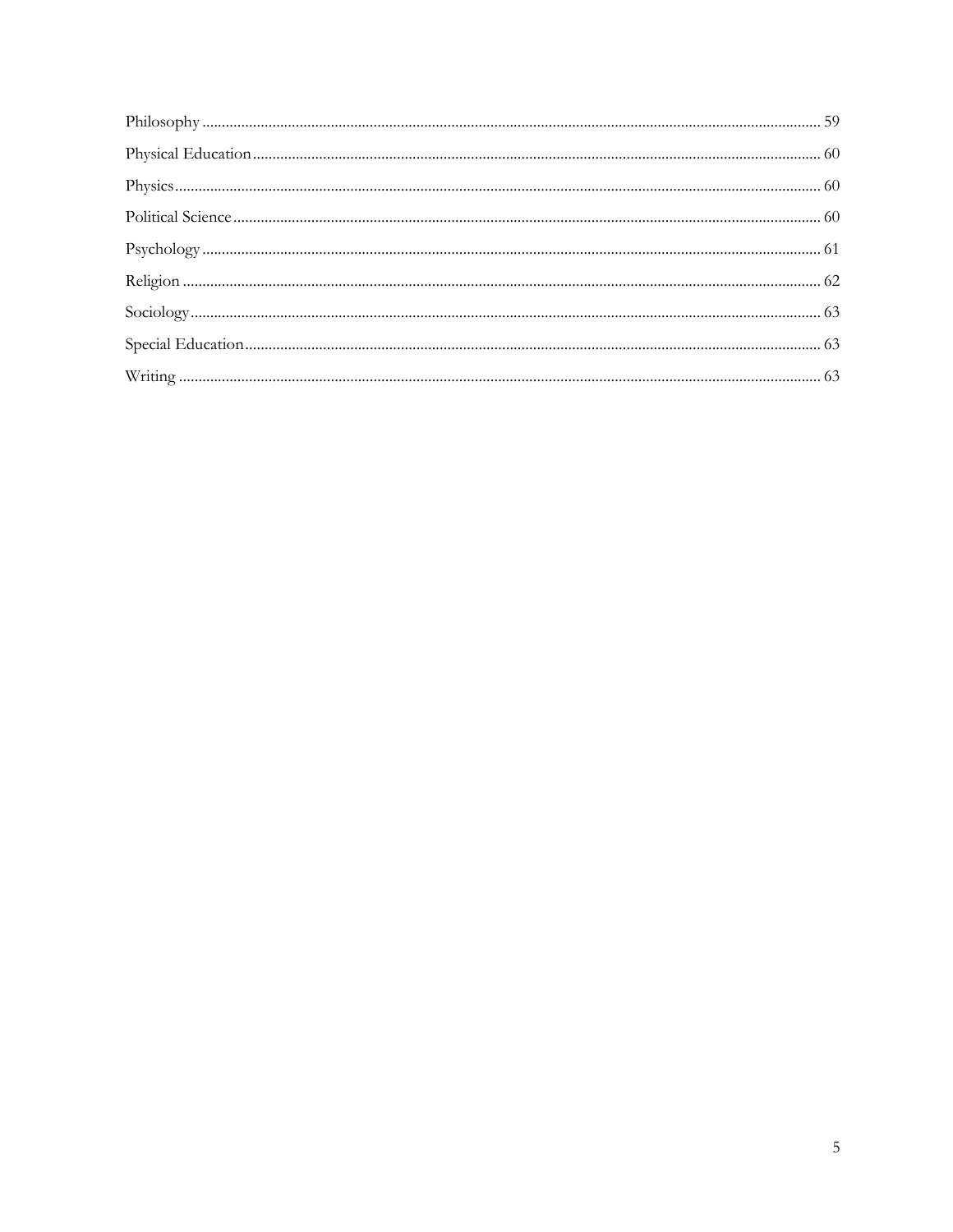#### BRYN ATHYN COLLEGE CALENDAR FOR ACADEMIC YEAR 2019-20: ONE HUNDRED and FORTY-THIRD ACADEMIC YEAR

#### 2019

| May       | 30             | Thurs    | Summer Session 1 Begins                                                 |
|-----------|----------------|----------|-------------------------------------------------------------------------|
| July      | 2              | Tues     | Summer Session 1 Ends                                                   |
|           | 9              | Tues     | Summer Session 2 Begins                                                 |
| August    | 8              | Thurs    | Summer Session 2 Ends                                                   |
|           | 20             | Tues     | Administration and Faculty meetings                                     |
|           | 21             | Wed      | Faculty retreat                                                         |
|           | 25             | Sun      | New Students (US and International) arrive on campus                    |
|           | $26 - 27$      | Mon-Tues | Orientation for new students                                            |
|           | 27             | Tues     | All returning students arrive on campus                                 |
|           | 27             | Tues     | Open advising for all students                                          |
|           | 27             | Tues     | 7:00 pm: President's Welcome (dessert) for all students (Glencairn)     |
|           | 28             | Wed      | 8:10 am: Fall Term classes begin                                        |
| September | 2              | Mon      |                                                                         |
|           |                |          | Labor Day holiday                                                       |
| October   | 4              | Fri      | Charter Day                                                             |
|           | 17             | Thurs    | All college in-service day—Majors and Career Day                        |
|           | 21-30          | Mon-Wed  | Registration for Winter Term                                            |
| November  | 8              | Fri      | Final day of Fall Term classes                                          |
|           | 11             | Mon      | Reading day                                                             |
|           | 12             | Tues     | Exams begin                                                             |
|           | 15             | Fri      | Fall Term ends after Friday exams                                       |
|           | 28             | Thurs    | Thanksgiving holiday                                                    |
|           |                |          |                                                                         |
| December  | 1              | Sun      | Resident students return                                                |
|           | 2              | Mon      | Winter Term classes begin                                               |
|           | 20             | Fri      | Christmas vacation begins after Friday classes                          |
|           |                |          | 2020                                                                    |
| January   | 5              | Sun      | Resident students return                                                |
|           | 6              | Mon      | Classes resume                                                          |
|           | 20             | Mon      | Martin Luther King, Jr. holiday                                         |
|           | 22-31          | Wed-Fri  | Registration for Spring Term                                            |
|           |                |          |                                                                         |
| February  | 24             | Mon      | Final day of Winter Term classes                                        |
|           | 25             | Tues     | Reading day                                                             |
|           | 26             | Wed      | Exams begin                                                             |
|           | 29             | Sat      | Winter Term ends after Saturday exams                                   |
| March     | 10             | Tues     | Resident students return                                                |
|           | 11             | Wed      | Spring Term classes begin                                               |
|           | $23 - 27$      | Mon-Fri  | Phase I Registration                                                    |
|           | $30-4/3$       | Mon-Fri  | Phase II Registration                                                   |
| April     | 10             | Fri      | Good Friday holiday                                                     |
|           | $20 - 24$      | Mon-Fri  | Phase III Registration                                                  |
| May       | 20             | Wed      | Final day of Spring Term classes                                        |
|           | 21             | Thurs    | Reading day                                                             |
|           | 22             | Fri      | Exams begin                                                             |
|           | 25             | Mon      | Memorial Day Holiday                                                    |
|           | 27             | Wed      |                                                                         |
|           |                |          | Final day of exams                                                      |
|           | 29             | Fri      | 6:30 pm: Graduation Dinner (Brickman Center)                            |
|           | 30             | Sat      | 10:00 am: Graduation (Asplundh Field House)                             |
| June      | $\overline{4}$ | Thurs    | End of Year Faculty Meeting and End of Year Faculty and Staff Gathering |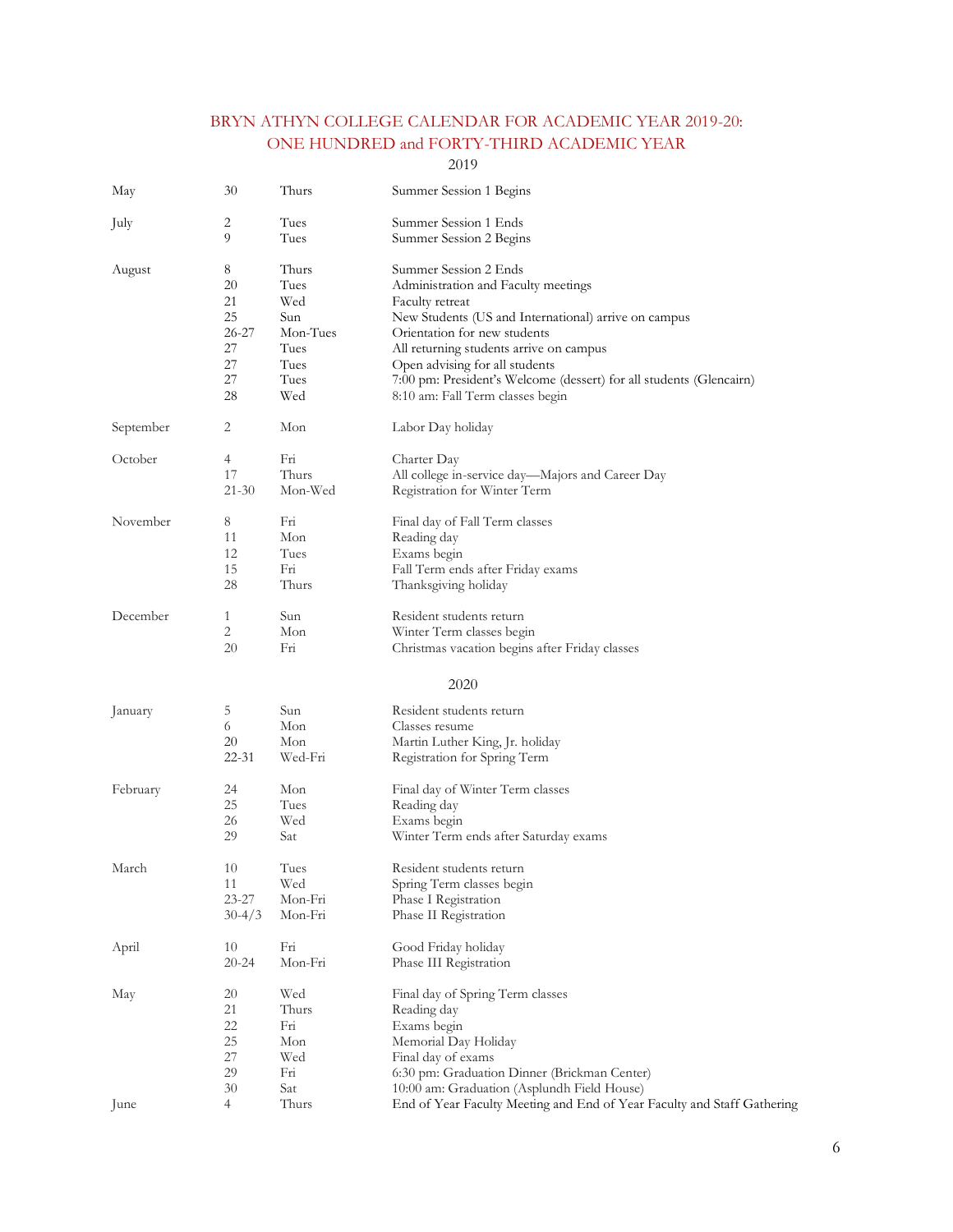# <span id="page-6-0"></span>Academic Reminders and Requirements

Make sure you have a tentative academic plan before you see your advisor to register for classes. Your advisor can provide information and perspectives that may help you make decisions, but it is your academic program. It is your responsibility to ensure it is the program you want and need.

Each term, choose three or four academic courses at the appropriate level. Full-time students must take at least 9 academic credits each term. However, to stay on track for a graduation in four years and maintain full eligibility for student loans, you will need to complete 31 credits per year. Full-time tuition covers 14.5 credits per term; additional payment is necessary for any more. Keep the following requirements in mind:

# **First Year Requirements**

- Two religion courses (100-level) during the year including passing Religion 101 or 110
- Writing 101 (or Writing 100 as recommended)
- Math 101 (or test out of it via Math placement test)
- At least 9 academic credits each term 100-level courses unless you get permission for upper-level courses
- To advance to second year status, you must complete residency requirements and at least 31 credits.

# **Second Year Requirements**

- Two religion courses during the year
- Writing 202
- At least 9 academic credits each term 100- or 200-level courses unless you get permission for higherlevel courses
- To advance to third year status, you must complete residency requirements and accumulate at least 62 credits. Fourth year status requires completion of residency requirements, accumulating at least 93 credits, and acceptance into a major program.

# **Third and Fourth Year Requirements**

- One religion course each year (not 100-level)
- At least 9 academic credits each term
- Graduation requires completion of major, core, and residency requirements and completing at least 124 credits (some majors may require more). Additionally, a minimum of 120 credits must be academic (some courses carry non-academic credit, mainly PE courses).

In addition to the residency requirements listed above, students interested in the following majors should register for the courses listed below in their first year:

- Biology: Bio122 & 123, Chem101 and/or Chem110&111
- Education: Ed128, ESci110, Geog110, any 100-level History course, two math courses, Phil102, Rel101 or 110
- English: n/a (Recommended: Eng105)
- ID: 100-level requirements/recommendations from the appropriate areas
- History: any 100-level history courses (Recommended: 100-level anthropology, geography, political science, sociology courses)
- Psychology: Psyc101 (Recommended: Math130 and 100-level anthropology and/or sociology)
- Religion: Rel110 and either Rel115 or Rel125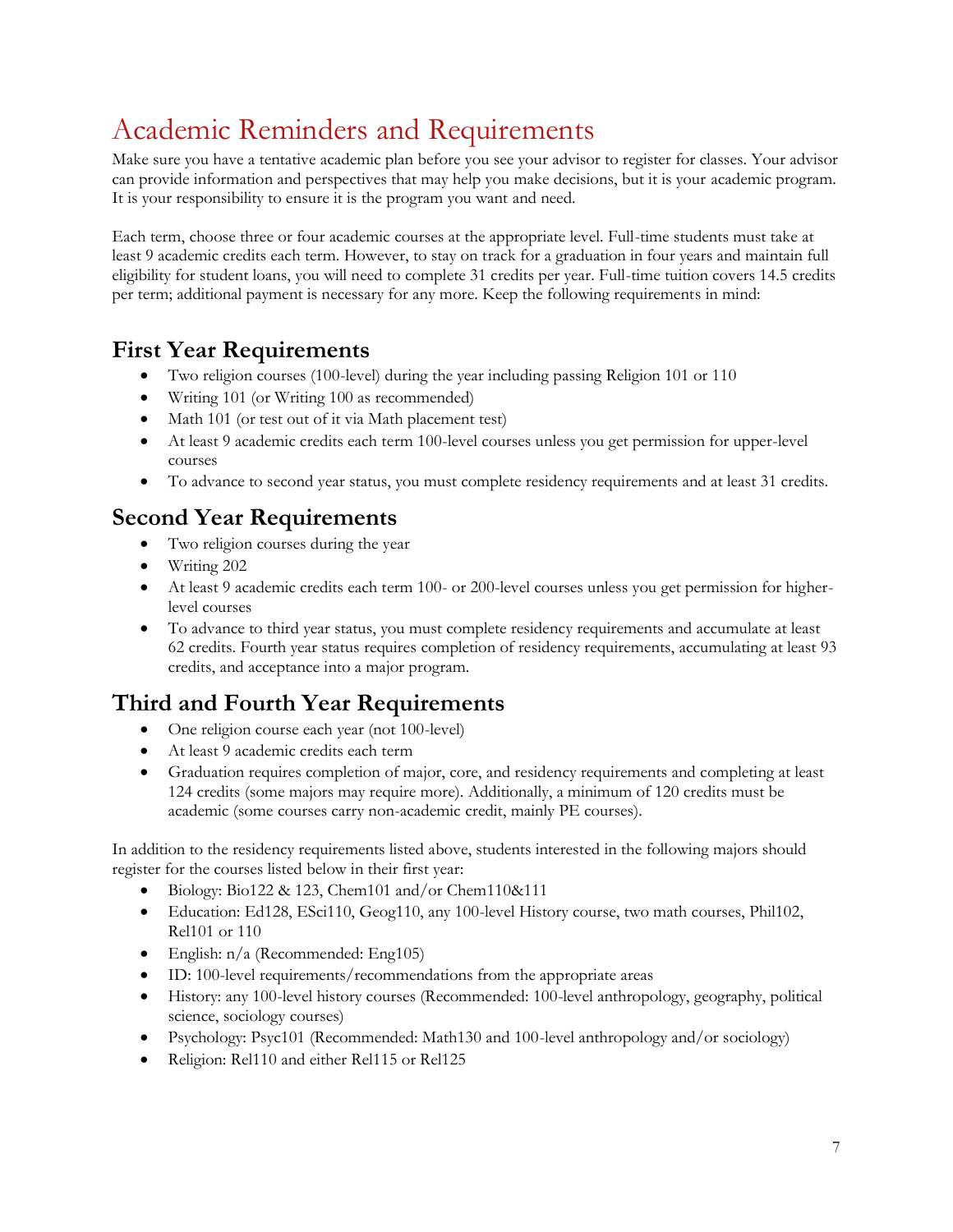# **Worksheets for Majors:**

If you are interested in a particular major, please see the worksheets online. Major requirement worksheets are available on our website at the following location: [https://brynathyn.edu/academics/undergraduate/majors/.](https://brynathyn.edu/academics/undergraduate/majors/)

# **Graduation Applications:**

Are you planning on graduating this May? Try filling out the graduation application to see what courses you might be missing. Graduation Applications are available on our website at the following location: [https://brynathyn.edu/academics/undergraduate/major-and-minor-forms/.](https://brynathyn.edu/academics/undergraduate/major-and-minor-forms/)

# **Student Online Registration Instructions:**

- Go to: https://www.BrynAthynSonis.com
- Login and click on "Students"
- Enter your PIN and ID (PIN is case sensitive, ID requires leading zeroes) o If you forget your ID or PIN, click the link on login page
- Click on "Academics" and select Registration
- Select "View All" to see course list
- Register for a course by clicking on the number in the "spaces" column
- After selecting courses, click on "Continue Registration Process"
- Review courses and, if correct, click "Continue"
- Finalize by clicking "Return" button.
- If a course is full, you can add yourself to a wait list by clicking the number in the "wait" column

#### Notes:

You will need to see your advisor if you want to:

- audit a course
- conduct an independent study
- complete an internship
- take more than 14.5 credits

See the Undergraduate Student Handbook online for details.

Your advisor will guide you through the process of setting up an independent study or internship. Please note that students and advisors will be unable to register for internships or independent studies through the online registration system. Internships and independent studies will be registered by the Registrar once the appropriate paperwork has been completed.

# **Core and Major Information**

See the Academic Programs Bulletin for information regarding the Core Program and Majors.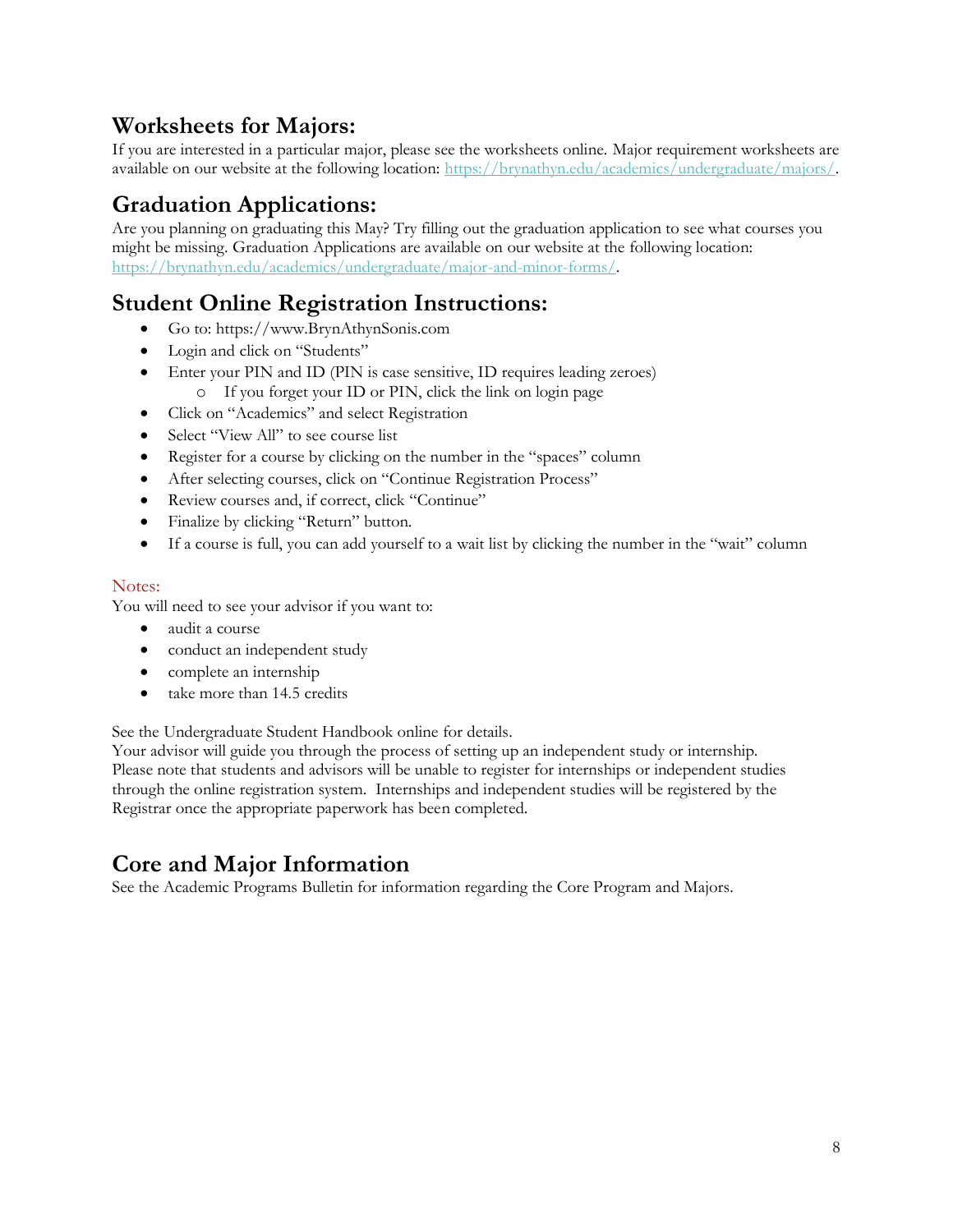# Fall Term 2019-20 Undergraduate Course List

| As of 4/21/2019. (Independent Study and Internship courses not listed). |  |  |
|-------------------------------------------------------------------------|--|--|
|                                                                         |  |  |

<span id="page-8-0"></span>

| <b>COURSE</b>    | <b>COURSE DESCRIPTION</b>                           | <b>CREDITS</b>          | <b>INSTRUCTOR</b>      |
|------------------|-----------------------------------------------------|-------------------------|------------------------|
| Bio122(0)        | Introduction to Biology: Genetics and Evolution     | 3                       | Staff                  |
| Bio122(1)        | Introduction to Biology: Genetics and Evolution     | 3                       | Bryntesson, A. Fredrik |
| Bio122(2)        | Introduction to Biology: Genetics and Evolution     | 3                       | Bryntesson, A. Fredrik |
| $Bio122L(0)*$    | Introduction to Biology: Genetics and Evolution Lab | $\mathbf{1}$            | McMackin, Grace Rose   |
| $Bio122L(1)$ *   | Introduction to Biology: Genetics and Evolution Lab | $\mathbf{1}$            | McMackin, Grace Rose   |
| $Bio122L(2)*$    | Introduction to Biology: Genetics and Evolution Lab | 1                       | Evans, Stella R.       |
| Bio122L(3)*      | Introduction to Biology: Genetics and Evolution Lab | $\mathbf{1}$            | McMackin, Grace Rose   |
| <b>Bio210</b>    | Human Anatomy and Physiology I                      | 3                       | Higgins, Ed            |
| Bio210L(0)*      | Human Anatomy and Physiology I Lab                  | $\mathbf{1}$            | Higgins, Ed            |
| $Bio210L(1)*$    | Human Anatomy and Physiology I Lab                  | $\mathbf{1}$            | Higgins, Ed            |
| <b>Bio230</b>    | Genetics                                            | $\overline{\mathbf{3}}$ | Bryntesson, A. Fredrik |
| Bio373(0)*       | Biological Laboratory Techniques: Molecular Biology | 2                       | Evans, Stella R.       |
| Bio373(1)*       | Biological Laboratory Techniques: Molecular Biology | 2                       | Evans, Stella R.       |
| <b>Bio490</b>    | Biology Seminar I (IL)                              | $\mathbf{1}$            | Higgins, Ed            |
| Bus/Wrt220       | <b>Business Communications (W)</b>                  | 3                       | Rogers, Elizabeth      |
| <b>Bus141</b>    | Accounting I                                        | 3                       | King, Ethan            |
| <b>Bus254</b>    | Principles of Marketing                             | $\mathfrak{Z}$          | Swiski, Mark           |
| <b>Bus267</b>    | Introduction to Sports Management                   | 3                       | Shute, Dick            |
| <b>Bus305</b>    | <b>Business Seminar</b>                             | 1.5                     | King, Ethan            |
| <b>Bus320</b>    | Financial Management (QR)                           | 3                       | Waltrich, Christopher  |
| <b>Bus493</b>    | Senior Literature Review                            | 2                       | King, Ethan            |
| <b>Bus494</b>    | Senior Seminar I                                    | 1                       | Synnestvedt, Dan       |
| Chem101          | Introduction to Chemistry                           | 3                       | Bedford, Allen         |
| Chem210          | Organic Chemistry I                                 | 3                       | Bedford, Allen         |
| Chem210 $L(0)*$  | Organic Chemistry I -Lab                            | $\mathbf{1}$            | Bedford, Allen         |
| Chem210 $L(1)$ * | Organic Chemistry I -Lab                            | $\mathbf{1}$            | McMackin, Grace Rose   |
| Comm105          | Public Speaking (PP)                                | 3                       | Bernhardt, Suzanne     |
| CS/Math321       | Introduction to Numerical Methods                   | 3                       | Blair, Max             |
| <b>CSci105</b>   | Introduction to Computer Systems                    | 3                       | Simonetti, Neil        |
| Dan160/260/360+  | Dance Ensemble (EEc)                                | 1.5                     | Bostock, Jessica       |
| Dan240           | Creative Movement and the Young Child               | 1.5                     | Bostock, Jessica       |
| Dan332           | Choreography & Composition                          | 3                       | Bostock, Jessica       |
| Dan493           | Senior Literature Review                            | $\mathbf{2}$            | Bostock, Jessica       |
| Econ131          | Macroeconomics (QR)                                 | 3                       | Staff                  |
| Ed217            | Language, Literacy, and Numeracy                    | $\overline{\mathbf{3}}$ | Phillips, Nina Gunther |
| Ed271            | Introduction to Early Childhood Education           | $\mathfrak{Z}$          | Phillips, Nina Gunther |
| Ed322            | Social Studies and the Young Child                  | $\mathfrak{Z}$          | Phillips, Nina Gunther |
| Ed324            | Science and the Young Child                         | 3                       | Staff,                 |
| Ed402            | Student Teaching (EE)                               | 12                      | Phillips, Nina Gunther |
| Eng221           | English Literature Survey II                        | $\mathfrak{Z}$          | King, Kristin          |
| <b>Eng360</b>    | Victorian Literature (IL)                           | $\mathfrak{Z}$          | King, Kristin          |
| EnSci105         | Introduction to Sustainability                      | 3                       | Potapov, Eugene R.     |
| EnSci105L*       | Introduction to Sustainability                      | $\mathbf{1}$            | Potapov, Eugene R.     |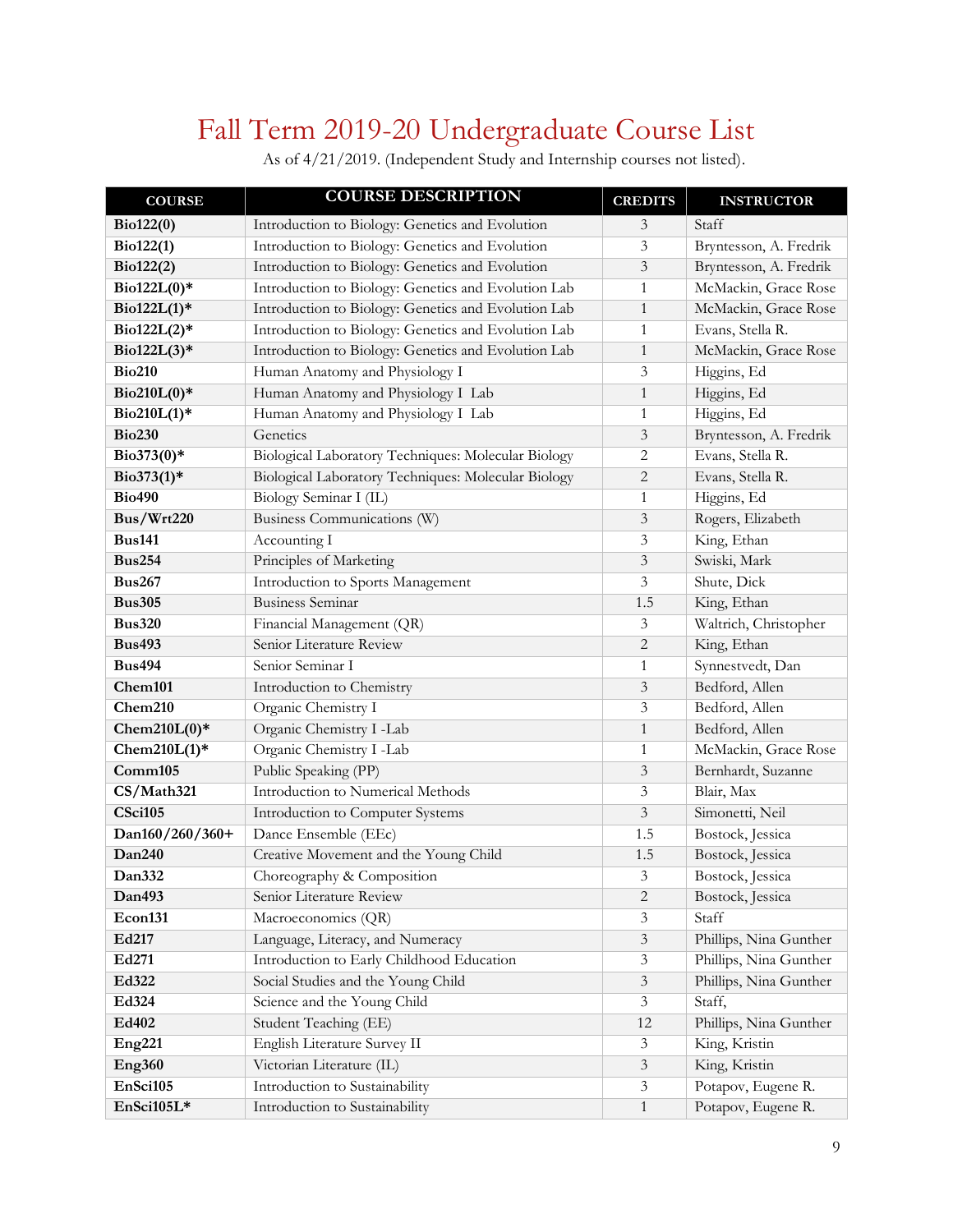| <b>FA101</b>   | Art History: Caves to Cathedrals (IL)          | 3                       | Kline, Jonathan D.     |
|----------------|------------------------------------------------|-------------------------|------------------------|
| FA120*         | Metal Work I                                   | 3                       | Kline, Jonathan D.     |
| FA128*         | Glass Painting                                 | 3                       | Leap, Kenneth          |
| FA140+*        | Drawing and Painting                           | 3                       | Gyllenhaal, Martha     |
| FA155*         | Introduction to Craft Practice                 | 3                       | Hartley, Stephen E.    |
| FA205*         | Introduction to American Architectural History | 3                       | Hartley, Stephen E.    |
| $FA240+*$      | Intermediate Painting                          | 3                       | Gyllenhaal, Martha     |
| FA252*         | Introduction to Welding and Machine Work       | 3                       | Staff                  |
| FE1            | Field Experience I: Observation                | 2.5                     | Phillips, Nina Gunther |
| FESpEd         | Field Experience in Special Eduation           | 3                       | Wong, Sarah            |
| Geog110        | World Regional Geography                       | 3                       | Yardumian, Aram        |
| Germ101        | Introductory German I                          | 3                       | Lawing, Sean           |
| Hist248        | The Medieval World                             | 3                       | Lawing, Sean           |
| <b>Hist305</b> | Reacting to the Past: Revolution               | 3                       | Rose, D. Greg          |
| <b>HSoc401</b> | Capstone Seminar I (IL)                        | 3                       | Yardumian, Aram        |
| ID494          | Senior Seminar I                               | $\mathbf{1}$            | Synnestvedt, Dan       |
| Math095(0)     | Preparation for Quantitative Reasoning         | $\mathbf{1}$            | Genzlinger, Maret      |
| Math095(2)     | Preparation for Quantitative Reasoning         | $\mathbf{1}$            | Genzlinger, Maret      |
| Math101        | Introduction to Quantitative Reasoning (QR)    | 3                       | Simonetti, Neil        |
| Math140        | Elements of Calculus (QR)                      | 3                       | Bedford, Allen         |
| Math $150(0)$  | Calculus I                                     | 3                       | Bongers, Caira         |
| Math150(1)     | Calculus I                                     | 3                       | Bongers, Caira         |
| Math150L(0)    | Calculus I Lab                                 | $\mathbf{1}$            | Bongers, Caira         |
| Math150L(1)    | Calculus I Lab                                 | $\mathbf{1}$            | Bongers, Caira         |
| Math330        | Introduction to Probability Theory             | 3                       | Bongers, Caira         |
| Math493        | Senior Literature Review                       | $\overline{2}$          | Simonetti, Neil        |
| Math494        | Senior Seminar I                               | $\mathbf{1}$            | Synnestvedt, Dan       |
| <b>Mus100</b>  | College Chorale                                | $\mathbf{1}$            | Bier, Graham           |
| <b>PE112</b>   | Team Sports for Fun                            | 1                       | Bryntesson, Hilary J.  |
| Phil/PS220     | Political Thought (Civil)                      | 3                       | Synnestvedt, Dan       |
| <b>Phil102</b> | Introduction to Philosophy (Worldview)         | 3                       | Latta, Marcy           |
| <b>Phil493</b> | Senior Literature Review                       | $\mathbf{2}$            | Synnestvedt, Dan       |
| <b>PSci211</b> | Comparative Government (Civil)                 | 3                       | Rose, D. Greg          |
| Psyc101        | <b>Introductory Psychology</b>                 | 3                       | Rogers, Kiri K.        |
| Psyc201        | Abnormal Psychology                            | 3                       | Rogers, Kiri K.        |
| Psyc203        | Personality Theory                             | $\overline{\mathbf{3}}$ | Frey, Kurt             |
| Psyc204        | Human Development: Lifespan                    | 3                       | Frey, Kurt             |
| Psyc205        | Social Psychology (PP)                         | 3                       | Frey, Kurt             |
| Psyc341        | Human Development: Adult Altruism (EE)(Moral)  | 3                       | Nash, Laura            |
| Psyc490        | Research Methods in Psychology (IL)            | $\mathfrak{Z}$          | Cavallo, Fernando      |
| Rel101(0)      | Introduction to New Church Doctrines (SpDoc)   | 3                       | Genzlinger, Matthew    |
| Rel101(1)      | Introduction to New Church Doctrines (SpDoc)   | $\mathfrak{Z}$          | Glenn, Thane           |
| Rel101(2)      | Introduction to New Church Doctrines (SpDoc)   | 3                       | Genzlinger, Matthew    |
| Rel101(3)      | Introduction to New Church Doctrines (SpDoc)   | $\mathfrak{Z}$          | Glenn, Coleman         |
| Rel101(4)      | Introduction to New Church Doctrines (SpDoc)   | 3                       | Schnarr, Grant         |
| Rel101(5)      | Introduction to New Church Doctrines (SpDoc)   | 3                       | Glenn, Coleman         |
| <b>Rel110</b>  | Introduction to Systematic Theology (SpDoc)    | $\mathfrak{Z}$          | Frazier, Scott Innes   |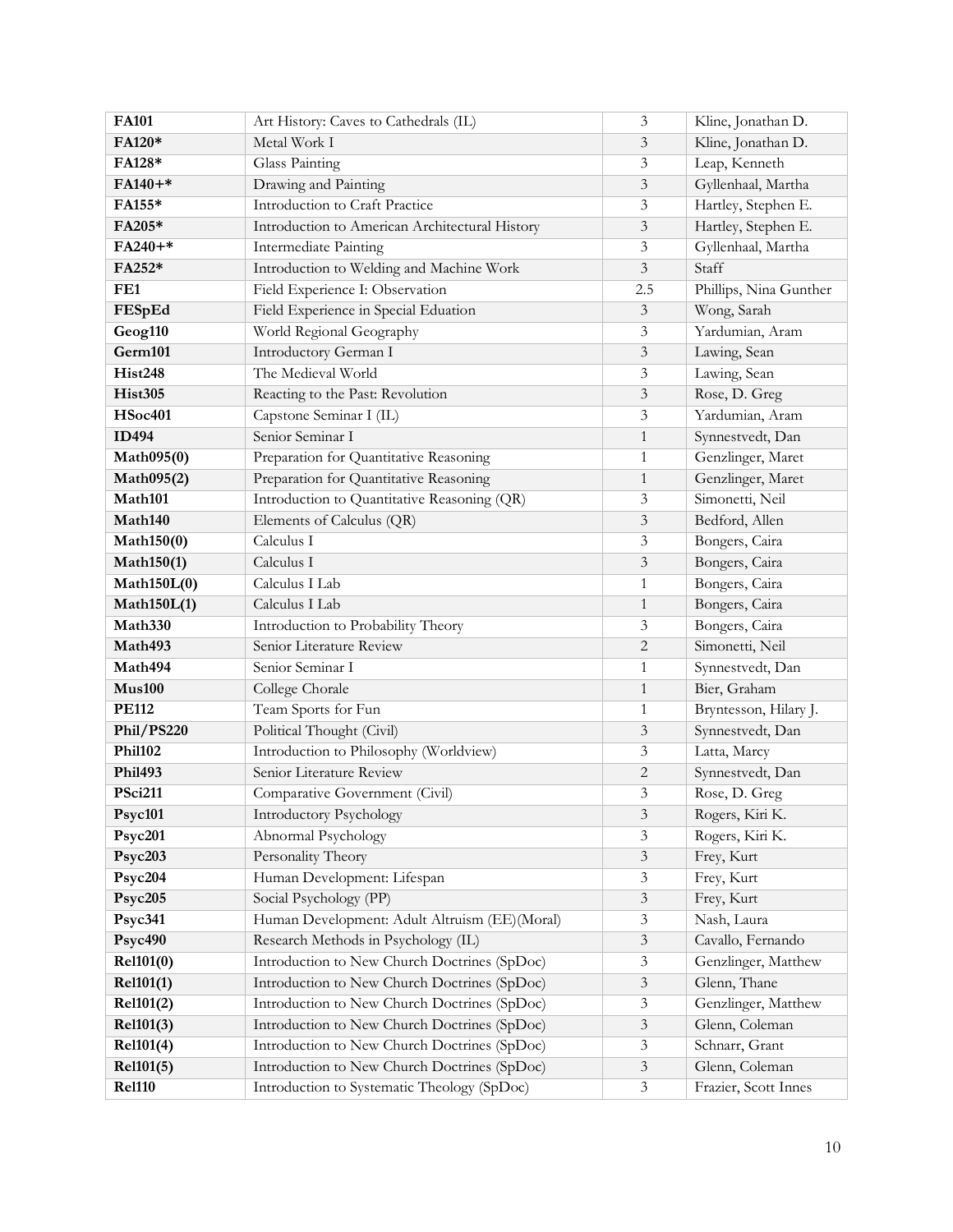| <b>Rel220</b>     | The Torah (SpScript)                             | $\mathfrak{Z}$ | Frazier, Scott Innes |
|-------------------|--------------------------------------------------|----------------|----------------------|
| <b>Rel225</b>     | Spiritual Interpretation of the Bible (SpScript) | 3              | Schnarr, Grant       |
| <b>Rel272</b>     | Advanced Religious Ethics (SpAppl)               | 3              | Silverman, Ray       |
| <b>Rel273</b>     | Religion and Marriage (Doc)(W)                   | 3              | Silverman, Ray       |
| <b>Rel330</b>     | Sacred Geometry (SpAppl)                         | 3              | Cole, Stephen        |
| <b>Rel372</b>     | Spiritual Development for Educators (Applied)    | 3              | Silverman, Ray       |
| <b>Rel380</b>     | History of New Church Doctrine (IL) (SpAppl)     | 3              | Cole, Stephen        |
| Soc110            | Introduction to Sociology                        | 3              | Anderson III, Samuel |
| Span101           | Introductory Spanish I                           | $\mathfrak{Z}$ | Staff                |
| SpEd111           | Introduction to Special Education                | 3              | Simons, India        |
| SpEd331           | Classroom Management and Behavioral Support      | 3              | Ballard, Kelly M.    |
| SpEd334           | Assistive Technology in the Classroom            | $\mathbf{1}$   | Goldynia, Kristine   |
| Thea120           | Set Design and Production (EE)                   | 3              | Haus-Roth, Naomi     |
| Writ100           | Academic Writing                                 | 3              | Nash, Abbey          |
| Writ101(0)        | Expository Writing (W)                           | 3              | Latta, Marcy         |
| Writ101(1)        | Expository Writing (W)                           | 3              | Latta, Marcy         |
| Writ101(2)        | Expository Writing (W)                           | 3              | Glenn, Thane         |
| <b>Writ202(0)</b> | Writing About Literature (W) (IL)                | 3              | Cooper, Robin        |
| Writ202(3)        | Writing About Literature (W) (IL)                | 3              | Cooper, Robin        |
| Writ212           | Creative Nonfiction Writing (W)                  | 3              | Hoffman, Chandra     |

+This course is offered on multiple levels. All students must register on the 100 level.

\*This course requires a lab fee.

*The College administration will make every effort to offer the courses listed, but reserves the right to cancel courses if necessary.*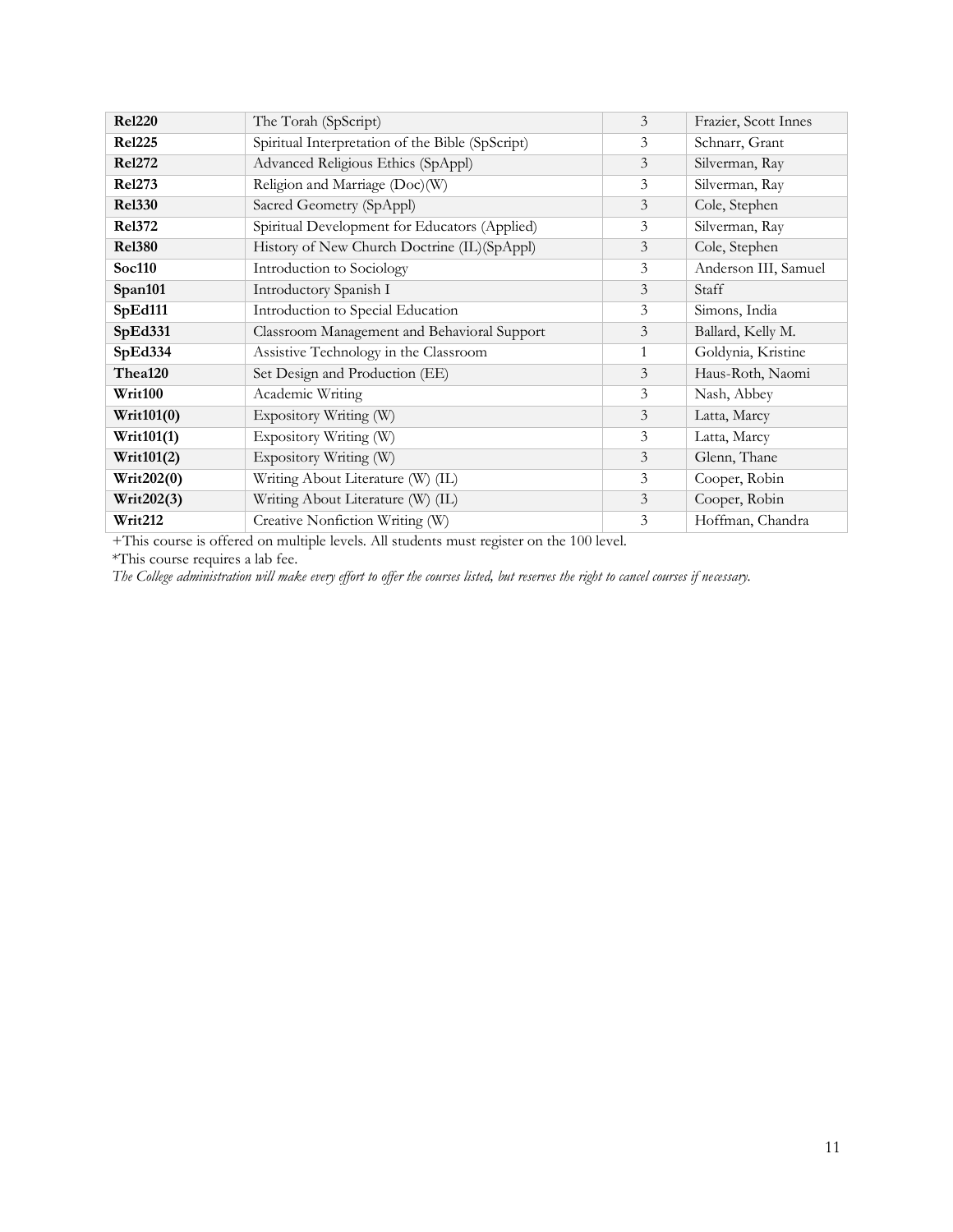# Fall Term 2019-20 Undergraduate Courses

# <span id="page-11-1"></span><span id="page-11-0"></span>**Biology**

#### Biology 122. Introduction to Biology: Genetics and Evolution.

Introduction to principles of genetics and evolution; one of a two-course gateway series that is required for prospective biology majors. Includes Mendelian and non-Mendelian inheritance, quantitative genetics, evolution, natural selection, genetic drift, kin selection, speciation, molecular evolution, and phylogenetic analysis. Course concludes with a survey of the Kingdoms of life. This course and the related laboratory must be taken together.

3 Credits.

#### Biology 122 Lab. Introduction to Biology: Genetics and Evolution Lab.

This course requires a lab fee. This course and the related lecture course must be taken together. 1 Credit.

#### Biology 210. Human Anatomy and Physiology I.

First trimester of a two-trimester sequence dealing with the structure and function of the human body and mechanisms for maintaining homeostasis within it. Includes the study of cells, tissues, fluid and electrolyte balance, acid-base balance and integumentary, skeletal, muscular and nervous systems. Identification of anatomical structures using a "virtual" cadaver and preserved animal specimens will be required in the laboratory. This course and the related laboratory must be taken together.

Prerequisites: High School Chemistry and Biology 122 and 123, with a grade of "C" or better in each. 3 Credits.

#### Biology 210 Lab. Human Anatomy and Physiology I Lab.

This course requires a lab fee. This course and the related lecture course must be taken together. 1 Credit.

#### Biology 230. Genetics.

Study of the process of heredity at a more advanced level than Biology 122. A problem-solving, seminaroriented course integrating principles of evolution, classical Mendelian genetics, non-Mendelian inheritance patterns, chromosome mapping and mutations, sex determination, extra nuclear inheritance, and the following subcategories of genetics: behavioral, population, evolutionary and conservation. Prerequisites: Biology 122 and 123. 3 Credits.

#### Biology 373. Biological Laboratory Techniques: Molecular Biology.

Junior level biology laboratory course supporting Biology 230, 232, 310, 315, and 355. A mixture of theoretical and practical experience in techniques used in molecular biology, including PCR and cell-based cloning, nucleic acid hybridization, genomic structure analysis, proteomics, bioinformatics, protein expression and analysis, and culturing and identifying microbiological organisms. Laboratory reports and scientific writing skills integral. This course requires a lab fee.

Co-requisite or prerequisite: Biology 230 and Biology 232.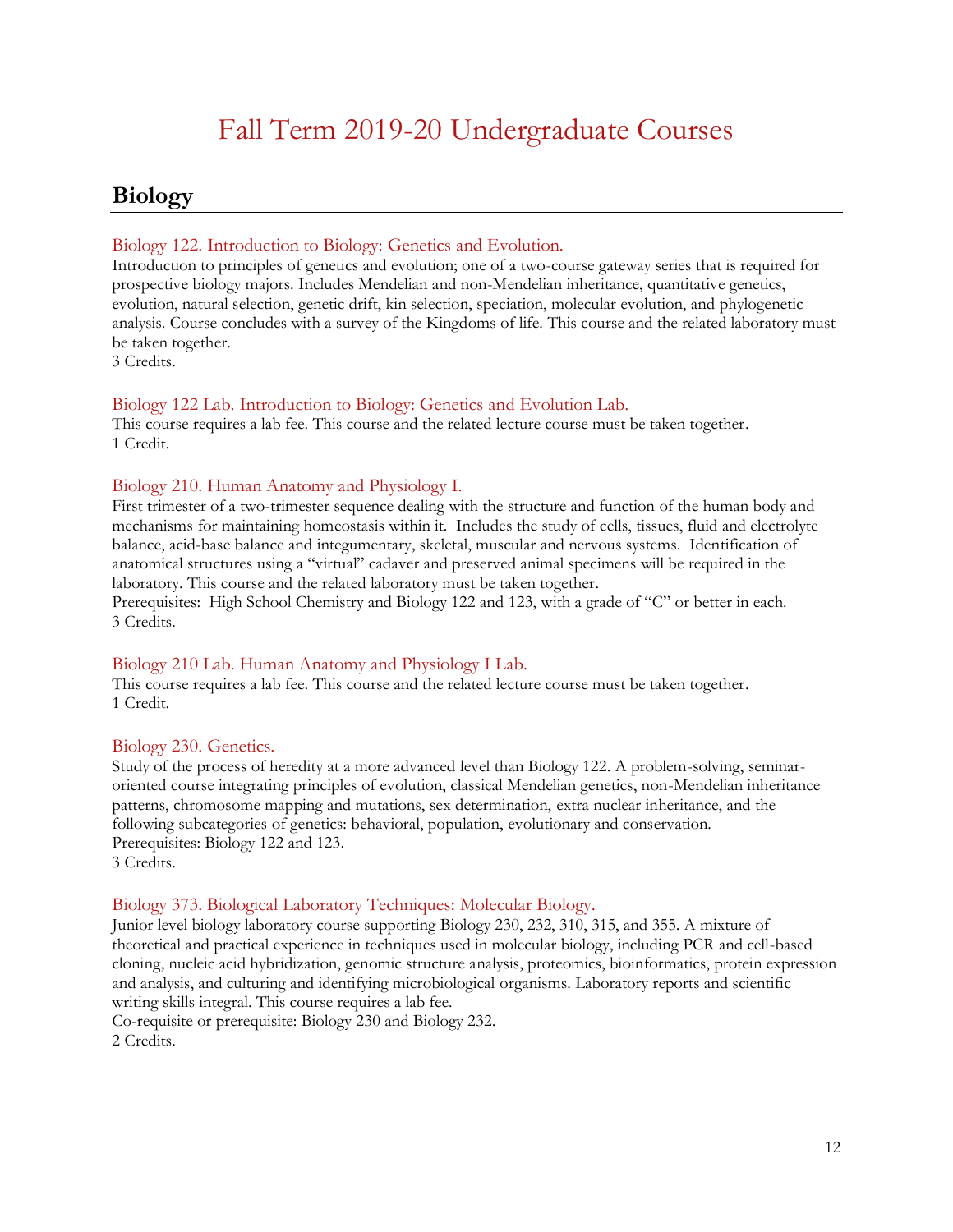#### Biology 490. Biology Seminar I. (IL)

Broadened exposure to active areas of biology and reading current literature. Students encouraged to read and present reviews of current literature related to their senior projects. Required of seniors in the biology major and open to seniors in the ID major who are studying biology. 1 Credit.

#### <span id="page-12-0"></span>**Business**

#### Business 141. Accounting I.

Introduction to basic financial accounting principles, the accounting cycle, the preparation of financial statements, and the use of computer spreadsheets. 3 Credits.

#### Business/Writing 220. Business Communications. (W)

Business Communications is a workplace-oriented course designed to help students develop and refine the written and oral skills necessary to communicate effectively in professional settings. Students will review the purpose and style of business writing and complete a variety of focused writing exercises based on work settings and scenarios. Students will plan, compose, and analyze letters, memoranda, and electronic messages. They will also prepare and deliver brief oral presentations, collaborate with others, and revise business communication.

Prerequisite: Writing 101. 3 Credits.

#### Business 254. Principles of Marketing.

Focus on customer behavior, promotion, channels of distribution, product, and pricing, with emphasis on formulating marketing plans and strategies in a global and culturally diverse environment. 3 Credits.

#### Business 267. Introduction to Sports Management.

This course highlights the need for trained sport management professionals by examining the history of sport. This course also provides analysis of effective management strategies and the body of knowledge associated with pursuing a career as a manager in the sport industry. Functional management, strategic planning, decision making, leadership style, managing conflict and change, motivation of a workforce, and career opportunities in different sport environments will be explored.

Prerequisite: any science or any economics or any business principles course. 3 Credits.

#### Business 305. Business Seminar.

A seminar course featuring speakers from a variety of professional backgrounds. Students will be expected to interview and introduce these speakers and lead follow-up discussions on the material they present. May be repeated for credit.

1.5 Credits.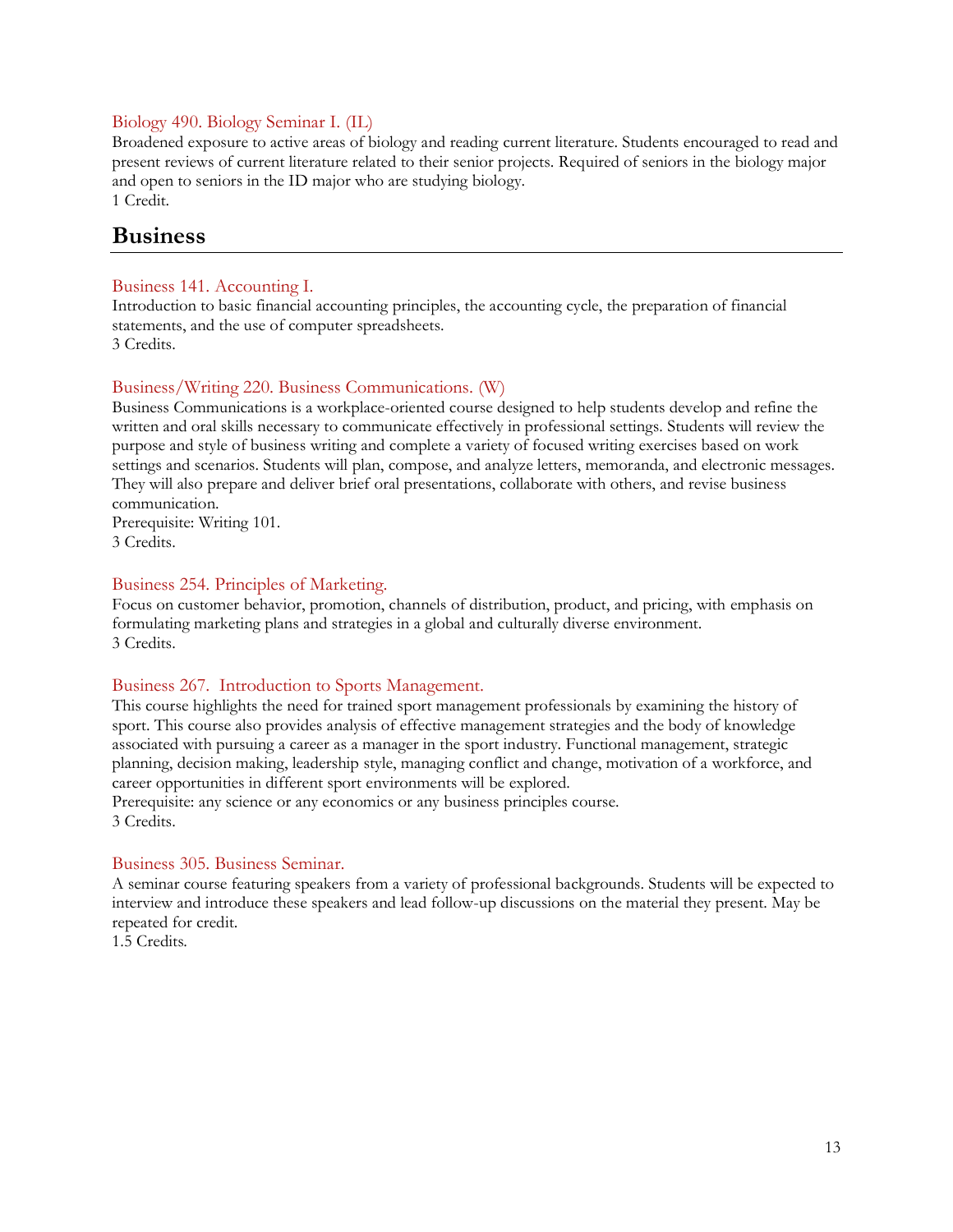#### Business 320. Financial Management. (QR)

Introduction to business finance, the role of the chief financial officer, and financial tools used by management. Emphasis on management of revenue and expenses, application of basic financial concepts to the solution of organizational problems, analysis of the short and long-term financial needs of an organization, and selection of most feasible course of action to secure best possible financial outcome and allocation of resources. Topics of present value, stock and bond valuation, capital budgeting, financial forecasting, and capital structures also examined. Prerequisite: Business 141.

3 Credits.

#### Business 493. Senior Literature Review.

General guidance in continuing research and review literature related to the chosen topic for the senior capstone project, Support for crafting a sound and interesting argument, resulting in an outline of main points for the project.

Prerequisite: Business 390. 2 Credits.

#### Business 494. Senior Seminar I.

For seniors in the Business Major. Focus on developing a spiritual perspective on the student's capstone project using Swedenborgian and other principles.

Prerequisite: Business 390. 1 Credit.

#### <span id="page-13-0"></span>**Chemistry**

#### Chemistry 101. Introduction to Chemistry.

Introduction to college chemistry. Course designed with two audiences in mind-students preparing for general chemistry, and non-science majors. No prior chemical knowledge assumed, but mathematical skills equivalent to Mathematics 100 expected. Topics covered include atomic theory, organization of matter, the mole concept, naming of chemical compounds, chemical bonding and reactions, phases of matter, and kinetics. Required of students who register for Chemistry 110 and have a math SAT score of 450 or lower (or the equivalent ACT score). This course has an associated laboratory that is not necessarily offered every time the course is offered. *When taken together,* they satisfy the Core science requirement. This course alone will not fulfill the requirement.

3 Credits.

#### Chemistry 210. Organic Chemistry I.

Second year chemistry course for science majors. Topics include molecular orbital and hybrid orbital theory and bonding, chemical energetics, alkanes, alkenes, halo alkanes, alcohols, alkynes, dienes, stereochemistry, and classes of reactions and reaction mechanisms. Laboratory includes basic techniques in organic chemistry and computer based molecular modeling. First half of sequence with Chemistry 211. This course and the related laboratory must be taken together.

Prerequisite: Chemistry 111. 3 Credits.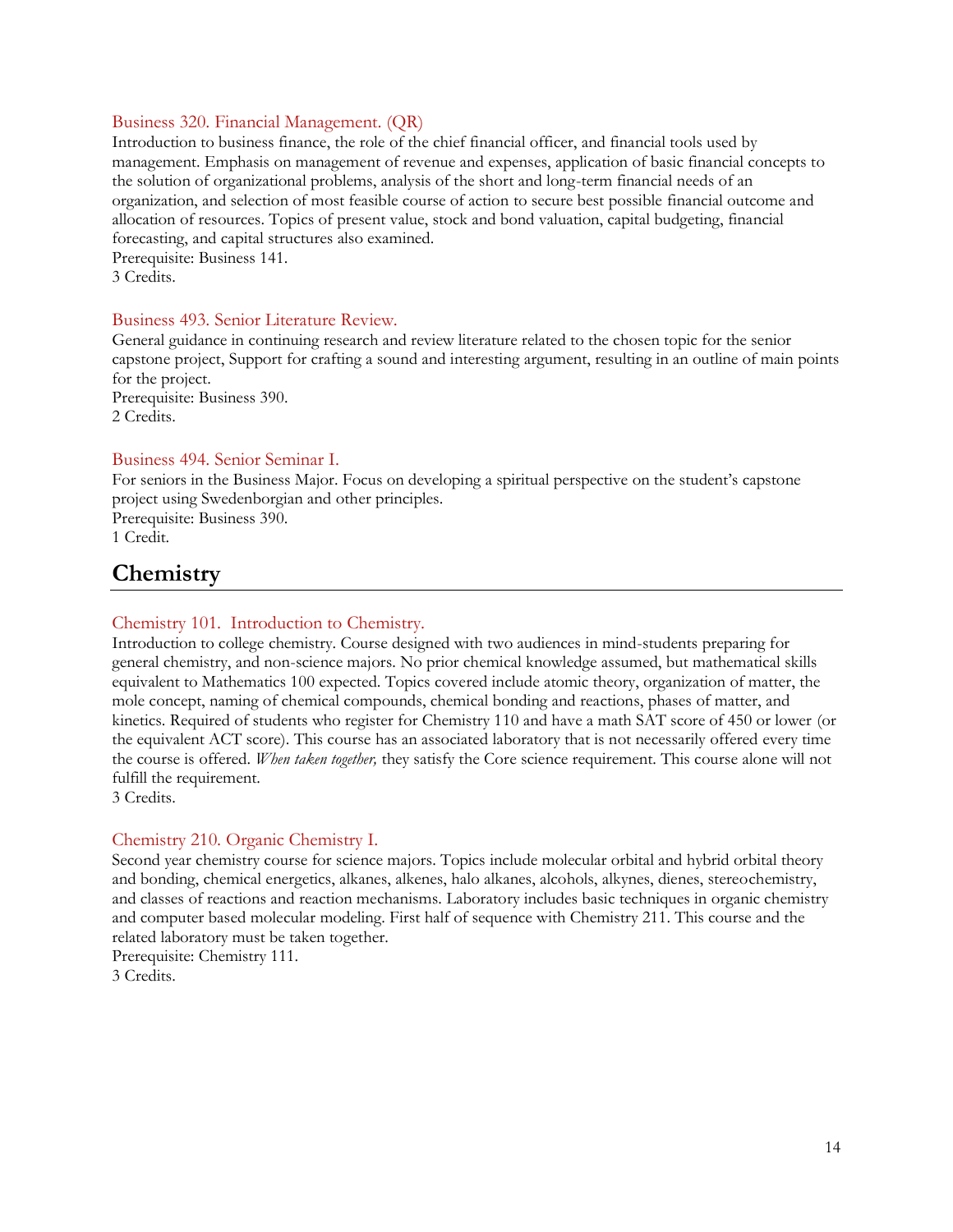#### Chemistry 210 Lab. Organic Chemistry I Lab.

Includes basic techniques in organic chemistry and computer based molecular modeling. This course requires a lab fee. This course and the related lecture course must be taken together. 1 Credit.

# <span id="page-14-0"></span>**Communication**

#### Communication 105. Public Speaking. (PP)

Exposure to a variety of speaking situations designed to address inhibitions and develop self-confidence. Class work features impromptu and prepared speeches, as well as oral interpretation of literature and choral speaking. Work on voice and speech improvement as well as command of body language. 3 Credits.

# <span id="page-14-1"></span>**Computer Science**

#### Computer Science 105. Introduction to Computer Systems.

Discussion of how computers and networks work; introduction to web page construction with HTML; introduction to programming with Python; introduction to spreadsheet and database design and queries. 3 Credits.

#### Computer Science/Mathematics 321. Numerical Methods.

Finite differences, interpolation, solutions of equations, numerical integration, curve fitting, linear equations, numerical solutions of differential equations.

Prerequisite: Mathematics 250 and competence in programming. Computer Science 180 recommended. 3 Credits.

# <span id="page-14-2"></span>**Dance**

#### Dance 160/260/360. Dance Ensemble. (EEC)

A dance repertory course for the performing artist. Rehearsing and performing pieces choreographed by faculty and guest artists. Styles may include contemporary, jazz, hip-hop, ballet, and/or tap. Each student will be involved in several different pieces of choreography. Course culminates in public performance. Dance 260 includes collaboration on a choreography project or a solo choreography project. Dance 360 involves choreographing and teaching a group piece of choreography to the class to be performed at the end of term concert. Course may be repeated for credit.

1.5 Credits.

#### Dance 240. Creative Movement and the Young Child.

This course will explore ways in which children develop through creative movement activities based on developmentally appropriate practice. Special emphasis will be placed on integrating creative movement with other learning activities. Students will have the opportunity to work on projects that incorporate creative movement with their own areas of interest as potential teachers/caregivers. Students will also explore multicultural elements of dance and movement.

1.5 Credits.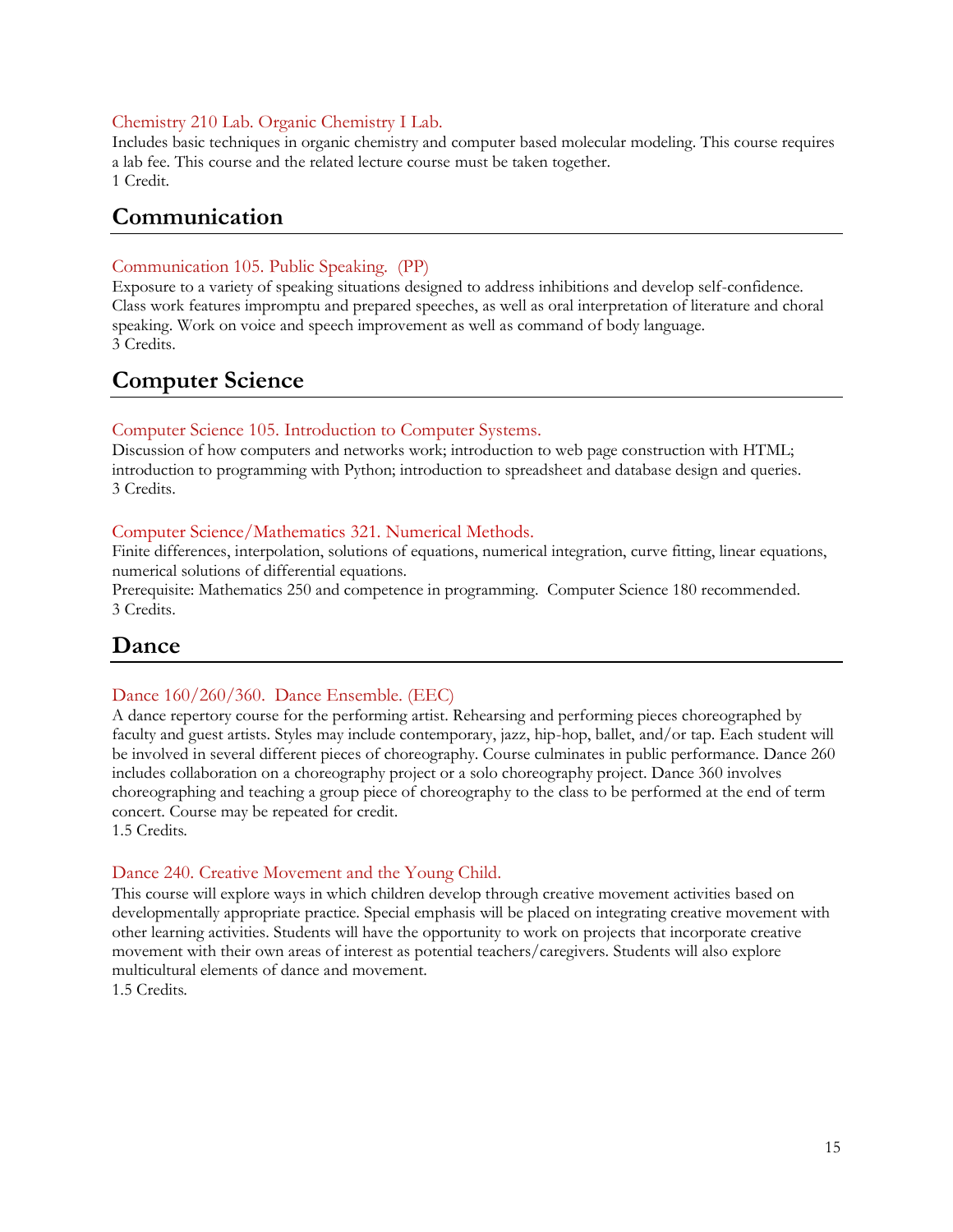#### Dance 332. Choreography & Composition. (EEC)

Focuses on the process of creating original dance compositions. Explores the elements necessary to dance composition, such as time, space, energy, form, design, and dynamics through improvisational exercises, the manipulation of movement, and the development of critical and analytical thinking. Students will write extensively throughout the course in the form of personal reflections, critical analysis of readings, and reviews of performances. Students will compose a solo piece of choreography, accompanied by a statement of purpose for their piece and a reflective essay on the process, which will be performed at the end of the term. Prerequisites: Two terms of Dan 131 and/or 231 or instructor's permission. 3 Credits.

#### Dance 493. Senior Literature Review.

General guidance in continuing research and review literature related to the chosen topic for the senior essay. Support for crafting a sound and interesting argument, resulting in an outline of main points for the senior essay.

Prerequisite: Interdisciplinary Studies 390. 2 Credits.

#### <span id="page-15-0"></span>**Economics**

#### Economics 131. Macroeconomics. (QR)

Study of the fundamentals of economic analysis with emphasis upon national output, employment, and price levels. Exploration of the monetary and financial system together with problems of economic stability. Special attention given to the role of government fiscal and monetary policy in managing the economy. Consideration of current issues such as economic growth, federal budget deficits, and the role of the Federal Reserve Bank. Course includes student-led seminars. 3 Credits.

#### <span id="page-15-1"></span>**Education**

#### Education 217. Language, Literacy, and Numeracy.

This course prepares students for their role in the early childhood classroom. Many opportunities for application of best practices. Includes theories of language development. Special attention given to emergent language and language-rich environments. Includes 1 credit hour of ELL instruction. 3 Credits.

#### Education 271. Introduction to Early Childhood Education.

This course focuses on the basic knowledges, skills and dispositions that prepare students to teach in early childhood classrooms. Teaching young children from a background of New Church spiritual philosophy, major theories and cultural perspectives. Emphasis on DAP (developmentally appropriate practice); integration of learning goals with children's play; diversity in the classroom; and the process of building a collaborative model with family and community. Includes theory and practice of Garden-based Learning. 3 Credits.

#### Education 322. Social Studies and the Young Child.

Emphasis on the skills and attitudes taught within social studies and developed in early childhood programs. Special attention to state standards as well as New Church competencies through the study of units, multicultural experiences, and the methods and materials for teaching social studies. Contains theory and practice of Garden-based Learning. Open only to third year students.

Prerequisites: Education 128 or 271.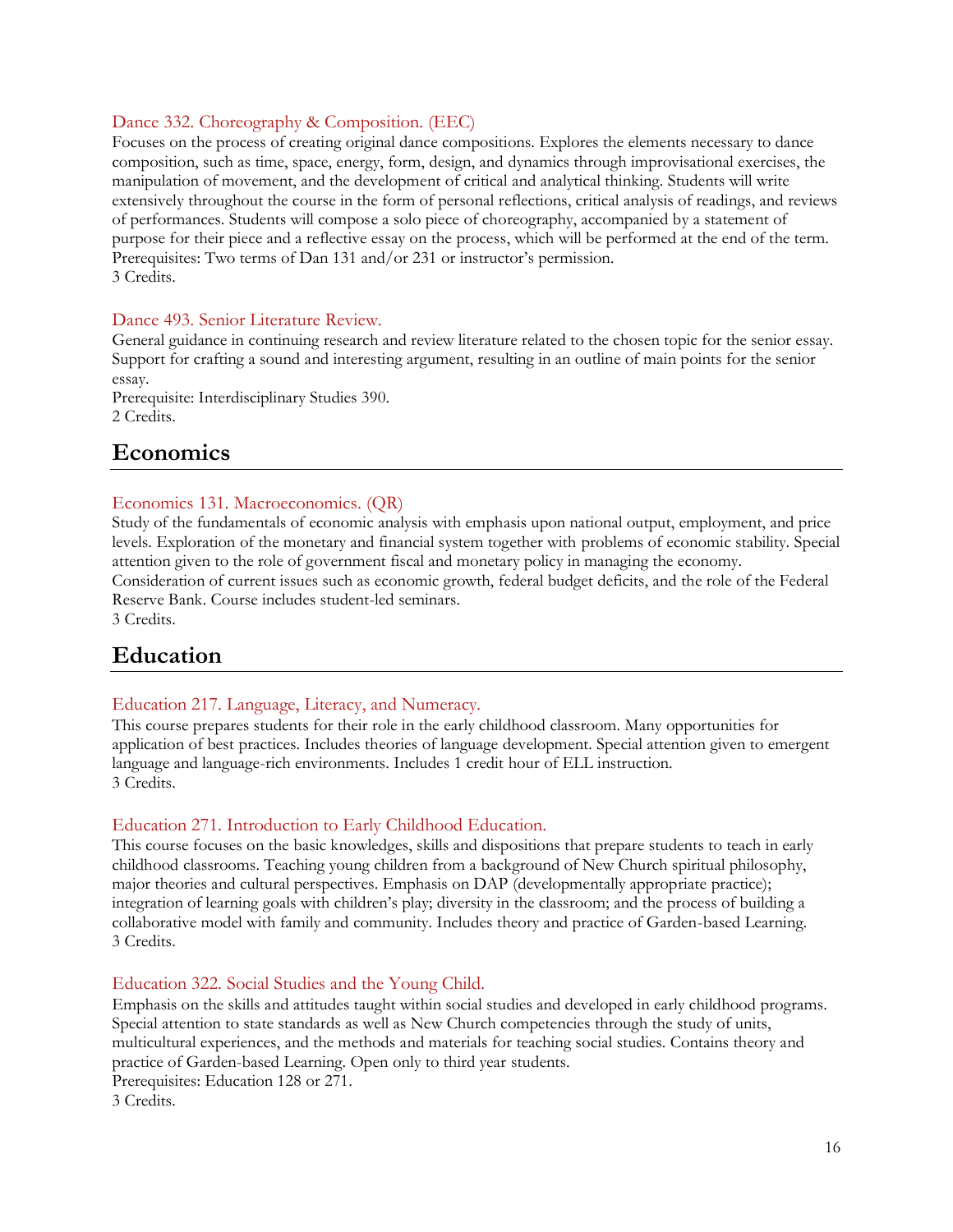#### Education 324. Science and the Young Child.

Students explore a variety of activities suitable for young children in the context of a garden-based curriculum and examine theories of cognitive development as they relate to the teaching of science. Emphasis on the nature of science, how young children perceive and conceptualize the world around them, and an inquiry approach to teaching science.

3 Credits.

#### Education 402. Student Teaching. (EE)

Includes at least 12 weeks of combined observation and teaching in an early childhood education classroom setting, supervised by a teacher from Bryn Athyn College Education Department and by a classroom teacher in the cooperating school. Open only to seniors in the education major. 3-12 Credits.

# <span id="page-16-0"></span>**English**

#### English 221. English Literature Survey II.

Chronological survey of the development of English literature in England from the late  $17<sup>th</sup>$  century through the early 20th century. Lecture, discussion, guest speakers, student reports or projects, research paper on a chosen period or author. Continuation of English 220; English 220 not prerequisite. Prerequisite: Writing 101. 3 Credits.

#### English 360. Victorian Literature. (IL)

Study of selected literary figures of England from 1830 to 1900, with emphasis on trends in religion, philosophy, and science, and on the literary form of the novel. Prerequisite: Any 200-level English course. 3 Credits.

# <span id="page-16-1"></span>**Environmental Science**

#### Environmental Science 105. Introduction to Sustainability.

Introductory cross-disciplinary study of the principles of sustainability in the modern world. Topics include: the limits to economic growth, demography and its constraints on economics, ecological implications of human population growth, limits of energy consumption and production, and ecological principles in the modern world. This course and the related laboratory must be taken together. 3 Credits.

#### Environmental Science 105 Lab. Introduction to Sustainability Lab.

This course requires a lab fee. This course and the related lecture course must be taken together. 1 Credit.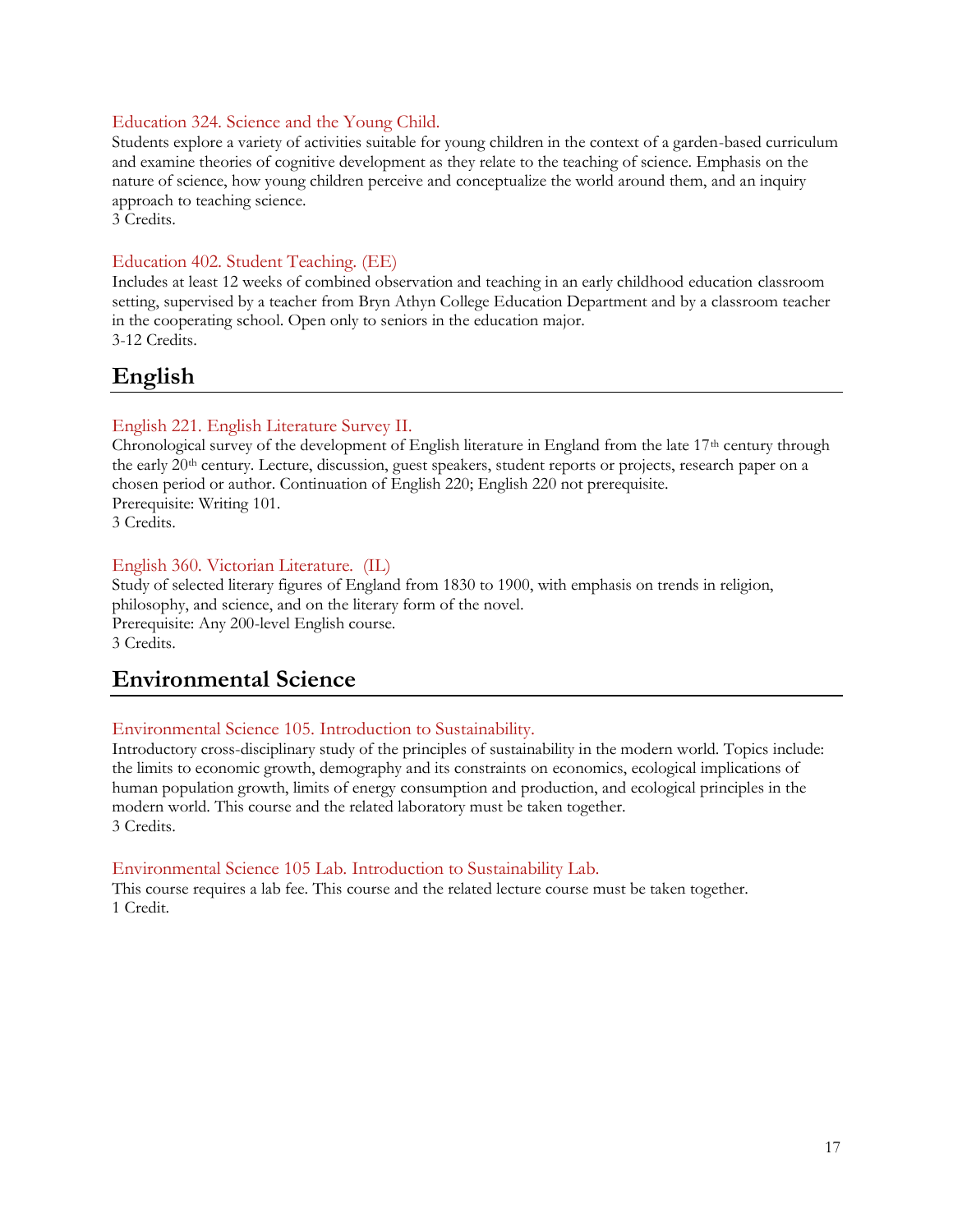# <span id="page-17-0"></span>**Experiential Education**

#### Experiential Education 198/298. Internship. (EE)

The internship course is open to students with a 2.5 GPA or above. It is a supervised, pre-professional experience with clear links to a student's academic program. It is conducted primarily or totally outside a regular course classroom, and for which a student earns academic credit. It is organized primarily around an assignment in a work-place situation in which students working under the direction of a supervisor learn hands-on professional skills.

The internship course requires a learning plan, reflective component, and an analytical component (e.g., essay, paper, or presentation). Individual learning plans are retained in the office of Internship. This course satisfies the EE requirement.

Course may be repeated for academic credit by arrangement. Credit variable.

# <span id="page-17-1"></span>**Field Experience**

#### Field Experience I: Observation.

Students will be assigned to a classroom for guided observation experience that relates to course work during the third year. Open to non-majors with permission from education department chair. 2.5 Credits.

#### Field Experience: Special Education.

This pre-student teaching course provides students the opportunity to observe in a special education setting and apply the knowledge and skills they have learned in their coursework. Students will gain hands-on experiences with exceptional children, experience the different types and levels of service delivery, and reflect on how, when, and why specific evidence-based practices are implemented. Student will start in the "Observation" phase and gradually take on increased responsibilities throughout the term. Prerequisites: Special Education 111 and permission of the instructor. Not open to non-majors; third- or fourth-year students only.

3 Credits.

# <span id="page-17-2"></span>**Fine Arts**

#### Fine Arts 101. Art History: Caves to Cathedrals (IL).

Introductory survey of art and architecture from Prehistory through the European Middle Ages, including Ancient Near Eastern, Egyptian, Greek, Roman, Late Antique, and Medieval art. This course also serves as an introduction to the methods and practices of Art History as an academic discipline. Classroom study is complemented by visits to Glencairn Museum. 3 Credits.

#### Fine Arts 120. Metal Work I.

Introduction to basic metalworking techniques in fine metals, including cutting and piercing, soldering, chain links, and bezel settings. This course requires a lab fee. 3 Credits.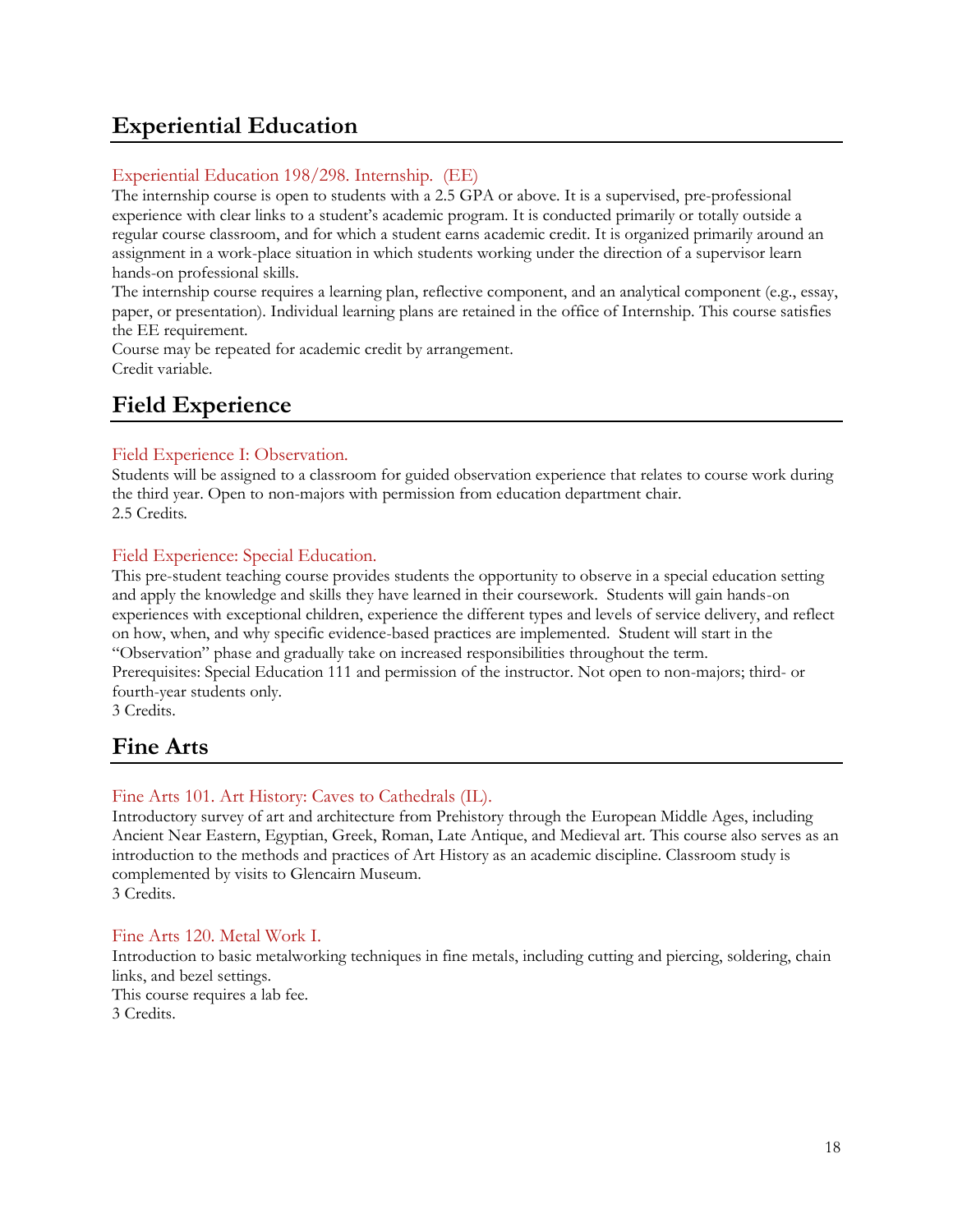#### Fine Arts 128. Stained Glass Painting.

Introduction to traditional and innovative techniques in glass painting. Inspired by the magnificent examples in Glencairn and Bryn Athyn Cathedral. This course requires a lab fee. 3 Credits.

#### Fine Arts 140. Drawing and Painting.

Introduction to basic techniques in drawing and painting. Oil painting project. Discussion of the development of the history of painting. This course requires a lab fee. 3 Credits.

#### Fine Arts 155. Introduction to Craft Practice.

This course introduces students to the various building arts practiced at Bryn Athyn College – metal, glass, stone and wood. Students complete projects in all four disciplines learning the properties, techniques, and creatives possibilities of each. This introduction helps students choose a craft specialization for their major. (at present the two options are metal and glass). This course requires a lab fee.

3 Credits.

#### Fine Arts 240. Intermediate Painting.

Introduction of more materials and techniques as well as more advanced use of concepts learned in Fine Arts 140.

This course requires a lab fee. Prerequisite: Fine Arts 140. 3 Credits.

#### Fine Arts 252. Introduction to Welding and Machine Work

This course introduces students to the procedures of operating equipment commonly found within an architectural metals shop environment. Students will be introduced to various welding techniques, along with the safe use of equipment such as lathes and mills, both individually and within a group setting. Emphasis will be placed on safety and craftsmanship.

This course requires a lab fee.

3 Credits.

# <span id="page-18-0"></span>**Geography**

#### Geography 110. World Regional Geography.

Study of world regions with emphasis on the geographic relationships—physical and cultural—that give them their character. Emphasizes the political and cultural formations of human societies. Focus on familiarity with map locations.

3 Credits.

# <span id="page-18-1"></span>**German**

#### German 101. Introductory German I.

Introduction to the German language for students without previous experience.

Emphasis is placed on communication and the foundations of German grammar. German is the language of instruction.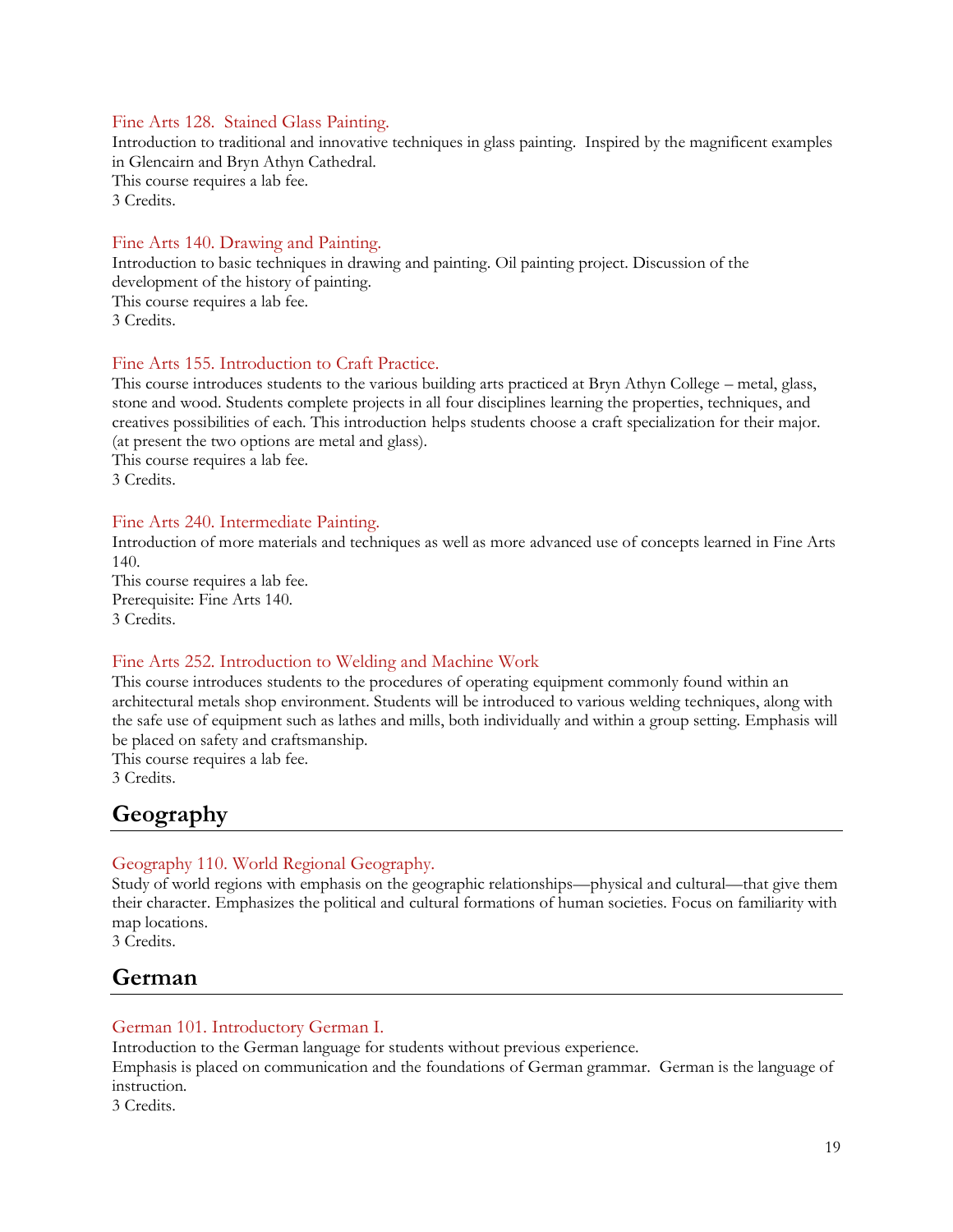# <span id="page-19-0"></span>**History**

#### History 248. The Medieval World.

Historical survey of medieval Europe from the fall of Rome through the fourteenth century. Particular focus on religion and the role of the church throughout the middle ages. Use of primary texts and Glencairn Museum's collections. Students participate in Glencairn Museum's Medieval Festival. 3 Credits.

#### History 305. Topics in History.

Examination of a selected historical theme or time period. Specific title announced in the course bulletin when offered. May be repeated when different topics are offered. 3 Credits.

# <span id="page-19-1"></span>**Human Society**

#### Human Society 401. Capstone Seminar. (IL)

Students in the Human Society major engage in focused research for their capstone projects. The seminar setting provides instruction in related skills and offers a forum for support and the exchange of ideas. As part of the seminar, each student will generate a written research proposal, which will also be presented publicly. Each student also examines in depth a specific New Church concept related to the student's capstone project. Only open to Human Society majors.

3 Credits.

# <span id="page-19-2"></span>**Independent Studies**

In addition to the listed courses, all areas offer independent studies numbered 299 or 399 with variable credit. The purpose of an independent study is to allow well-qualified students to study beyond the regularly offered courses. Students who undertake independent studies must be able to work independently between meetings with the instructor and have completed a minimum of 33 credits with a GPA of at least 2.70. Planning ahead is necessary: independent study proposals, syllabi, and required registration paperwork must be completed well before the term in which the study is to occur. Full details can be found in the undergraduate student handbook.

# <span id="page-19-3"></span>**Interdisciplinary Studies**

#### Interdisciplinary Studies 494. Senior Seminar I.

For seniors in the Interdisciplinary Major. Focus on developing a spiritual perspective on the student's capstone project using Swedenborgian and other principles. Prerequisite: C– or better in Interdisciplinary Studies 390. 1 Credit.

# <span id="page-19-4"></span>**Mathematics**

#### Mathematics 095. Preparation for Quantitative Reasoning.

This course provides additional support for students enrolled in Math101. Topics include translating expressions, building equations, order of operations, and recognizing context. Credit from this course may not be used to satisfy degree requirements.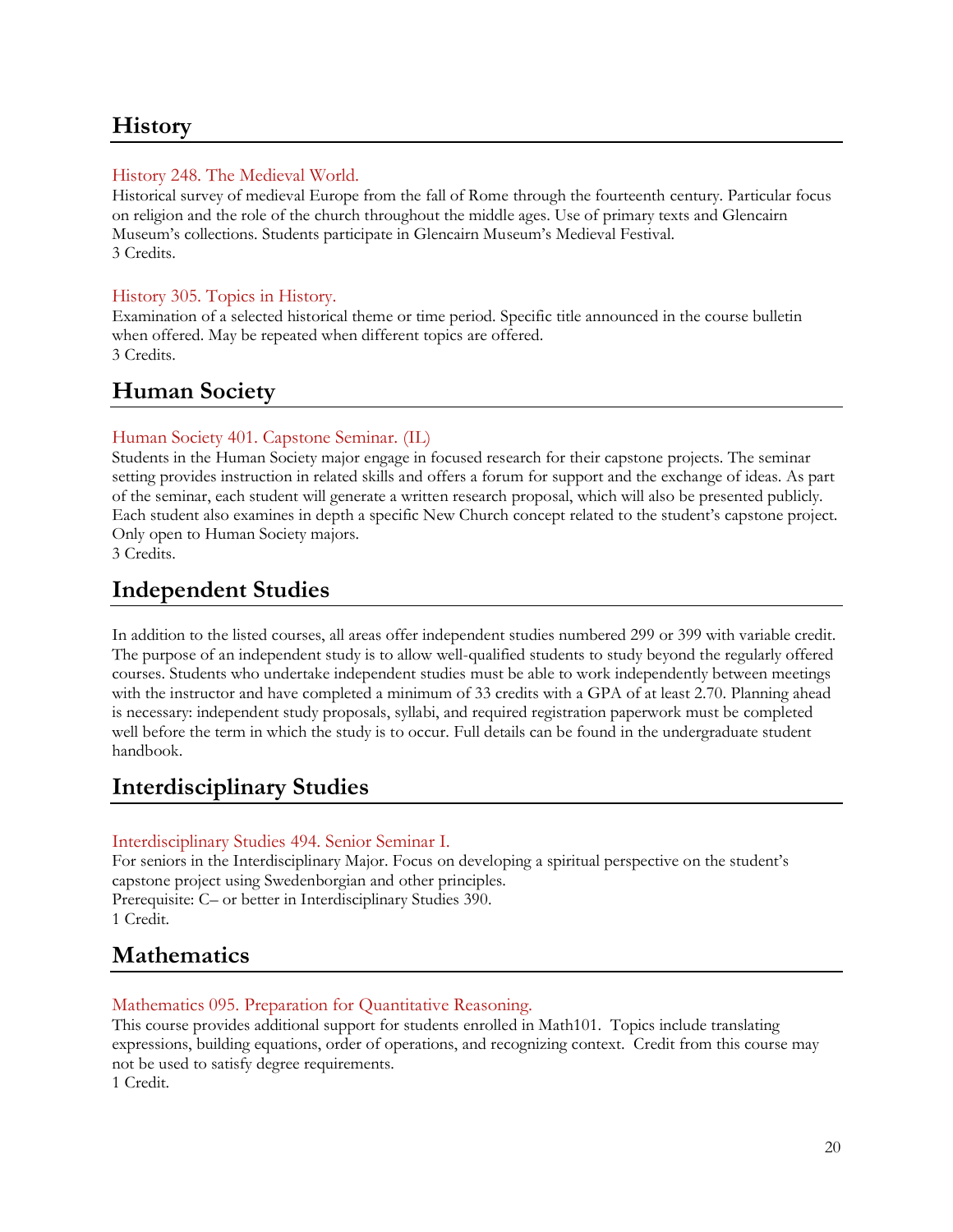#### Mathematics 101. Introduction to Quantitative Reasoning. (QR)

Introduction to mathematical concepts to improve basic skills in computation, algebra, graphing, and quantitative applications. This course prepares students for other mathematics courses and courses involving quantitative reasoning. Topics include linear modeling, units of measure and currency, and statistical reasoning, and financial topics.

3 Credits.

#### Mathematics 140. Elements of Calculus. (QR)

Derivatives with applications, exponential functions, integration with applications, and functions of several variables. Not recommended for students pursuing a degree in mathematics, engineering, or the physical sciences. Because of duplication of subject matter, students may not receive credit for both Mathematics 140 and Mathematics 150. Mathematics 140 does not fulfill prerequisite requirements for Mathematics 151. Prerequisite: Mathematics 115 or appropriate score on placement test. 3 Credits.

#### Mathematics 150. Calculus I.

Limits, differentiation, maxima-minima, related rates, Riemann sums, integration with applications, fundamental theorem of calculus, transcendental functions. Because of duplication of subject matter, students may not receive credit for both Mathematics 140 and Mathematics 150.

Prerequisite: B– or better in Mathematics 120 or Mathematics 124 or appropriate score on SAT or placement test.

4 Credits.

#### Mathematics 330. Introduction to Probability Theory.

Topics include probability spaces, random variables, discrete and continuous distributions, joint distributions, correlation, and central limit theorems. Classical statistical inference will be introduced. This course has a computational component and can be used to fill a requirement in the Computer Science minor or ID area. Prerequisite: Mathematics 151. Mathematics 240 recommended. 3 Credits.

#### Mathematics 493. Senior Literature Review.

General guidance in continuing research and review literature related to the chosen topic for the senior essay. Support for crafting a sound and interesting argument, resulting in an outline of main points for the senior essay.

Prerequisite: Mathematics 390 or Interdisciplinary Studies 390. 2 Credits.

#### Mathematics 494. Senior Seminar I.

For seniors in the Mathematics Major. Focus on developing a spiritual perspective on the student's capstone project using Swedenborgian and other principles. Prerequisite: C– or better in Mathematics 390.

1 Credit.

# <span id="page-20-0"></span>**Music**

#### Music 100. College Chorale.

Development and performance of choral repertoire from Renaissance to Modern. Instruction in the development of vocal techniques. Course may be repeated for credit. 1 Credit.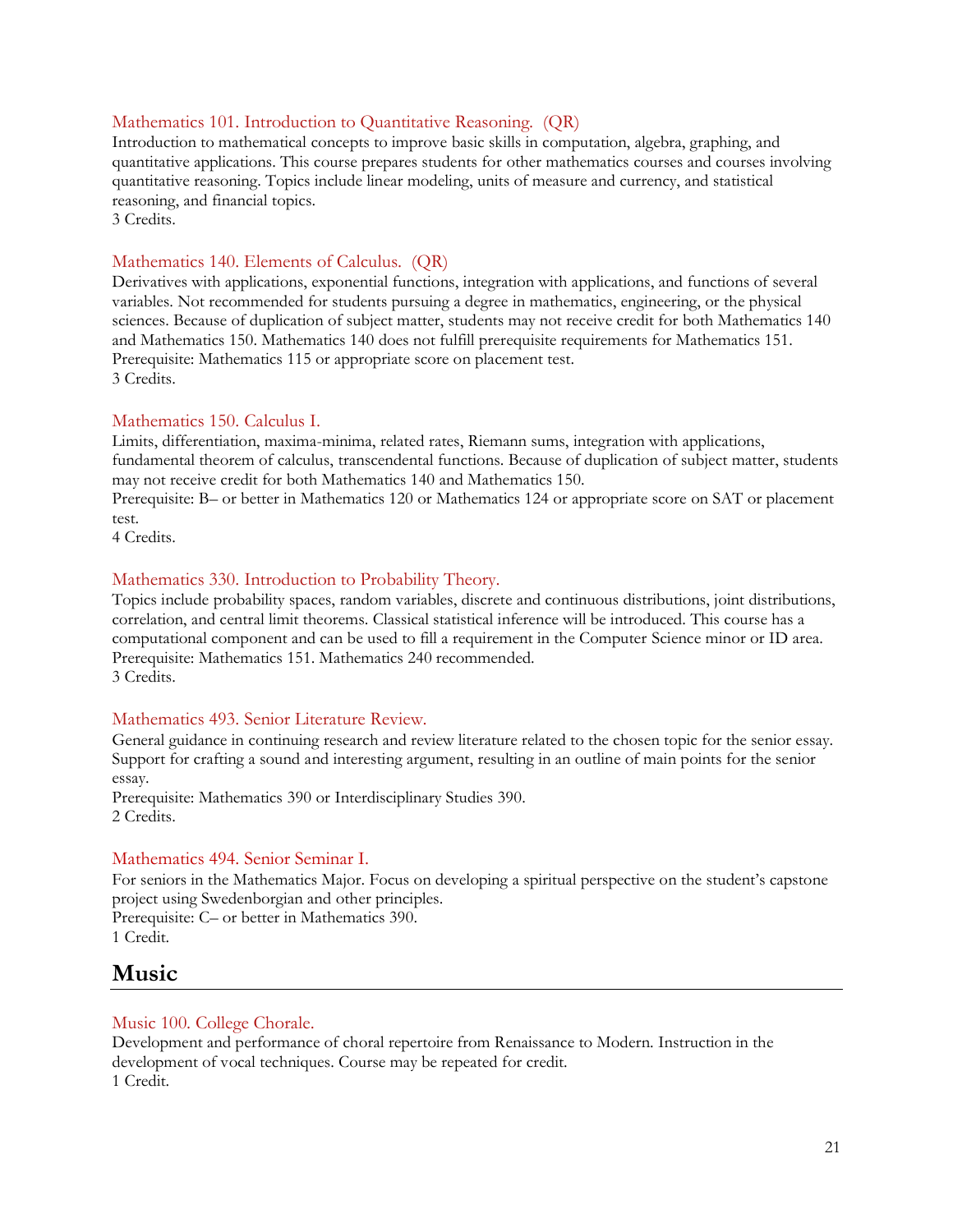# <span id="page-21-0"></span>**Philosophy**

#### Philosophy 102. Introduction to Philosophy. (Worldview)

Survey of some major philosophers and theories in metaphysics, epistemology, and the philosophy of religion.

3 Credits.

#### Philosophy/Political Science 220. Political Thought. (Civil)

A consideration of political thinkers and theories, both ancient and modern, along with perennial issues in politics, such as justice, authority, liberty, order, equality, power, law, and forms of government. Strongly recommended: Philosophy 101.

Prerequisite: Philosophy 102.

3 Credits.

#### Philosophy 493. Senior Literature Review.

General guidance in continuing research and review literature related to the chosen topic for the senior essay. Support for crafting a sound and interesting argument, resulting in an outline of main points for the senior essay.

Prerequisite: Interdisciplinary Studies 390. 3 Credits.

# <span id="page-21-1"></span>**Physical Education**

#### Physical Education 112. Team Sports for Fun.

A survey of a range of team sports including for example, soccer, volleyball, lacrosse, ultimate, basketball, floor hockey. Student interest accommodated. Course may be repeated once for credit. 1 Credit.

# <span id="page-21-2"></span>**Political Science**

#### Political Science 211. Comparative Government. (Civil)

Introduction to the comparative study of the politics of nations. Examines the underlying principles, machinery, and effectiveness of selected governments around the world, and ramifications for their societies. 3 Credits.

# <span id="page-21-3"></span>**Psychology**

#### Psychology 101. Introductory Psychology.

Introduction to basic constructs of psychology including scientific methodology, the brain, consciousness, memory, identity, learning, motivation, intelligence, and the nature of mental illness. Relevant New Church doctrines analyzed and compared to secular theories of psychology. 3 Credits.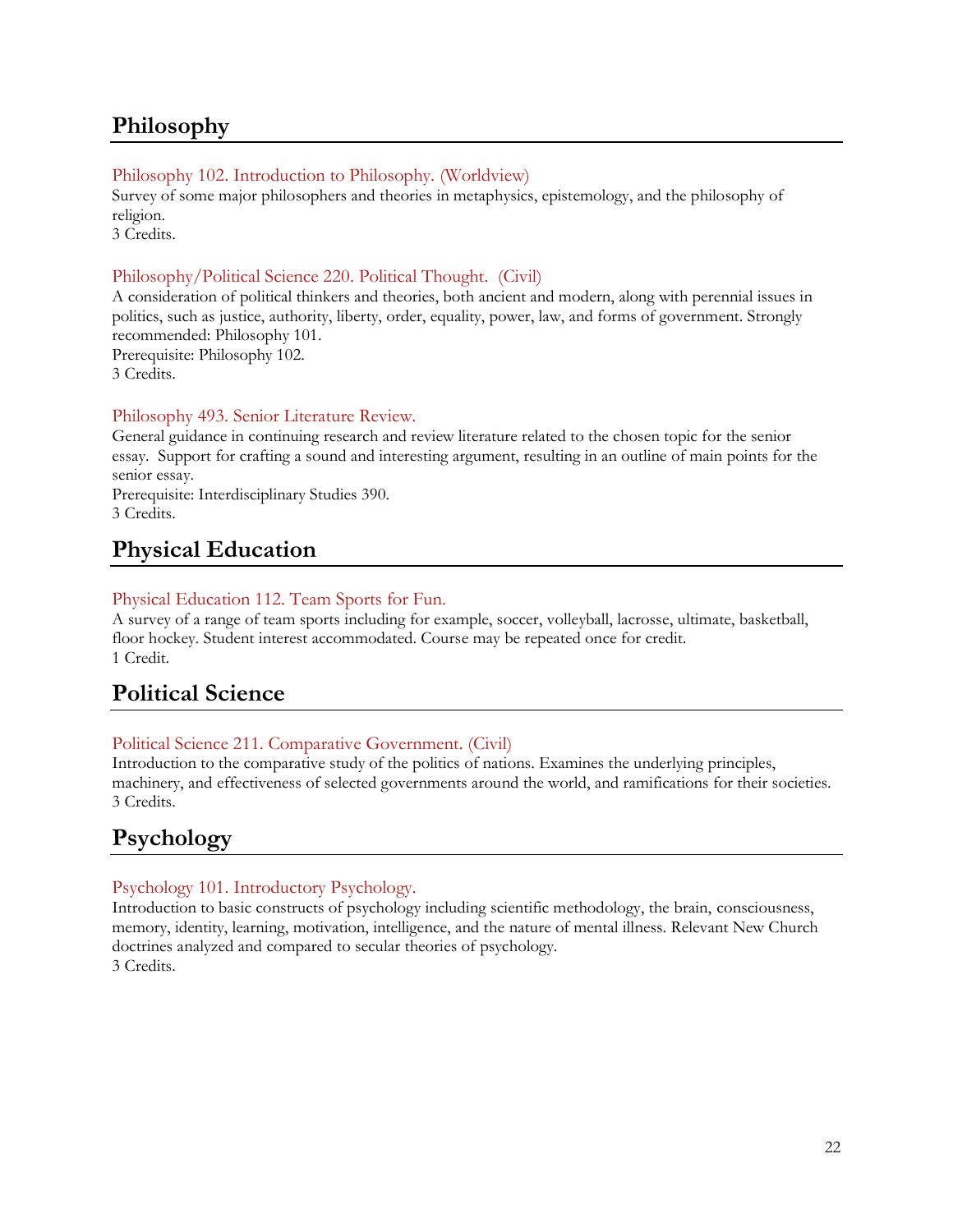#### Psychology 201. Abnormal Psychology.

Examination of mental disorders as classified by the medical model, including schizophrenia and other psychotic disorders, mood disorders, anxiety disorders, dissociative disorders, disorders of childhood, eating disorders, and personality disorders. Critical analysis of the principles and philosophy of the medical model, as well as the physiological underpinnings of certain disorders. Alternative views for the conceptualization of mental disorders explored.

Prerequisite: Psychology 101 or department chair permission. 3 Credits.

#### Psychology 203. Personality Theory.

Examination of both classical and current theories of personality. Focus on understanding terms and concepts of personality as well as their application to situational contexts. Prerequisite: Psychology 101 or department chair permission. 3 Credits.

#### Psychology 204. Human Development: Lifespan.

Study of human development, focusing on the most significant changes that occur across the lifespan. Topics include theories of physical-motor, cognitive, language, creative, social, emotional, moral, and spiritual development.

Prerequisite: Psychology 101 or department chair permission. 3 Credits.

#### Psychology 205. Social Psychology. (PP)

Study of behavior and cognition in social contexts. Topics include aggression, altruism, influence, love, prejudice, and conformity. Swedenborgian concepts of love, charity, and obedience analyzed. Public Presentation skills emphasized.

Prerequisite: Psychology 101 or department chair permission. 3 Credits.

#### Psychology 341. Human Development: Adult Altruism. (EE, Moral)

Exploration of psychological theories about moral development, character strengths, altruism, optimism, flourishing, flow, generosity and spiritual maturity. Major emphasis on the states of adults over 18 years of age. Examination of Swedenborgian doctrinal principles regarding adult human development: regeneration, opening of the rational mind, developing a new will, acquiring wisdom, and leading a life of useful service to the neighbor. Ethical reasoning skills emphasized.

Prerequisite: Two psychology courses.

3 Credits.

#### Psychology 490. Research Methods in Psychology. (IL)

First capstone course for the psychology major. The investigation of psychology as a science with a focus on the qualitative and quantitative approaches to research in the area of psychology. It examines strategies for establishing validity in descriptive, relational, and experimental design in the framework of ethical research. Emphasis will be placed on critical reading and analysis of previously published scientific research. Students receive practice in designing, conducting, analyzing, interpreting the results of research studies, and writing reports in APA style. Students prepare proposal for Senior Essay.

Prerequisites: Psychology 101, Psychology 320, and Mathematics 130. Students must be accepted psychology majors.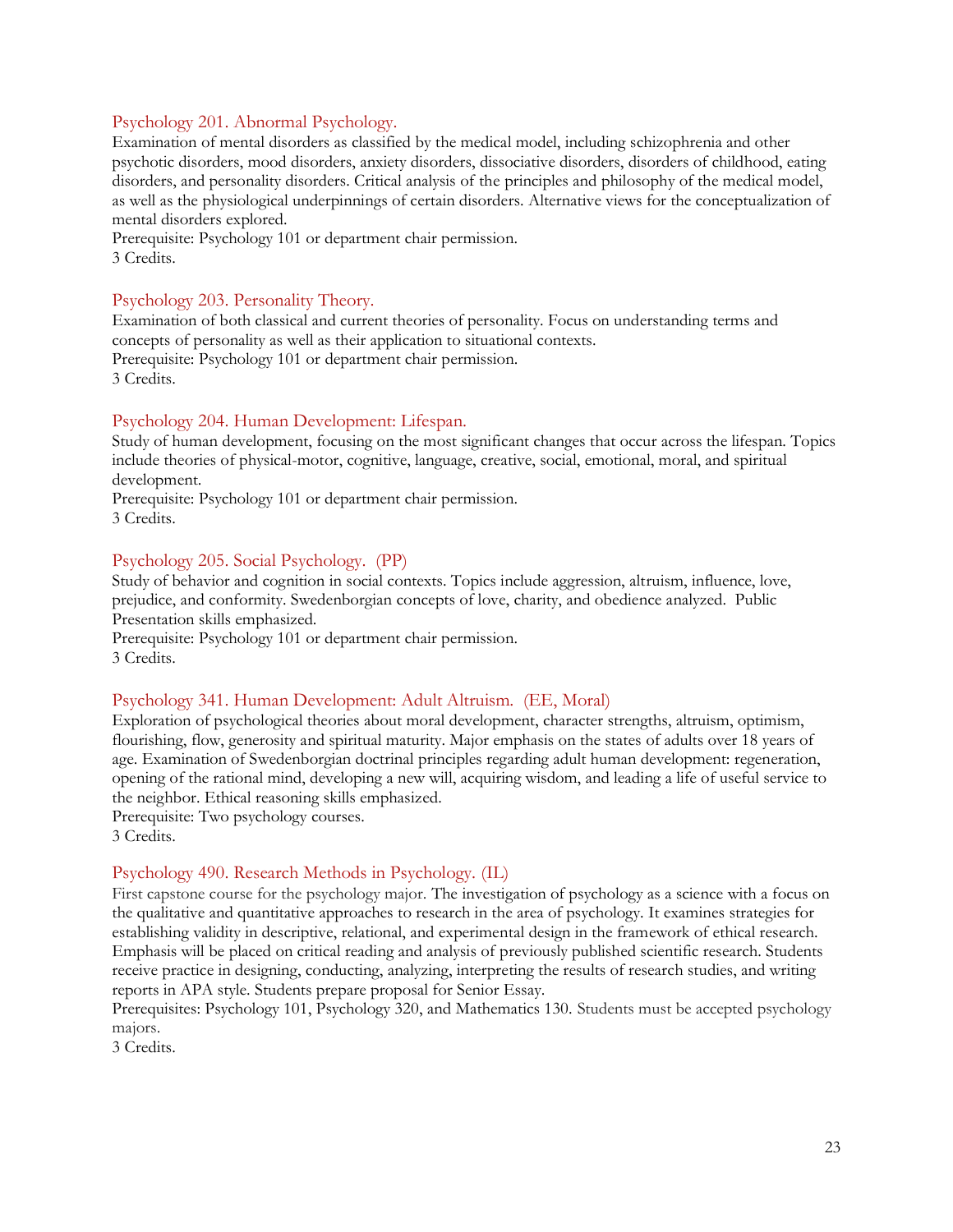# <span id="page-23-0"></span>**Religion**

#### Religion 101. Introduction to New Church Doctrines. (Doctrinal)

Foundation course. Basic survey of the doctrines of the New Church. Presupposes little or no formal background in the study of the doctrines. 3 Credits.

#### Religion 110. Introduction to Systematic Theology. (Doctrinal)

A comprehensive overview of New Church doctrine. Emphasis on core doctrines of the Lord, faith and charity, the Word, the afterlife, the mind, Divine providence, judgment, and marriage. Presupposes a moderate familiarity with New Church teachings. 3 Credits.

#### Religion 220. The Torah. (Scriptural)

Detailed study of Genesis to Deuteronomy in their historical and cultural context. Discussion of translations, certain critical theories, and other related ideas. Treatment of the literal meaning in relation to its higher meanings and other doctrinal considerations. 3 Credits.

#### Religion 225. Spiritual Interpretation of the Bible. (Scriptural)

The Bible is more than a book of stories and laws. Exploration of the deeper symbolic meanings reveal that it is a story about individual spiritual development and growth. Addressing both Scriptures and personal application, with emphasis on the use of Swedenborg's science of correspondences, students uncover the hidden depths of a variety of biblical stories, which elucidate particular insight and meaning to individual spiritual growth and life.

3 Credits.

#### Religion 272. Advanced Religious Ethics. (Applied)

Advanced study of the Ten Commandments as they appear in the religious writings of Hinduism, Buddhism, Judaism, Christianity, Islam, and other world faiths. Study of the literal and spiritual level of each commandment using selected texts from sacred and secular sources. Students encouraged to draw connections between the various levels of the commandments and their own lives. 3 Credits

#### Religion 273. Religion and Marriage (W. Doctrinal)

New Church doctrine concerning marriage. Includes the Divine origin of marriage; the nature of masculinity and femininity; the state of married partners after death; betrothals and weddings; separation and divorce; the role of the Ten Commandments in marriage; states of discord and coldness; adultery and other sexual disorders. Text: Conjugial Love.

3 Credits.

#### Religion 330. Sacred Geometry. (Applied)

Study of the principles underlying the Divine order inherent in natural forms and the application of those principles to the symbolic meaning of number and geometric form in art and architecture. Classical architecture explicitly invoked symbolic geometric principles in design. The doctrine of correspondence connects the ancient understanding of symbolism to New Church ideas about the order of the cosmos. Topics include: qualitative number, symbolic proportions, and the doctrines of order, influx, degrees, form, and correspondences. Combination of classroom lecture with compass and straight-edge constructions. 3 Credits.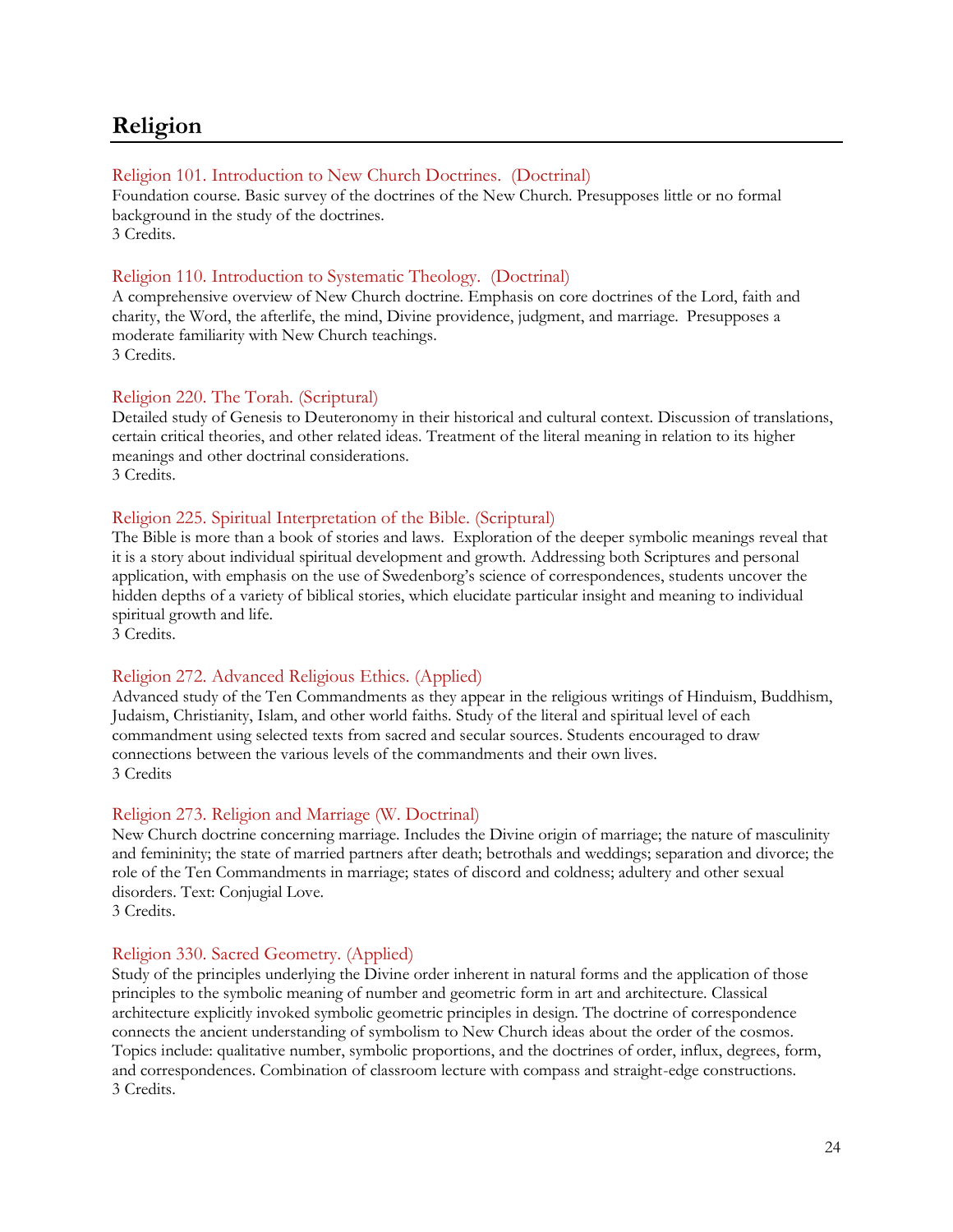#### Religion 372. Spiritual Development for Educators (Applied)

This course is primarily designed for educators who are currently (1) working in an elementary or secondary school setting, or (2) planning to work in an educational setting. Each week, students will have the opportunity to reflect on the many challenges that come up within educational settings that prevent them from being the loving, wise, and useful educators they hope to be. Students will have the opportunity to reflect on their feelings, thoughts, and actions in the light of one of the Ten Commandments and, when appropriate, share their experiences with classmates.

Prerequisite: Students must be juniors or seniors majoring in education 3 Credits.

#### Religion 380. History of New Church Doctrine. (IL, Applied)

Survey of the development of doctrinal thought in the history of the New Church. Considerations of various and divergent interpretations. The evolution of ideas and their impact on the Church. Reflection on the intellectual heritage of the Church from an historical perspective. Extensive research in New Church collateral literature.

3 Credits.

# <span id="page-24-0"></span>**Sociology**

#### Sociology 110. Introductory Sociology.

Introduction to the discipline of sociology and a sociological perspective for understanding human behaviors and the structure of human societies. Discussions apply a sociological perspective to topics such as social class, gender, race and ethnicity, culture, work, and social movements in order to understand how individual lives and social groups are shaped by social structures, cultural understandings and distributions of power. 3 Credits.

# <span id="page-24-1"></span>**Spanish**

#### Spanish 101. Introductory Spanish I

Introduction to the Spanish language for students without previous experience. Emphasis is placed on communication and the foundations of Spanish grammar. Spanish is the language of instruction. 3 Credits.

# <span id="page-24-2"></span>**Special Education**

#### Special Education 111. Introduction to Special Education.

An overview of key concepts, theories and practices of special education. Course begins with a role-playing game in which students learn about the milestone legislation, IDEA. Attention is given to the social and historical underpinnings of today's special education programming, as well as to the various types of learning needs in any given classroom. Students will learn to view "disabilities" from differing perspectives and gain appreciation for the variety of needs expressed in the human condition. 3 Credits.

#### Special Education 331. Classroom Management and Behavioral Support.

Examination of what it means to lead and manage a differentiated classroom. Addresses classroom management skills of fostering a positive learning environment; planning and delivering assessment-driven instruction; implementing Positive Behavior Intervention and Support (PBIS); and conducting a Functional Behavioral Analysis (FBA).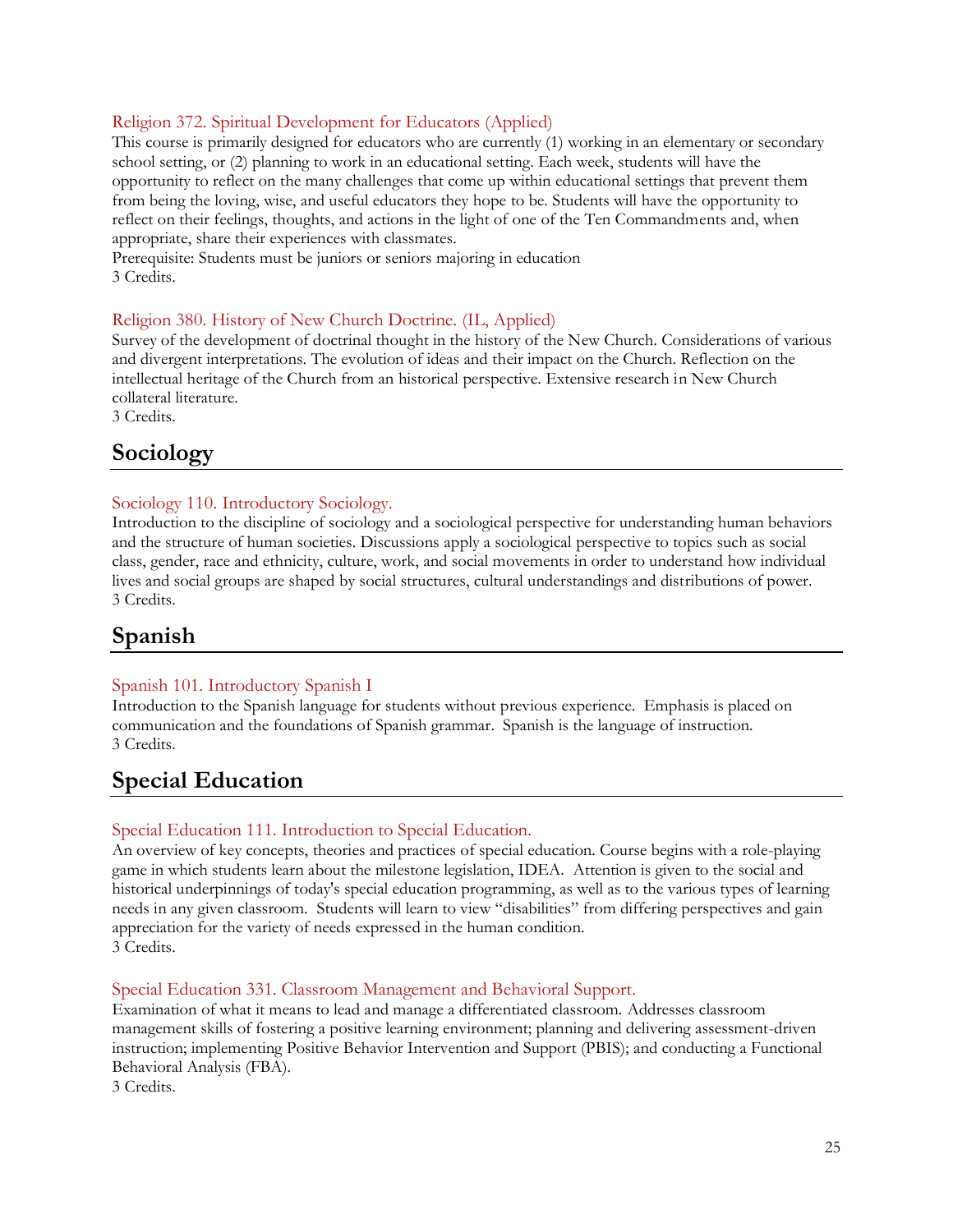#### Special Education 334. Assistive Technology in the Classroom.

This course explores a variety of technologies used to assist persons with a wide range of exceptionalities. Universal Design for Learning is at the core of this course with a goal of adapting technology, instruction, and assessment to meet a range of student needs.

Prerequisites: Special Education 111 and permission of the education department chair. 1 Credit.

# <span id="page-25-0"></span>**Theater**

#### Theater 120. Set Design and Production. (EE)

Hands-on introduction to scene design and production. Overview of the elements of scene design with emphasis on the process of designing a set. Research, sketching, drafting, model building, color application, and actual set construction within a budget. Students required to understand and use all of the equipment in the theater as it pertains to the design and will work with the play's director using the Mitchell Performing Arts Center as the classroom and will participate as a member of the run-crew for the winter Bryn Athyn College production. Final project involves the construction of the actual set. Course may be repeated once for credit.

Credit variable.

# <span id="page-25-1"></span>**Writing**

#### Writing 100. Academic Writing.

Development of academic writing skills in preparation for Writing 101. Intensive grammar, spelling, and punctuation instruction and practice, in conjunction with an introduction to the structure and process of academic writing. Required only for provisionally admitted first-year students before advancement to Writing 101.

3 Credits.

#### Writing 101. Expository Writing. (W)

Development of informative, critical, and persuasive writing. Emphases on grammatical control, precision of language, consideration of audience, rhetorical strategies, revision, information literacy, and articulation, development, and support of thesis. Three to five formal essays total, including substantial revision. Individual conferences with instructor to discuss student's writing. Required of first year students. Non-native speakers of English may take Writing 101 sophomore year. 3 Credits.

#### Writing 202. Writing About Literature. (W, IL)

Analytic study of 2-3 literary genres, with emphases on writing and research. Assumes basic skills in writing and information literacy covered in Writing 101. Three papers, including substantial revision. One longer paper and its research process require locating, evaluating, and incorporating multiple secondary sources. Individual conferences with instructor to discuss student's writing. Required of sophomores. Prerequisite: Writing 101. 3 Credits.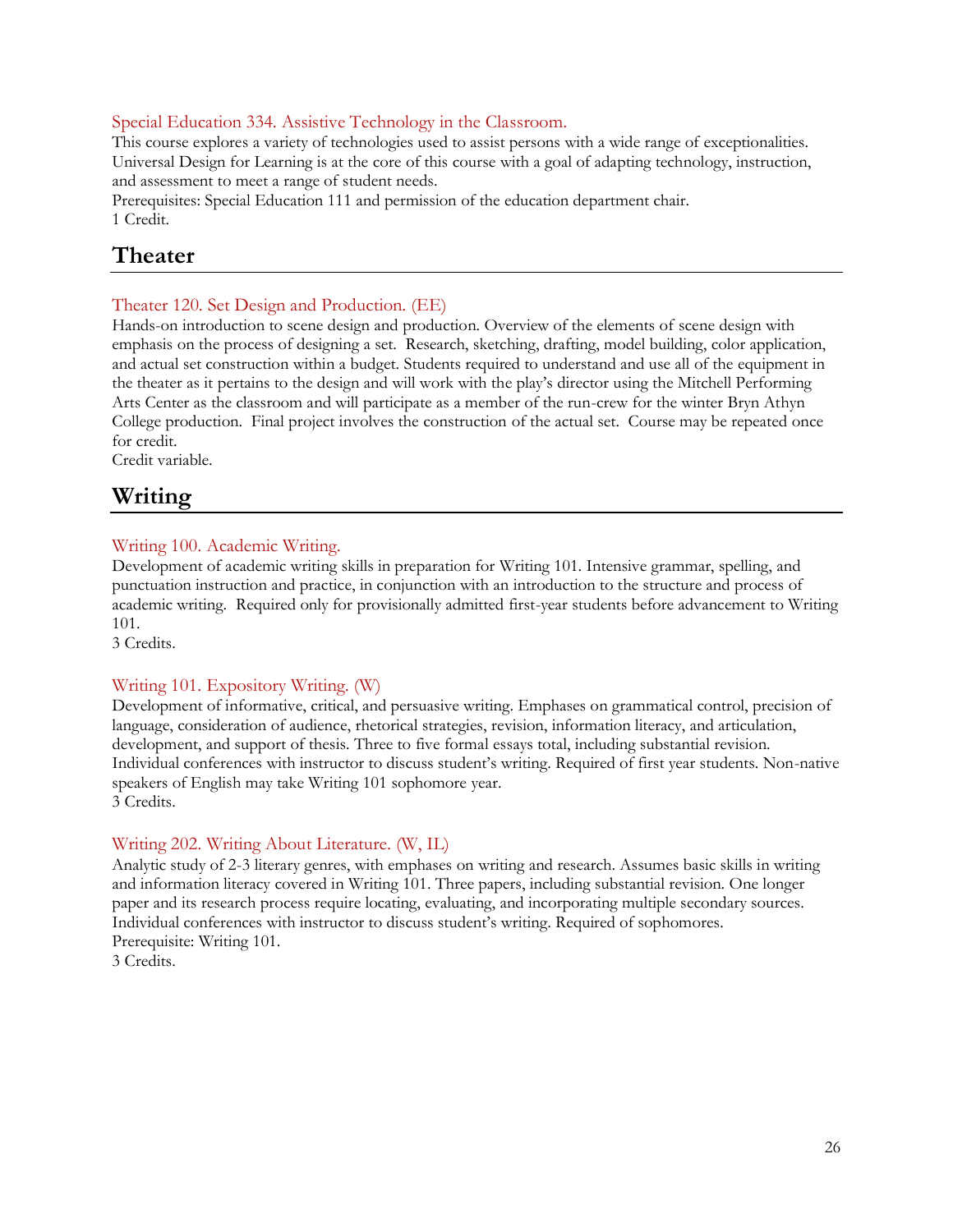#### Writing 212. Creative Nonfiction Writing (W)

Study of contemporary creative nonfiction—the use of traditional literary devices to express factual content. Workshop-style course includes the creative memoir, the humorous anecdote, artistic biography, and the personal interview. Course also addresses imaginative text-messaging, effective emailing and the art of blogging. Students read representative writers, critique each other's papers, and learn about the ethics of public discourse, especially in relation to the opportunities and challenges of the digital revolution and the World Wide Web.

Prerequisite: Writing 101. 3 credits.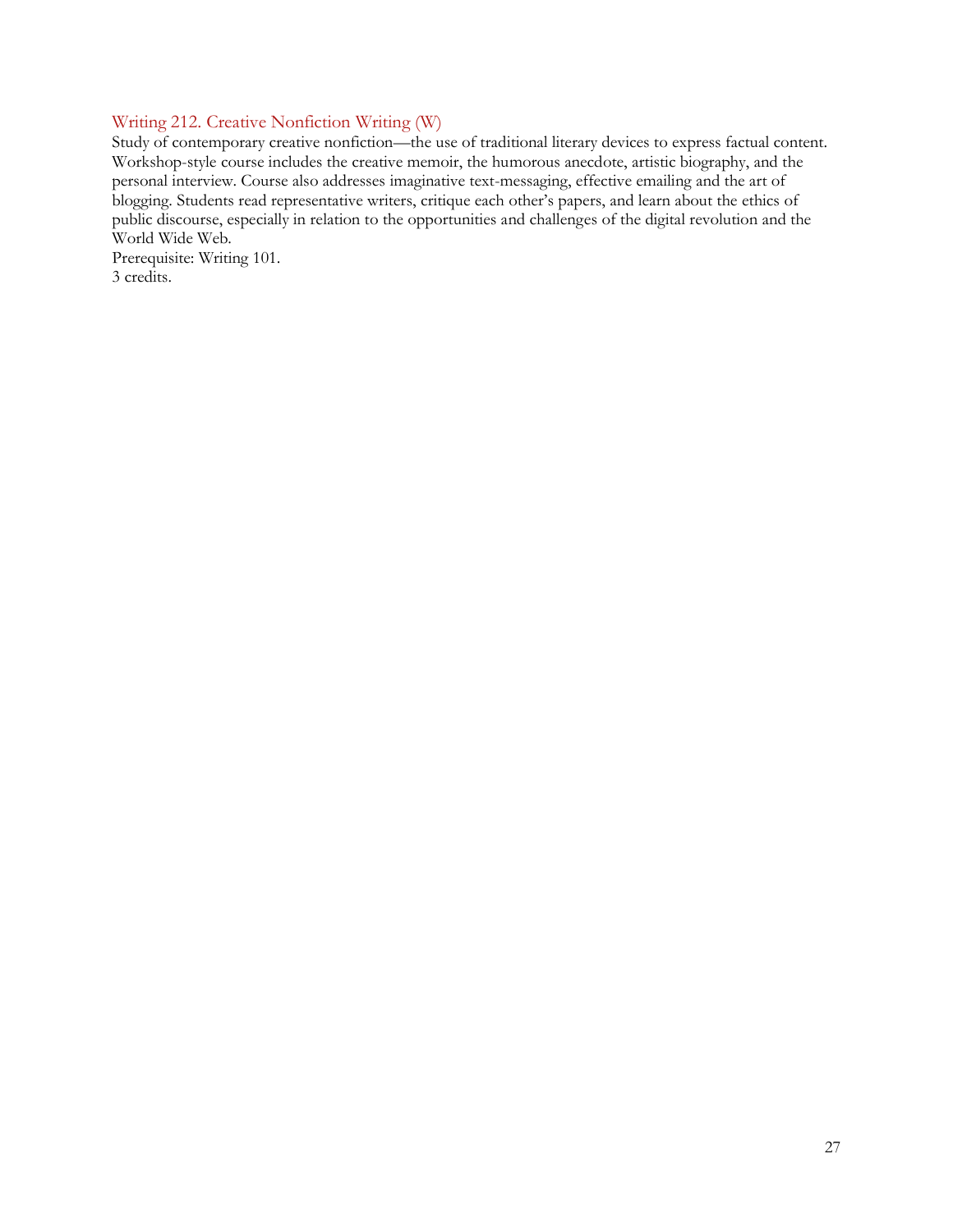# <span id="page-27-0"></span>Winter Term 2019-20 Undergraduate Course List

| <b>COURSE</b>       | <b>TITLE</b>                                   | <b>CREDITS</b> | <b>INSTRUCTOR</b>      |
|---------------------|------------------------------------------------|----------------|------------------------|
| Anth <sub>213</sub> | World Pre-History                              | 3              | Yardumian, Aram        |
| Anth <sub>320</sub> | Genocide                                       | 3              | Yardumian, Aram        |
| Bio123(0)           | Introduction to Biology: Molecular Biology     | 3              | Bryntesson, A. Fredrik |
| Bio123(1)           | Introduction to Biology: Molecular Biology     | 3              | Bryntesson, A. Fredrik |
| Bio123L(0)*         | Introduction to Biology: Molecular Biology Lab | $\mathbf{1}$   | McMackin, Grace Rose   |
| Bio123L(1)*         | Introduction to Biology: Molecular Biology Lab | $\mathbf{1}$   | McMackin, Grace Rose   |
| Bio123L(2)*         | Introduction to Biology: Molecular Biology Lab | $\mathbf{1}$   | Staff,                 |
| <b>Bio220</b>       | Human Anatomy and Physiology II                | 3              | Higgins, Ed            |
| $Bio220L(0)*$       | Human Anatomy and Physiology II Lab            | $\mathbf{1}$   | Higgins, Ed            |
| $Bio220L(1)*$       | Human Anatomy and Physiology II Lab            | $\mathbf{1}$   | Higgins, Ed            |
| <b>Bio235</b>       | Ecology                                        | 3              | Potapov, Eugene R.     |
| Bio235L*            | Ecology Lab                                    | 1              | Potapov, Eugene R.     |
| <b>Bio495</b>       | Senior Project (WC)                            | $\mathfrak{Z}$ | Bryntesson, A. Fredrik |
| <b>Bus141</b>       | Accounting I                                   | 3              | Tepper, James          |
| <b>Bus256</b>       | Principles of Sales                            | 3              | Swiski, Mark D.        |
| <b>Bus264</b>       | Sports Marketing                               | 3              | Shute, Dick            |
| <b>Bus301(0)</b>    | Business Ethics (Moral)(PP)                    | 3              | King, Ethan            |
| Bus301(1)           | Business Ethics (Moral)(PP)                    | 3              | King, Ethan            |
| <b>Bus327</b>       | <b>International Financial Management</b>      | 3              | Rohtla, Eric A.        |
| <b>Bus495</b>       | Senior Capstone Project (WC)                   | 2              | Rogers, Elizabeth      |
| Chem110(0)          | General Chemistry I                            | 3              | Bedford, Allen         |
| Chem110(1)          | General Chemistry I                            | 3              | Higgins, Ed            |
| Chem $110L(0)*$     | General Chemistry I -Lab                       | $\mathbf{1}$   | Evans, Stella R.       |
| $Chem110L(1)*$      | General Chemistry I -Lab                       | $\mathbf{1}$   | Evans, Stella R.       |
| Chem110 $L(2)$ *    | General Chemistry I -Lab                       | $\mathbf{1}$   | McMackin, Grace Rose   |
| Chem110 $L(3)*$     | General Chemistry I -Lab                       | $\mathbf{1}$   | McMackin, Grace Rose   |
| Common105(0)        | Public Speaking (PP)                           | 3              | Bernhardt, Suzanne     |
| Comm105(1)          | Public Speaking (PP)                           | 3              | Bernhardt, Suzanne     |
| Comm130             | Foundations of Graphic Design                  | 3              | Mill, Carl             |
| <b>CSci206</b>      | Introduction to Data Science                   | 3              | Simonetti, Neil        |
| Dan120              | Dance Technique                                | $\mathfrak{Z}$ | Bostock, Jessica       |
| Dan495              | Senior Essay (WC)                              | 2              | Bostock, Jessica       |
| Econ132             | Microeconomics (QR)                            | $\mathfrak{Z}$ | King, Ethan            |
| Ed218               | Literacy Instruction for Young Learners I      | $\mathfrak{Z}$ | Phillips, Nina Gunther |
| Ed272               | Child Development: Birth to Age Nine           | $\mathfrak{Z}$ | Rogers, Kiri K.        |
| Ed323               | Math and the Young Child                       | $\mathfrak{Z}$ | Staff,                 |
| Eng110              | Worldviews and Literature (Worldview)          | $\mathfrak{Z}$ | King, Kristin          |
| <b>Eng220</b>       | English Literature Survey I                    | $\mathfrak{Z}$ | Cooper, Robin          |
| Eng245              | Children's Literature                          | $\mathfrak{Z}$ | Glenn, Thane           |
| FA/Hist271          | Introduction to Historic Preservation          | $\mathfrak{Z}$ | Hartley, Stephen E.    |
| FA102               | Art History: Renaissance to Now (IL)           | $\mathfrak{Z}$ | Kline, Jonathan D.     |
| FA122*              | Forging                                        | $\mathfrak{Z}$ | Staff,                 |
| FA130*              | Ceramics                                       | $\mathfrak{Z}$ | Orthwein, Christina    |

As of 4/21/2019. (Independent Study and Internship courses not listed).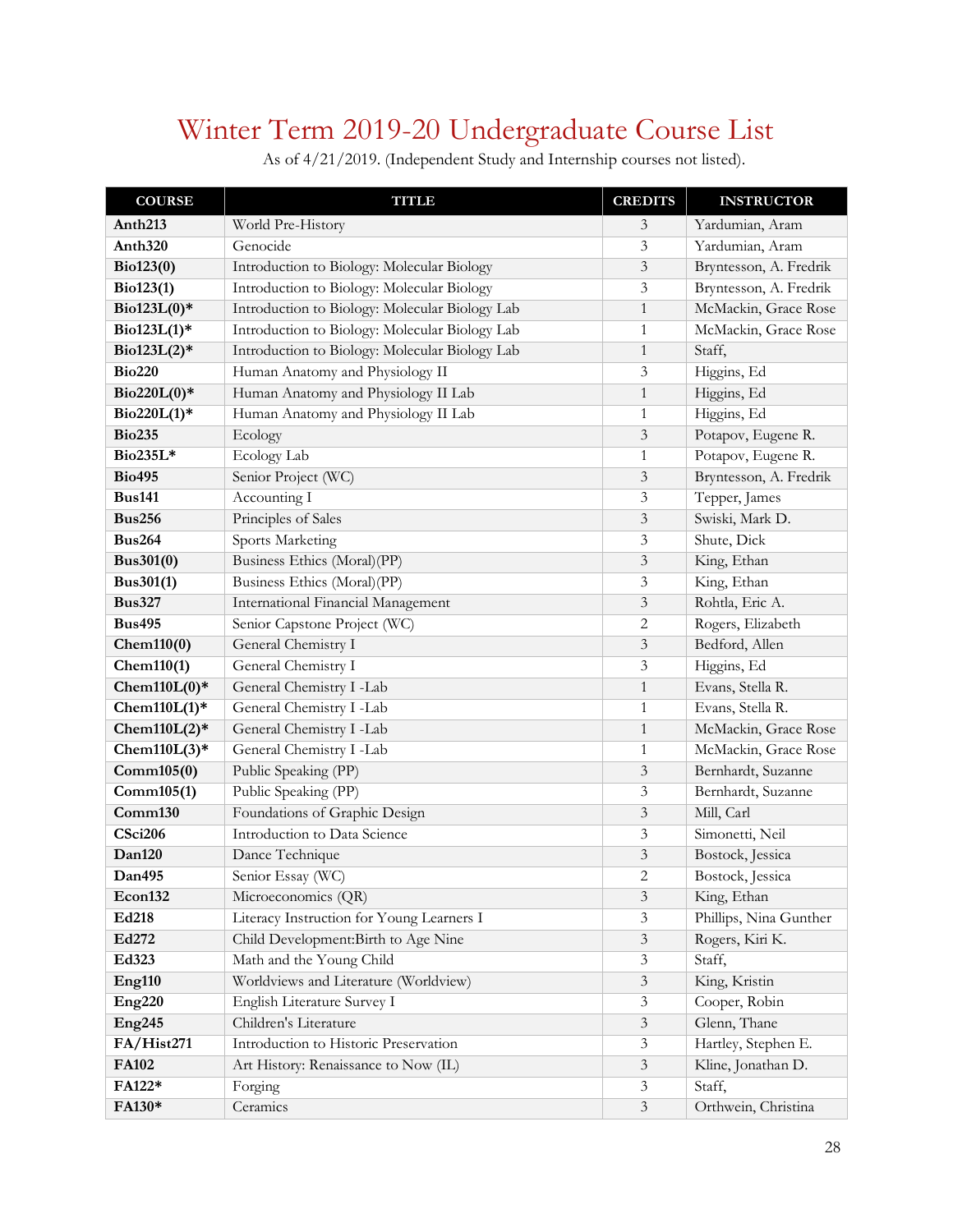| FA141*          | <b>Building Arts Foundation</b>                         | 3              | Leap, Kenneth          |
|-----------------|---------------------------------------------------------|----------------|------------------------|
| <b>FA213</b>    | Topics in Twentieth-Century Architecture: Bryn Athyn's  | 3              | Kline, Jonathan D.     |
| FA228*          | <b>Intermediate Stained Glass</b>                       | 3              | Leap, Kenneth          |
| FA278           | <b>Stained Glass Design</b>                             | 3              | Leap, Kenneth          |
| FA312           | Introduction to Architectural Metal Design              | 3              | Staff,                 |
| FA495           | Senior Essay (WC)                                       | 2              | Kline, Jonathan D.     |
| FA499           | Senior Project                                          | 1              | Leap, Kenneth          |
| FE2             | Field Experience II: Exploration                        | $\mathfrak{Z}$ | Phillips, Nina Gunther |
| Germ102         | Introductory German II                                  | 3              | Lawing, Sean           |
| Hist117         | The Contemporary World                                  | 3              | Rose, D. Greg          |
| <b>HSoc402</b>  | Capstone Seminar II (WC)                                | 3              | Lawing, Sean           |
| ID496           | Senior Seminar II                                       | $\mathbf{1}$   | Nash, Laura            |
| Lat110          | Beginning Latin I                                       | 3              | Frazier, Scott Innes   |
| Math115         | College Algebra (QR)                                    | 3              | Genzlinger, Maret      |
| Math130         | Introduction to Statistics (QR)                         | 3              | Bongers, Caira         |
| Math130         | Introduction to Statistics (QR)                         | 3              | Bongers, Caira         |
| Math130L        | Introduction to Statistics Lab                          | $\mathbf{1}$   | Bongers, Caira         |
| Math130L        | Introduction to Statistics Lab                          | $\mathbf{1}$   | Bongers, Caira         |
| Math130L        | Introduction to Statistics Lab                          | 1              | Bongers, Caira         |
| Math151         | Calculus II                                             | 4              | Simonetti, Neil        |
| Math495         | Senior Essay (WC)                                       | 2              | Simonetti, Neil        |
| Math499         | Senior Research                                         | $\overline{2}$ | Simonetti, Neil        |
| <b>Mus100</b>   | College Chorale                                         | 1              | Bier, Graham           |
| Mus113          | Music Theory I                                          | 3              | Staff,                 |
| <b>PE129</b>    | Badminton                                               | $\mathbf{1}$   | Bryntesson, Hilary J.  |
| <b>PE133</b>    | Yoga                                                    | $\mathbf{1}$   | Staff,                 |
| <b>Phil101</b>  | Critical Thinking                                       | 3              | Synnestvedt, Dan       |
| Phil102(0)      | Introduction to Philosophy (Worldview)                  | 3              | Synnestvedt, Dan       |
| Phil102(1)      | Introduction to Philosophy (Worldview)                  | 3              | Latta, Marcy           |
| <b>Phil111</b>  | Introduction to Moral Philosophy (Moral)                | 3              | Latta, Marcy           |
| <b>Phil211</b>  | Modern Philosophy                                       | 3              | Synnestvedt, Dan       |
| <b>Phil495</b>  | Senior Essay                                            | 3              | Synnestvedt, Dan       |
| Phys210         | Principles of Physics I (QR)                            | 3              | Staff,                 |
| Phys $210L(0)*$ | Principles of Physics I - Lab                           | $\mathbf{1}$   | Staff,                 |
| Phys $210L(1)*$ | Principles of Physics I - Lab                           | 1              | Staff,                 |
| PSci101(0)      | Introduction to Politics and Governance (Civil)         | $\mathfrak{Z}$ | Rose, D. Greg          |
| PSci101(1)      | Introduction to Politics and Governance (Civil)         | 3              | Rose, D. Greg          |
| PSci101(2)      | Introduction to Politics and Governance (Civil)         | 3              | Hodgell, Reid          |
| <b>PSci212</b>  | <b>International Relations</b>                          | 3              | Hodgell, Reid          |
| Psyc101         | <b>Introductory Psychology</b>                          | 3              | Rogers, Kiri K.        |
| Psyc230         | Psychology and Spirituality                             | 3              | Frey, Kurt             |
| <b>Psyc301</b>  | Counseling and Clinical Psychology                      | 3              | Rogers, Kiri K.        |
| <b>Psyc491</b>  | Senior Research Seminar (WC)                            | 3              | Frey, Kurt             |
| <b>Rel101</b>   | Introduction to New Church Doctrines (SpDoc)            | $\mathfrak{Z}$ | Schnarr, Grant         |
| <b>Rel115</b>   | Introduction to New Church Doctrine on Life After Death | 3              | Genzlinger, Matthew    |
| <b>Rel123</b>   | Introduction to the Old and New Testaments (SpScript)   | $\mathfrak{Z}$ | Frazier, Scott Innes   |
| <b>Rel125</b>   | The Holy Scripture (SpDoc)                              | $\mathfrak{Z}$ | Cole, Stephen          |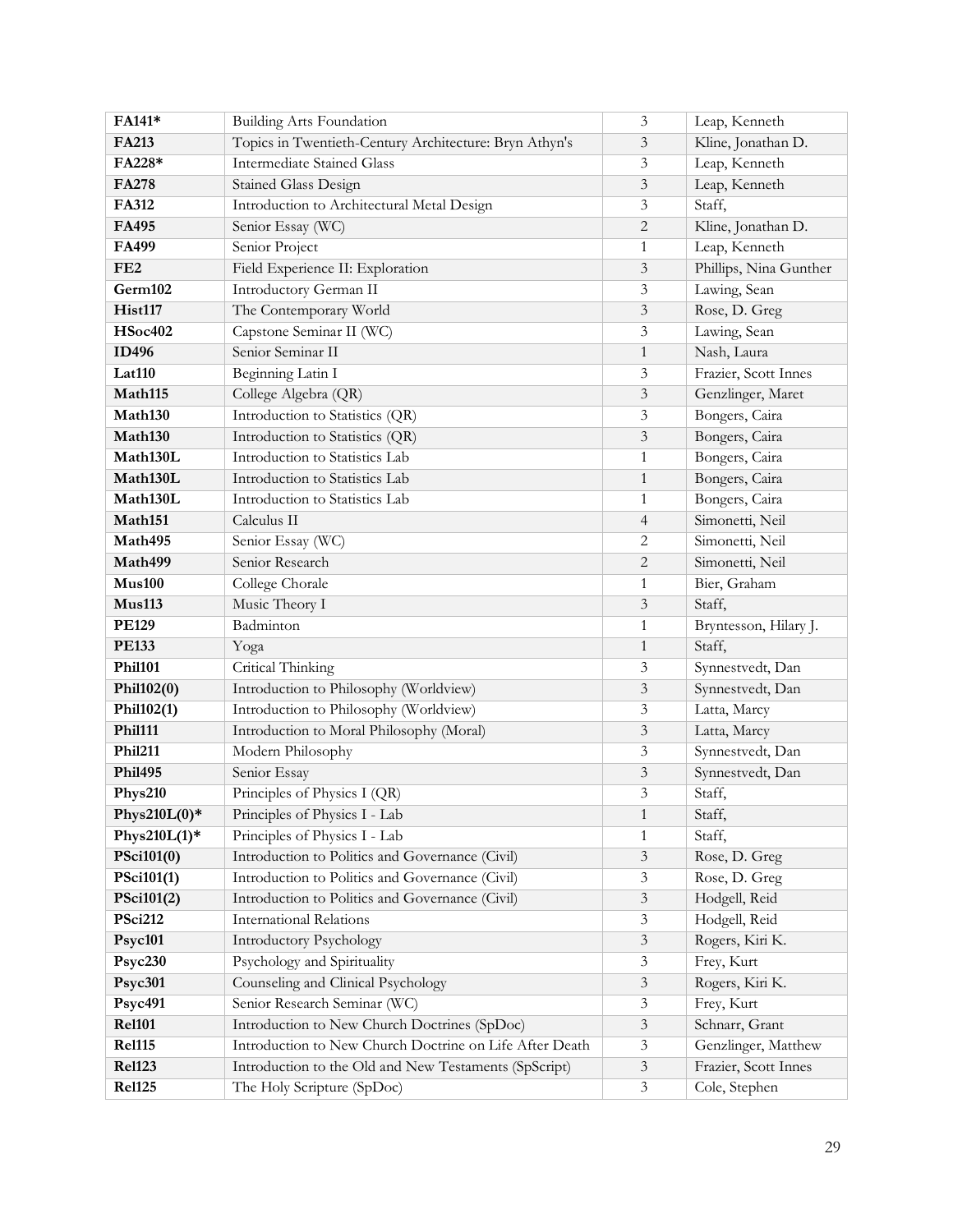| <b>Rel205</b>       | God, Man, and Creation (IL)(SpDoc)                 | 3 | Glenn, Coleman       |
|---------------------|----------------------------------------------------|---|----------------------|
| <b>Rel215</b>       | The Lord (SpDoc)                                   | 3 | Glenn, Thane         |
| <b>Rel273</b>       | Religion and Marriage (Doc)(W)                     | 3 | Silverman, Ray       |
| <b>Rel296</b>       | Eastern Religious Thought/Hinduism (SpComp)        | 3 | Silverman, Ray       |
| <b>Rel305</b>       | Universal Doctrines of the New Church I (SpDoc)(W) | 3 | Frazier, Scott Innes |
| <b>Rel335</b>       | The Human Mind (SpAppl)                            | 3 | Cole, Stephen        |
| <b>Rel490</b>       | Religion Senior Project I (WC)                     | 3 | Frazier, Scott Innes |
| Span102             | Introductory Spanish II                            | 3 | Staff,               |
| SpEd212             | Supporting Students with Disabilities              | 3 | Goldynia, Kristine   |
| SpEd312             | Classroom Assessments                              | 3 | Synnestvedt, Lisa    |
| Thea130             | Set Design and Production (EE)                     | 3 | Haus-Roth, Naomi     |
| $Thea150+$          | Dramatic Performance (EEc)                         | 3 | Bostock, Jessica     |
| Writ101(0)          | Expository Writing (W)                             | 3 | Staff,               |
| Writ101(1)          | Expository Writing (W)                             | 3 | Nash, Abbey          |
| Writ <sub>202</sub> | Writing About Literature (W) (IL)                  | 3 | King, Kristin        |

+This course is offered on multiple levels. All students must register on the 100 level.

\*This course requires a lab fee.

*The College administration will make every effort to offer the courses listed, but reserves the right to cancel courses if necessary.*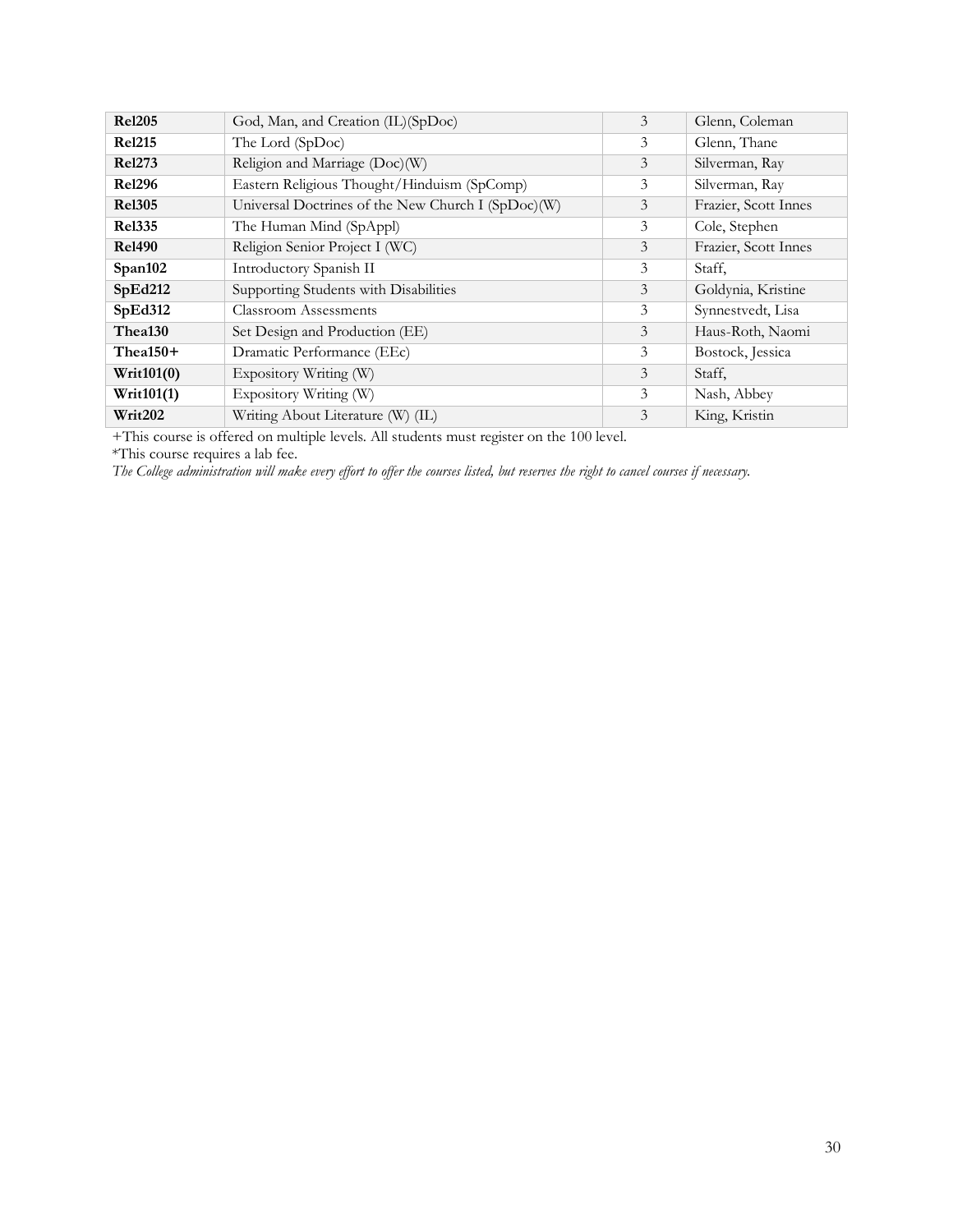# Winter Term 2019-20 Undergraduate Courses

# <span id="page-30-1"></span><span id="page-30-0"></span>**Anthropology**

#### Anthropology 213. World Pre-History.

Using world archaeological sites as stepping stones, creates a narrative of prehistory from Australopithecus through the advent of urban civilization in the old and new worlds. Focuses on three general revolutions in human history: 1) the emergence of the genus Homo with all its modern attributes; 2) the development of agriculture and animal husbandry during the Neolithic; 3) the coming together of humans in cities and states, and the ramifications for human society.

Prerequisite: Anthropology 110 or instructor permission. 3 Credits.

#### Anthropology 320. Genocide.

Seminar course on genocides in the 20th century. Focuses primarily on the cases of Ottoman Armenia, The Holocaust, and Rwanda. Through primary and secondary literature, examines the cultural context, historical background and legal frameworks, denialist projects, and memorializations. Political and psychological ramifications in the descendant communities of victims and victimizers are considered, as well as reparation processes.

Prerequisite: Anthropology 110 or any history class, or instructor permission. 3 Credits.

# <span id="page-30-2"></span>**Biology**

#### Biology 123. Introduction to Biology: Molecular Biology.

The second of a two-course gateway series that is required for prospective biology majors. Biological concepts are illustrated by means of molecular biology, from storage and maintenance of biological information necessary for life to its expression in the organism to diverse applications in health, medicine and food production. Topics include a general introduction to the cell and its components, cell division and the cell cycle, DNA structure and synthesis, chromosome structure and organization, mutations and their repair, genetic engineering, transcription and its regulation, the genetic code, and translation of genetic information to proteins. This course and the related laboratory must be taken together. Prerequisite: Chemistry 101L or High School Chemistry. 3 Credits.

#### Biology 123 Lab. Introduction to Biology: Molecular Biology Lab.

This course requires a lab fee. This course and the related lecture course must be taken together. 1 Credit.

#### Biology 220. Human Anatomy and Physiology II.

Continuation of the study of the structure and function of the human body and the mechanisms for maintaining homeostasis within it. Includes the study of the endocrine, cardiovascular, lymphatic, respiratory, digestive, urinary and reproductive systems, as well as the concepts of development and metabolism. Identification of anatomical structures using a "virtual" cadaver and preserved animal specimens will be required in the laboratory. Some hands-on dissection. This course and the related laboratory must be taken together.

Prerequisite: Biology 210 with a grade of "C" or better. 3 Credits.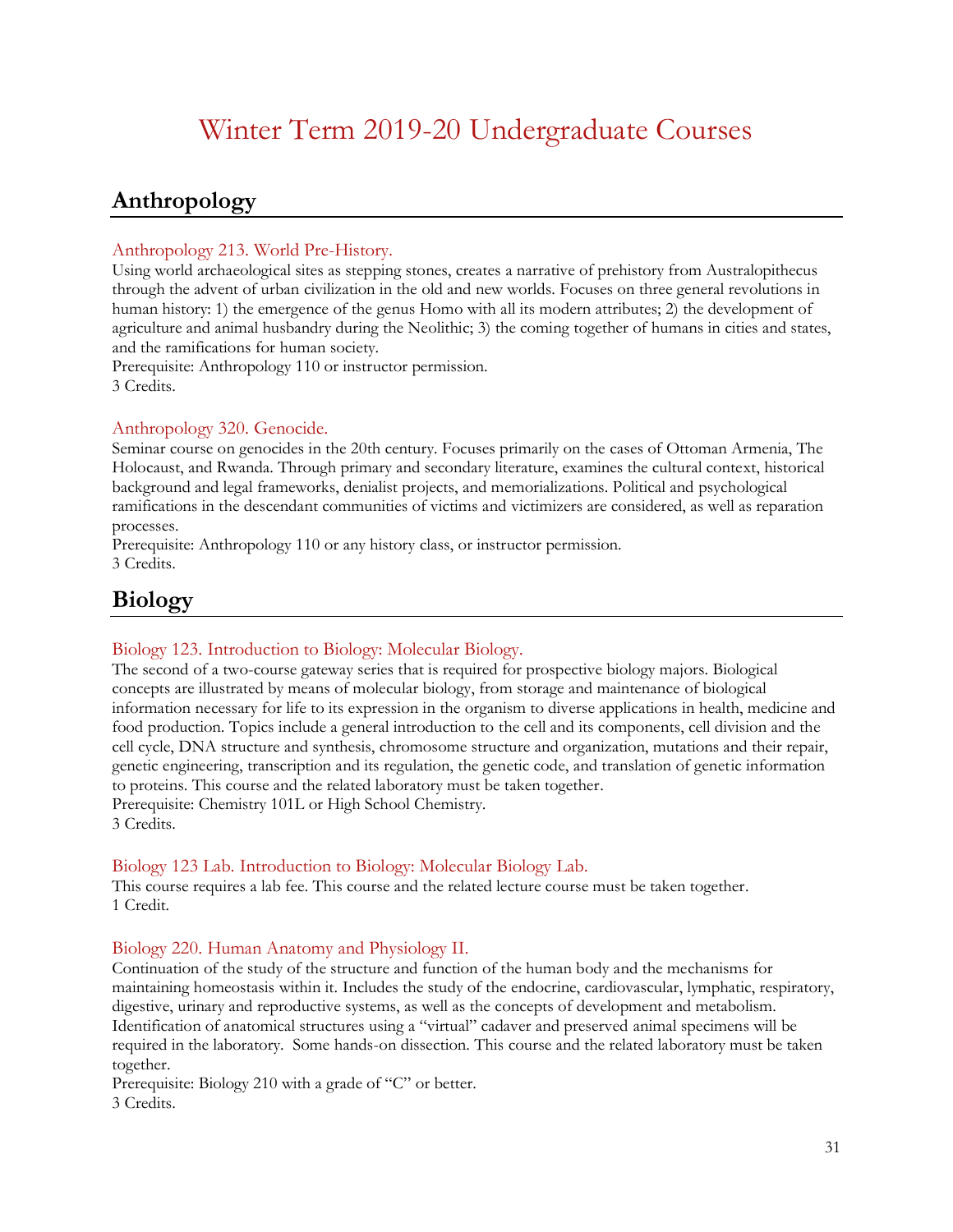#### Biology 220 Lab. Human Anatomy and Physiology II Lab.

This course requires a lab fee. This course and the related lecture course must be taken together. 1 Credit.

#### Biology 235. Ecology.

Study of the physical, chemical, and biological processes that determine the distribution and abundance of plants, animals, and microbial life. Energy flow, food webs, adaptation of species, population dynamics, species interactions, nutrient cycling, and ecological succession. This course and the related laboratory must be taken together.

Prerequisites: Biology 122 and 123. 3 Credits.

#### Biology 235 Lab. Ecology Lab.

This course requires a lab fee. This course and the related lecture course must be taken together. 1 Credit.

#### Biology 495. Senior Project. (WC)

Independent research project or scholarly study under the supervision of faculty members. Topic chosen by mutual agreement between student and supervisor. Limited to and required of biology majors. Senior project proposals are required in the spring of junior year. 3 Credits.

# <span id="page-31-0"></span>**Business**

#### Business 141. Accounting I.

Introduction to basic financial accounting principles, the accounting cycle, the preparation of financial statements, and the use of computer spreadsheets. 3 Credits.

#### Business 256. Principles of Sales.

In this course, the student will learn about assessing customer needs, developing account relationships and implementing effective sales strategies. During the course students will return to the theme of approaching sales with honesty and integrity, both from a practical and moral perspective. This course will cover the broader role sales communication plays in bringing people and the products and services they need together, not just the narrow skills required to convince the customer to make a purchase. Prerequisite: Communication 105. Recommended: Business 254. 3 Credits.

#### Business 264. Sports Marketing.

This course will study the marketing efforts within the sports industry, including the understanding of the sports customer, and promotional and marketing strategies. Topics include fan behavior, ticketing, advertising, sponsorship, licensing, endorsements, public relations, hospitality, social media, and event management.

Prerequisite: any economics course. Bus254 and Bus267 recommended. 3 Credits.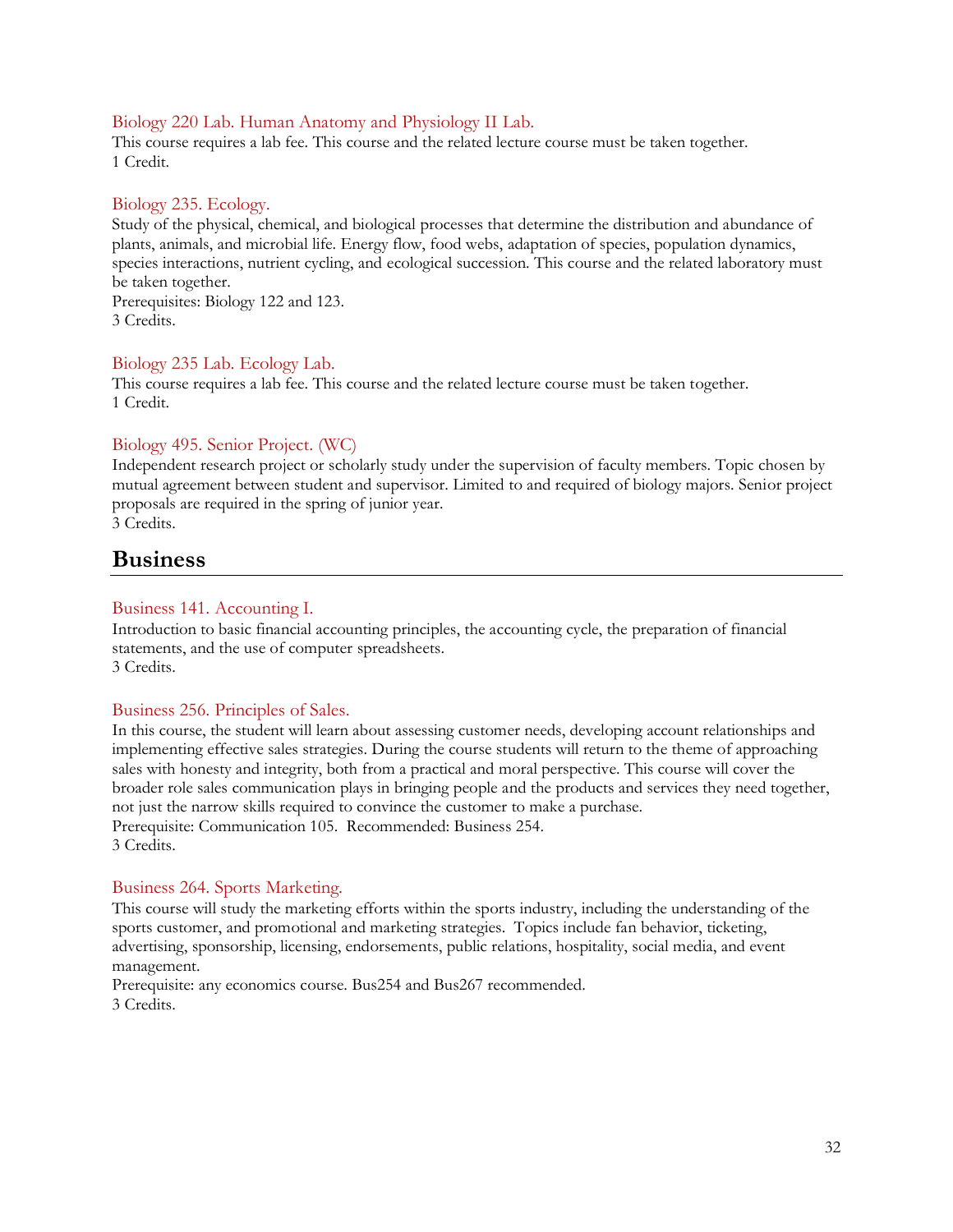#### Business 301. Business Ethics. (Moral, PP)

The analysis of moral principles and their application to decision making in business. Includes an overview of philosophical and theological ethical theories, including New Church ethics. Major focus on the analysis of ethical concerns in actual case studies from business, involving issues such as downsizing, whistle-blowing, competition vs. cooperation, and social responsibility. Communication 105 or any other public presentation course is recommended before taking this course. 3 Credits.

#### Business 327. International Financial Management.

This course provides an overview of international financial markets as well as presenting key challenges often faced in international financial management. Topics include import and export financing, measuring and managing foreign exchange exposure, international financial markets and banking, issues with raising capital internationally, insurance and taxation issues.

Prerequisites: any economics course and Bus320, or permission of the instructor. 3 Credits.

#### Business 495. Senior Capstone Project. (WC)

Capstone experience for the Interdisciplinary Major. Writing of the senior project based on the research and outline produced in Business 493.

Prerequisites: Business 493 and Business 494. 2 Credits.

# <span id="page-32-0"></span>**Chemistry**

#### Chemistry 110. General Chemistry I.

First year chemistry course for science majors. Topics include atomic structure, quantum mechanics, electron configuration, chemical bonding, molecular geometry, and the periodic table, classifications of matter, stoichiometry, and reactions in solution, gases, and thermochemistry. First half of sequence with Chemistry 111. This course and the related laboratory must be taken together.

Prerequisite: One year of high school chemistry with a grade of C or better or Chemistry 101 or Earth Science 110. Any student who registers for this course and have a math SAT of 450 or lower (or the equivalent ACT score) must take Chemistry 101 prior to taking Chemistry 110. 3 Credits.

#### Chemistry 110 Lab. General Chemistry I Lab.

This course requires a lab fee. This course and the related lecture course must be taken together. 1 Credit.

# <span id="page-32-1"></span>**Communication**

#### Communication 105. Public Speaking. (PP)

Exposure to a variety of speaking situations designed to address inhibitions and develop self-confidence. Class work features impromptu and prepared speeches, as well as oral interpretation of literature and choral speaking. Work on voice and speech improvement as well as command of body language. 3 Credits.

#### Communication 130. Foundations of Graphic Design.

Introductory study of how to create and communicate graphic ideas effectively. Covers elements of design, spatial relationships, typography, and imagery as they apply to graphic communication for print and web.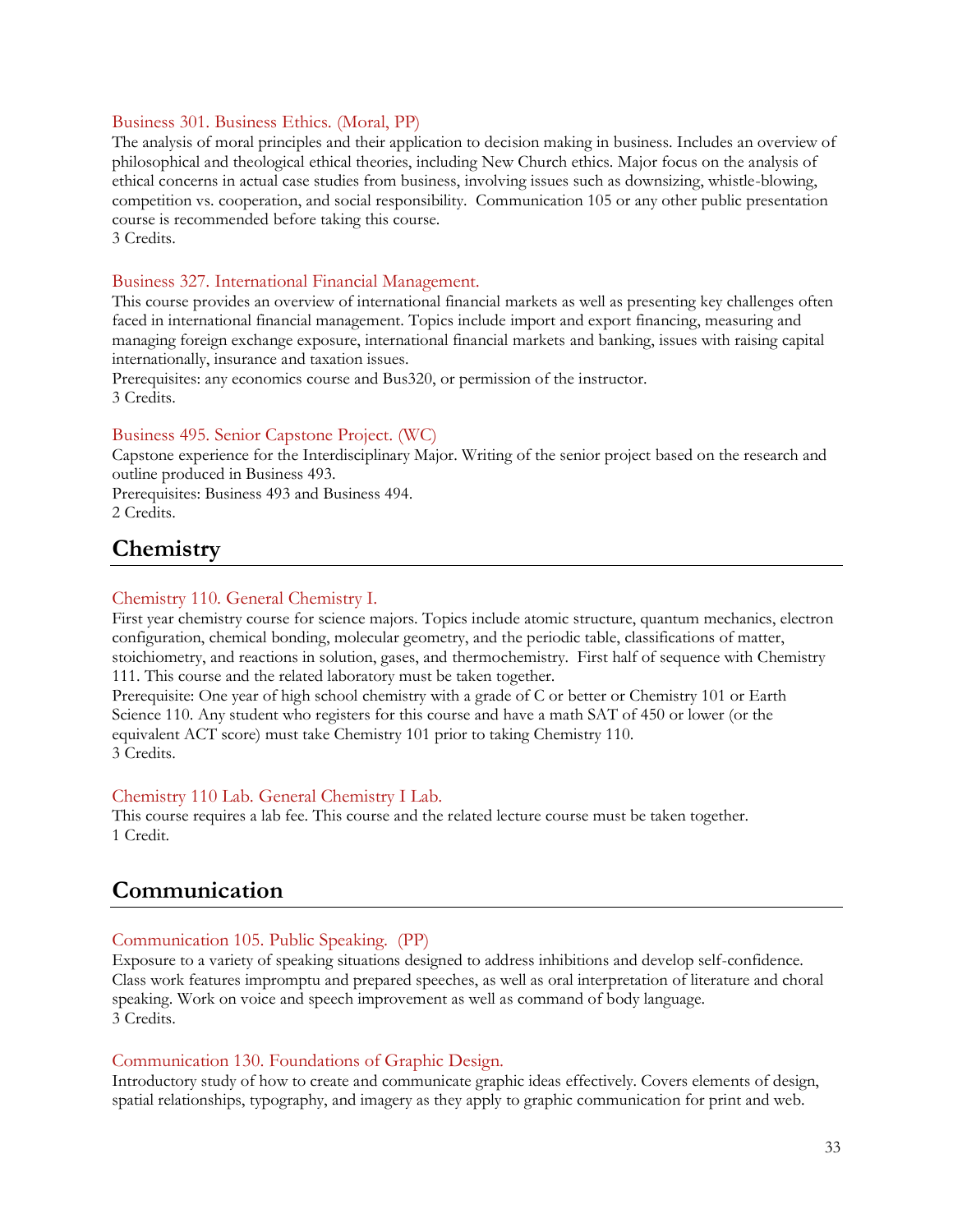Students will develop graphic design skills (the ability to solve visual communication problems) by integrating Adobe Creative Suite software skills and foundational design concepts. Software instruction in basics of such programs as InDesign, Illustrator and possibly Photoshop. 3 Credits.

# <span id="page-33-0"></span>**Computer Science**

#### Computer Science 206. Introduction to Data Science.

Skills and tools in acquiring, organizing, parsing, manipulating, and preparing data for statistical analysis. Skills include classifying unstructured data, cleaning data, identifying useful questions, and simple analysis. Tools include Excel, Python, and Microsoft Business Intelligence software packages. Prerequisite: Any Computer Science course. 3 Credits.

# <span id="page-33-1"></span>**Dance**

#### Dance 120. Dance Technique.

A studio course in fundamental dance technique, including jazz dance, modern/contemporary dance, and ballet. The course focuses on proper alignment, execution, and the overall strength and flexibility specific to the dancer. The artistry and musicality of the dancer is explored through dance combinations, improvisation exercises, and analysis of famous pieces of choreography. 3 Credits.

#### Dance 495. Senior Essay. (WC)

Capstone experience for the Interdisciplinary Major. Writing of the senior essay based on the research and outline produced in Dance 493.

Prerequisites: Dance 493 and Interdisciplinary Studies 494. 2 Credits.

# <span id="page-33-2"></span>**Economics**

#### Economics 132. Microeconomics. (QR)

Study of the fundamentals of economic analysis with particular emphasis upon consumer demand behavior and the output and pricing decisions of business firms under various market structures. Special attention given to the role of ethics in the behavior of business executives and consumers. Consideration of current issues such as health care, energy policy, and government intervention in the market. Course includes studentled seminars and group projects.

3 Credits.

# <span id="page-33-3"></span>**Education**

#### Education 218. Literacy Instruction for Young Learners I.

This course exposes students to theory and practice in literacy instruction, pre-kindergarten through grade 4. Emphasis on emergent literacy, techniques and skills of teaching reading and language arts, evaluation and assessment. Includes 1 credit hour of ELL.

Prerequisite: Education 128 or Education 217. 3 Credits.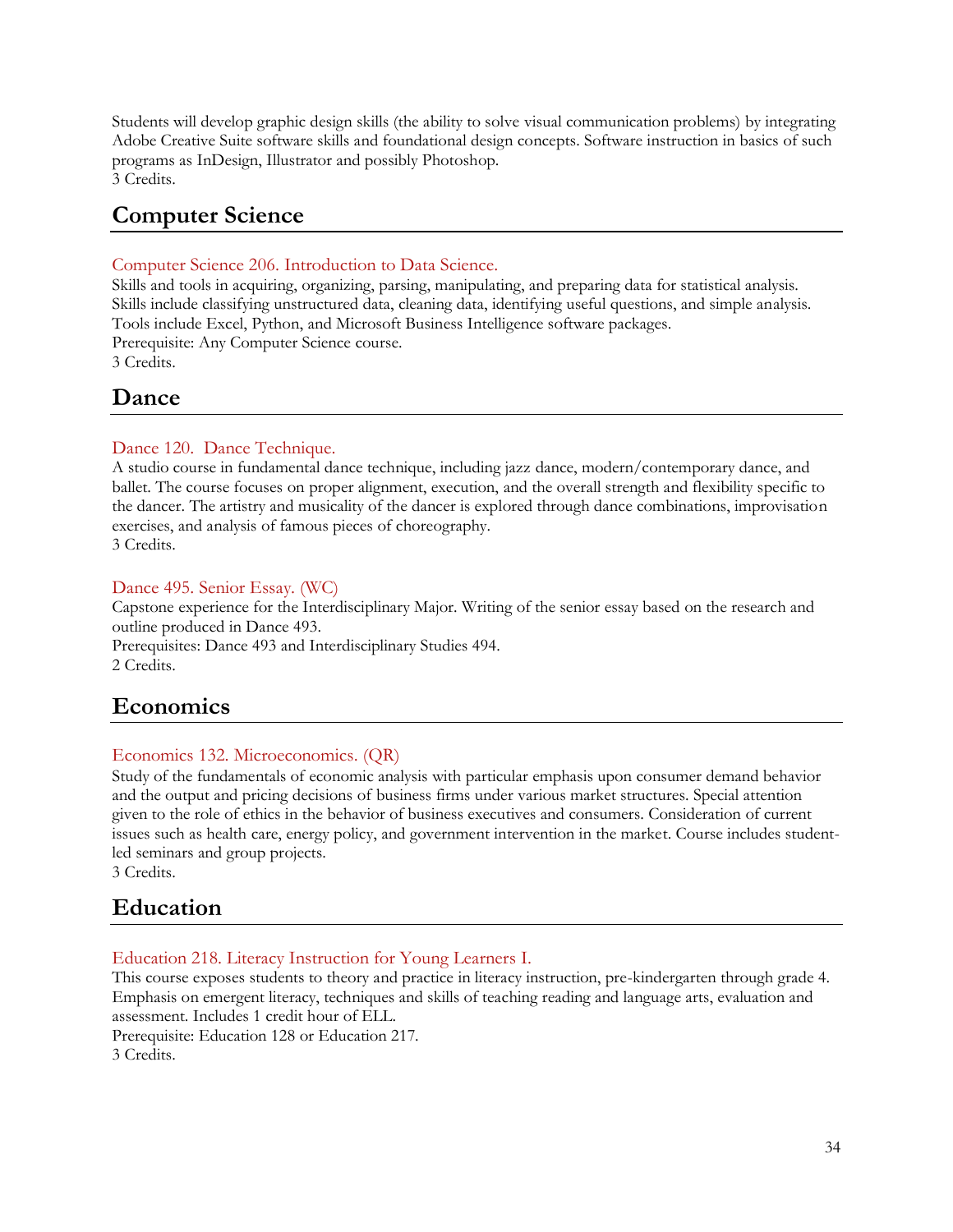#### Education 272. Child Development: Birth - Nine Year Olds.

Teachings about human development from the theology of Swedenborg are compared with major theories of child development. Emphasis on the sensory needs of early childhood and how to create a nurturing environment for physical, mental, and socio-emotional health. 3 Credits.

#### Education 323. Math and the Young Child.

Exploration of the content and methods of teaching mathematics Pre-K to 4th grade. Emphasis on a problem-solving approach to the teaching of math within the context of a developmentally appropriate curriculum. Students learn how to engage children in the subject through imaginative, musical, rhythmic, athletic, and artistic activities. This course is about how to teach math so it makes sense. 3 Credits.

# <span id="page-34-0"></span>**English**

Literature courses in this discipline fill the aesthetic requirement of the Core Program. 200-level English courses require Writing 101 as prerequisite. 300-level and higher require 200-level English.

#### English 110. Worldviews & Literature (Worldview).

Introduction to six worldviews in the context of literary texts. Emphasis on how characters with differing worldviews interact with others and with their geographic and historical contexts. Emphasis on close readings and critical analysis.

3 Credits.

#### English 220. English Literature Survey I.

Chronological survey of the development of English literature in England from the early medieval period through the mid-17th century. Lecture and discussion on such authors as Chaucer, Shakespeare, Marlowe, Donne, Jonson, and more. Prerequisite: Writing 101. 3 Credits.

#### English 245. Children's Literature.

Study of the textual characteristics of children's literature and the role this literature has played historically. Picture books, readers, stories, and adventure novels. May include authors such as Caxton, Grimm, MacDonald, Milne, and New Church writers. Written work includes projects and a children's story reflecting the trends studied. Prerequisite: Writing 101.

3 Credits.

### <span id="page-34-1"></span>**Experiential Education**

#### Experiential Education 198/298. Internship. (EE)

The internship course is open to students with a 2.5 GPA or above. It is a supervised, pre-professional experience with clear links to a student's academic program. It is conducted primarily or totally outside a regular course classroom, and for which a student earns academic credit. It is organized primarily around an assignment in a work-place situation in which students working under the direction of a supervisor learn hands-on professional skills.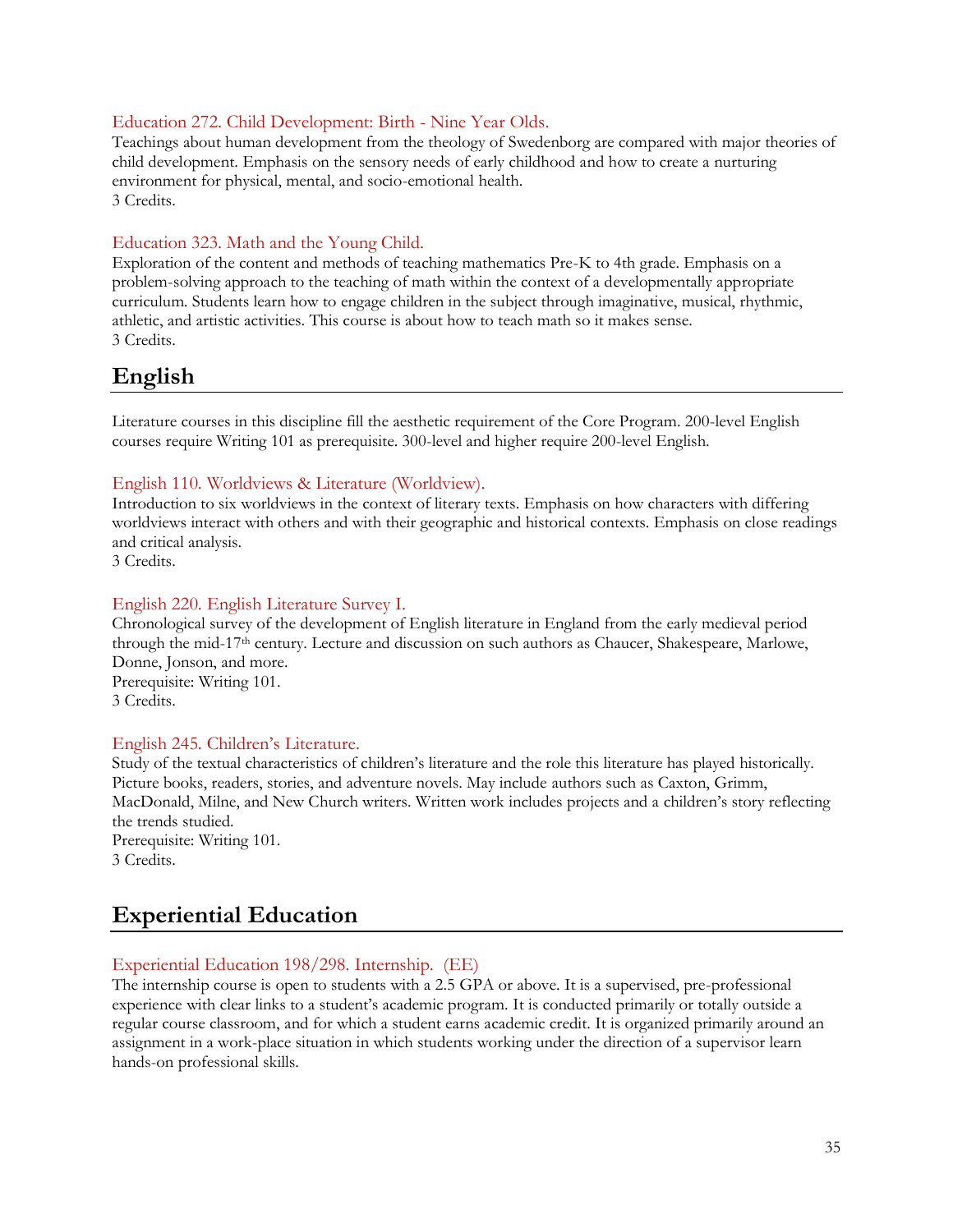The internship course requires a syllabus, reflective component, and an analytical component (e.g., essay, paper, or presentation). Individual syllabi are retained in the office of Internship. This course satisfies the EE requirement.

Course may be repeated for academic credit by arrangement. Credit variable.

# <span id="page-35-0"></span>**Field Experience**

#### Field Experience II: Exploration.

Students work under a classroom teacher's supervision tutoring children, facilitating small group conversations, supervising outdoor play, and monitoring classroom routines and procedures. FE II is taken in conjunction with all winter term courses of the third year and provides students with 120 hours of observation and practice teaching. FE II occurs every Tuesday and Thursday of the term. Not open to nonmajors; third-year students only.

3 Credits.

# <span id="page-35-1"></span>**Fine Arts**

#### Fine Arts 102. Art History: Renaissance to Now (IL).

Introductory survey of art and architecture from the Renaissance era to the Present, including Renaissance and Baroque Art, Modern movements such as Impressionism and Post-Impressionism, Cubism, Dada, Abstract Expressionism and Pop-Art, and current examples in an ever-expanding canon. 3 Credits.

#### Fine Arts 122. Metal Forging.

Introduction to artistic ironwork concentrating on hand-forged, wrought iron using traditional techniques. Inspired by the magnificent examples in Glencairn and Bryn Athyn Cathedral. This course requires a lab fee. 3 Credits.

#### Fine Arts 130. Ceramics.

Introduction to clay work including hand building, wheel throwing, slip casting, glazing, and firing processes. Also form function and representation.

This course requires a lab fee.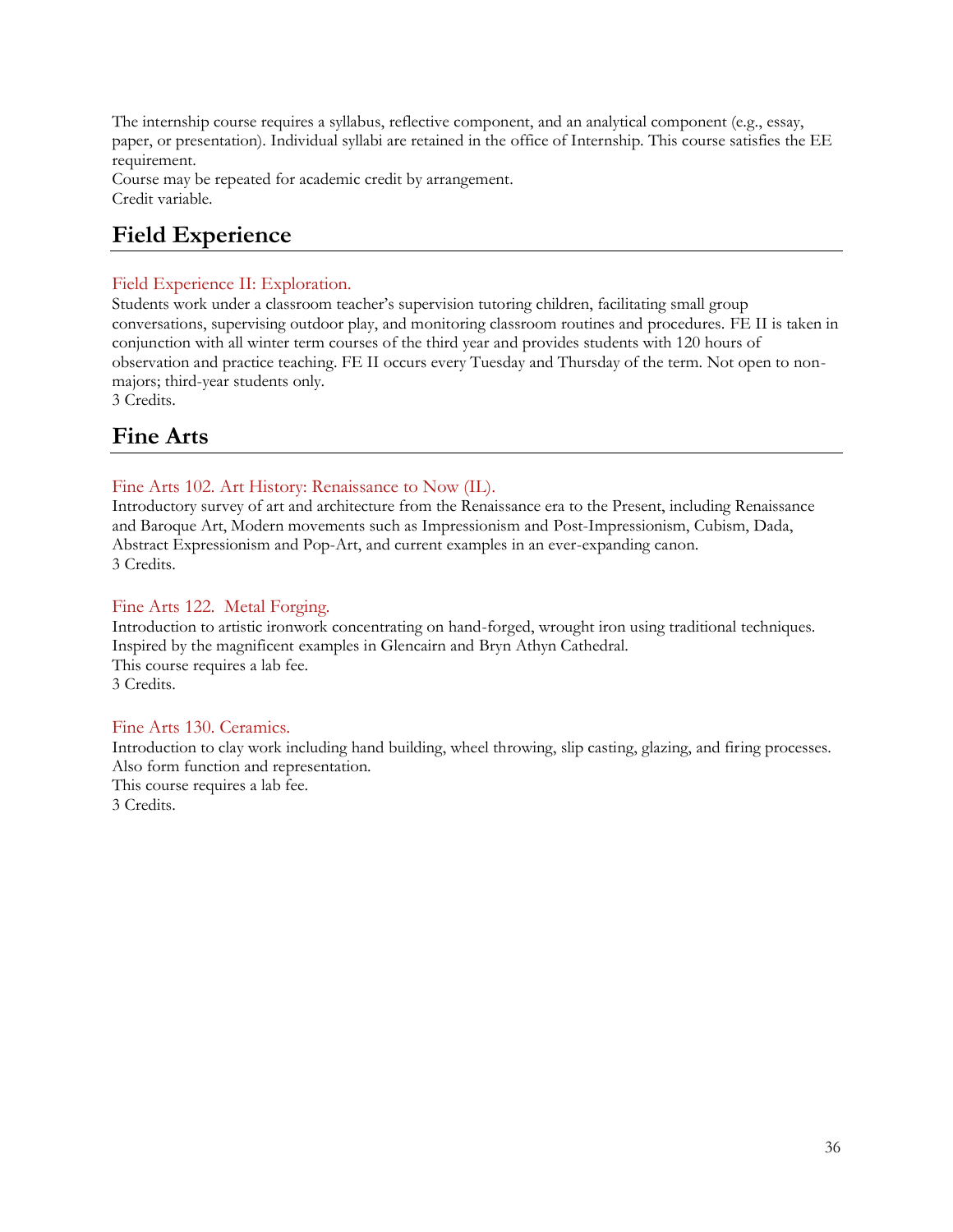#### Fine Arts 141. Building Arts Foundation I.

Introduction to the Building Arts curriculum by focusing on fundamental design and drawing principles essential to all craft disciplines. Students learn to communicate ideas, design and execute projects through sketches, hand drawings and computer-generated drawings.

This course requires a lab fee. 3 Credits.

#### Fine Arts 213. Topics in Twentieth-Century Architecture: Bryn Athyn's National Historic Landmarks.

Study of the conception of Bryn Athyn Cathedral, Glencairn, Cairnwood, and Cairncrest within the context of architectural developments at the turn of the twentieth century. The course uses resources in the Cathedral, John Pitcairn Archives, Glencairn, and the Raymond and Mildred Pitcairn archives, from which the students do original research on a topic of their choice. 3 Credits.

#### Fine Arts 228. Intermediate Stained Glass Painting

Focusing on architectural stained glass design and construction, this course refines the skills learned in FA 128. Includes opportunities for self-expression and creative thinking, repair and restoration of historic glass. Inspired by the magnificent examples in Glencairn and Bryn Athyn Cathedral. This course requires a lab fee. Prerequisite: FA 128. 3 Credits.

#### Fine Arts 278. Stained Glass Design

This course introduces students to the principles of stained glass design, using simple panels as examples. Topics covered include sizing, color selection, structural stability and pricing. Students design a series of stained glass panels based on hypothetical locations and client needs. Students present their designs for evaluation to a panel of reviewers.

Prerequisite: Fine Arts 128 3 Credits.

#### Fine Arts 312. FA 312 Introduction to Metal Design.

This course introduces students to the processes employed in the design and presentation of projects in architectural / ferrous metals – iron and steel. Responding to various scenarios, including both replication and the opportunity for original work, students plan and design projects in metal. Student work includes conceptual drawings and initial cost estimates. Students produce a detailed proposal for a project including finished drawings, material and labor estimates, and timetables for completion. Emphasis is placed on design and presentation, rather than execution of actual projects in metal. Prerequisite: Fine Arts 122.

3 Credits.

#### Fine Arts 495. Senior Essay. (WC)

Capstone experience for the Interdisciplinary Major. Writing of the senior essay based on the research and outline produced in Fine Arts 493. Prerequisites: Fine Arts 493 and Interdisciplinary Studies 494.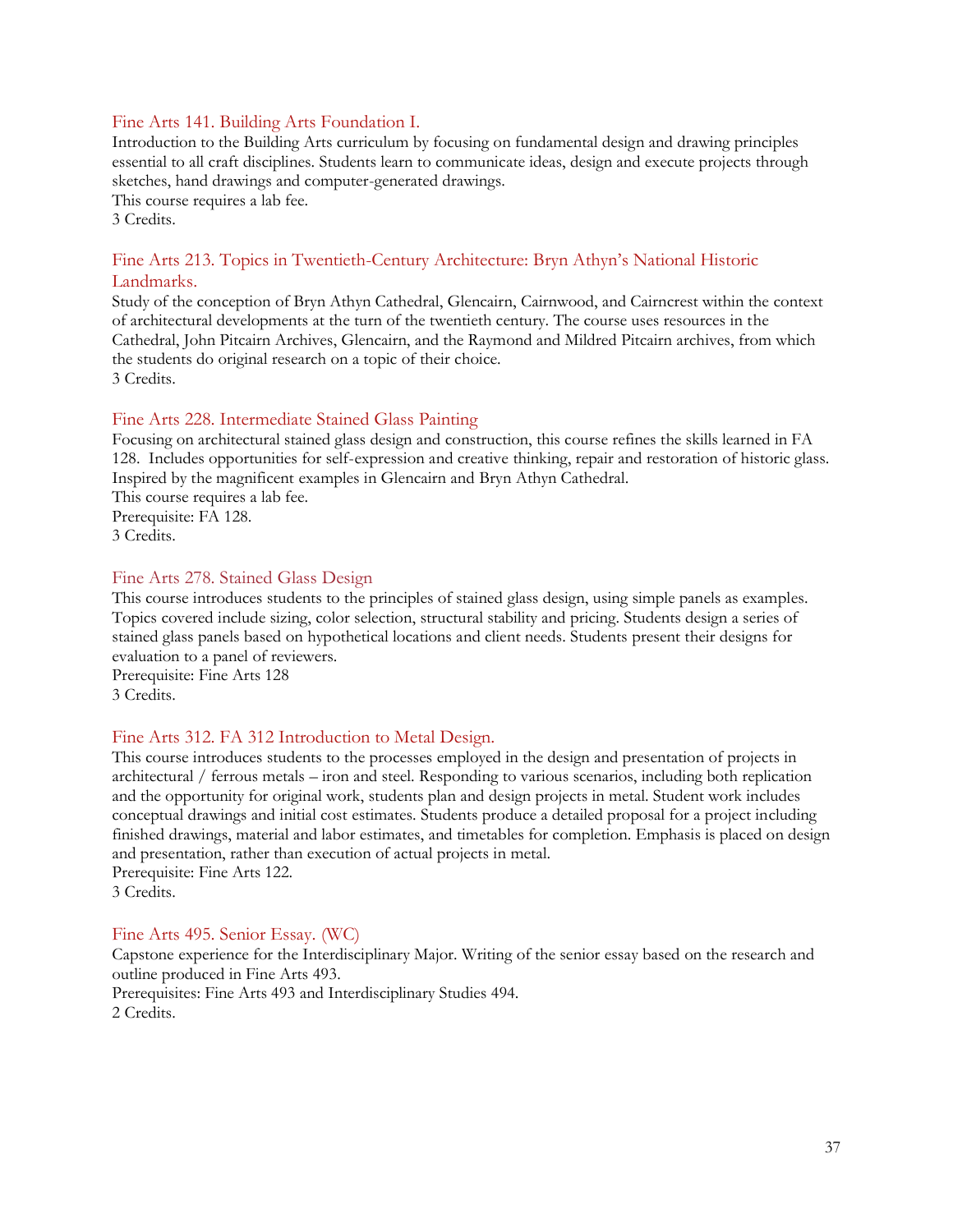#### Fine Arts 499. Senior Project.

Independent study toward a studio arts project to be a companion to the Fine Arts Interdisciplinary Senior Essay. Limited to and required of fine arts interdisciplinary majors in a studio art track. Prerequisite: Fine Arts 399. Credit Variable.

### <span id="page-37-0"></span>**German**

#### German 102. Introductory German II.

Continuing introduction to the German language.

Prerequisite: German 101 or equivalent as determined by placement test. German is the language of instruction.

3 Credits.

# <span id="page-37-1"></span>**History**

#### History 117. The Contemporary World.

Examination of the post-World War II era and its effect on societies around the globe. Includes survey of political and economic developments in the different regions of the world and thematic approach to the contemporary global situation. Current events discussions. 3 Credits.

# <span id="page-37-2"></span>**Human Society**

#### Human Society 402. Capstone Seminar II. (WC)

Students in the Human Society major write their capstone projects. The seminar setting provides instruction in related skills and offers a forum for support and the exchange of ideas. As part of the seminar, students present the results of their research publicly and design posters. Only open to Human Society majors. Prerequisite: HSoc 401.

3 Credits.

# <span id="page-37-3"></span>**Independent Studies**

In addition to the listed courses, all areas offer independent studies numbered 299 or 399 with variable credit. The purpose of an independent study is to allow well-qualified students to study beyond the regularly offered courses. Students who undertake independent studies must be able to work independently between meetings with the instructor and have completed a minimum of 33 credits with a GPA of at least 2.70. Planning ahead is necessary: independent study proposals, syllabi, and required registration paperwork must be completed well before the term in which the study is to occur. Full details can be found in the undergraduate student handbook.

# <span id="page-37-4"></span>**Interdisciplinary Studies**

#### Interdisciplinary Studies 496. Senior Seminar II.

For seniors in the Interdisciplinary Major. Public presentation of senior essay. Career planning and portfolio development. Pass/Fail.

Prerequisite: A passing grade on an interdisciplinary senior essay.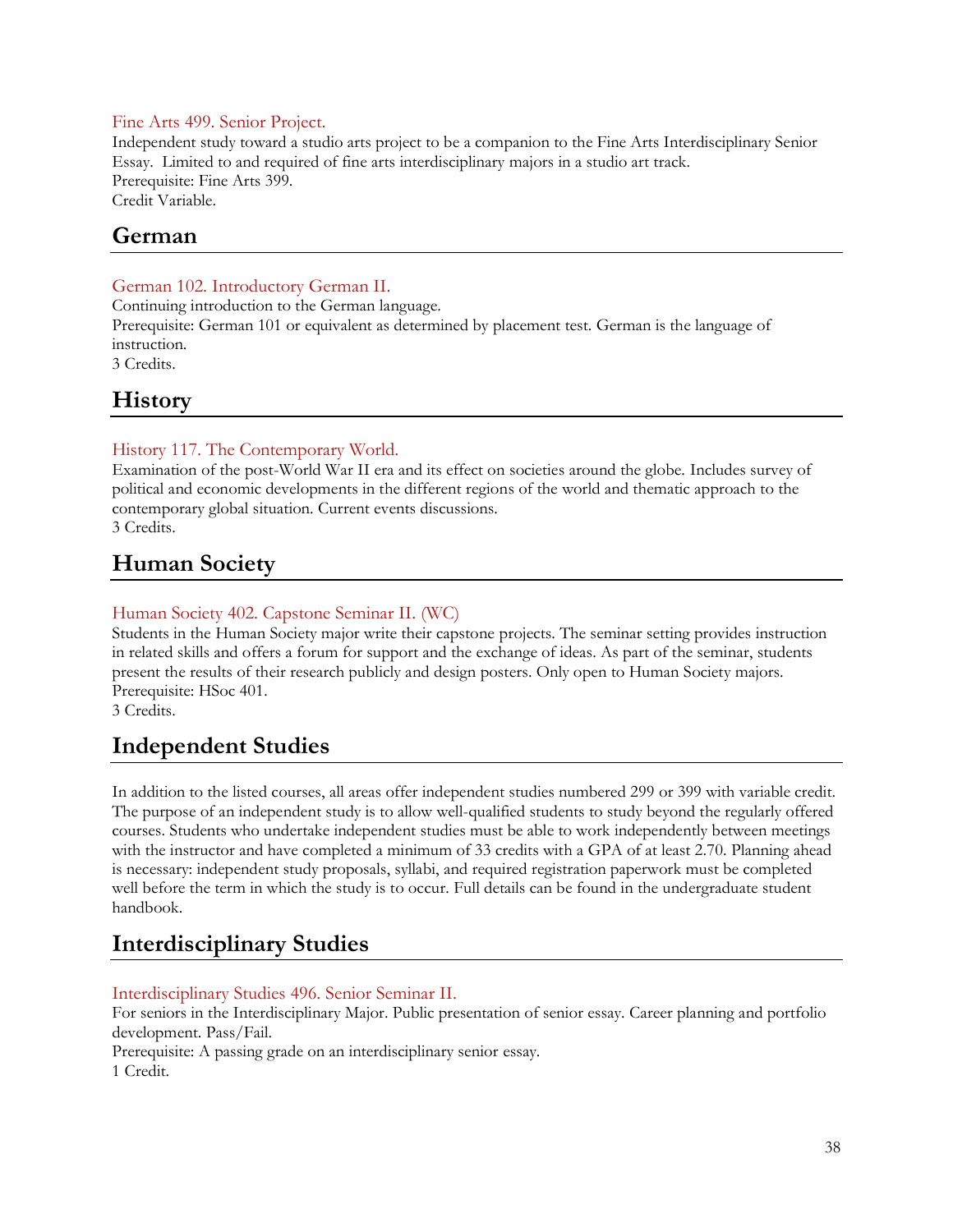# <span id="page-38-0"></span>**Internships**

#### 298/398/498 Internships (in their academic areas) (EE)

Individually arranged career related internships. See the Major Department Head or Director of Internships for details.

3 Credits.

### <span id="page-38-1"></span>**Latin**

#### Latin 110. Beginning Latin I.

Introduction to the elements of Latin grammar and syntax to be used in translating classical authors and Swedenborg.

3 Credits.

### <span id="page-38-2"></span>**Mathematics**

#### Mathematics 115. College Algebra. (QR)

Algebraic topics designed to assist in the use of mathematics in science courses. Topics include exponents and radicals, rational expressions, inequalities, complex numbers, polynomial analysis and advanced factoring, rational functions and asymptotes, and quantitative reasoning applications. Because of duplication of subject matter, students may not receive credit for both Mathematics 115 and Mathematics 120. Prerequisite: Mathematics 101 or appropriate score on placement test. 3 Credits.

#### Mathematics 130. Introduction to Statistics. (QR)

Introduction to data analysis, random variables and their distributions, correlation, and statistical inference. Statistical software used for graphing and data analysis. Independent research project. Recommended for students of business or the social and natural sciences.

Prerequisite: Mathematics 101 or appropriate score on placement test. 4 Credits.

#### Mathematics 151. Calculus II.

Methods and applications of integration, improper integrals, infinite series, Taylor polynomials, and parametric equations. Prerequisite: Mathematics 150. 4 Credits.

#### Mathematics 495. Senior Essay. (WC)

Capstone experience for the Mathematics or Interdisciplinary Major. Writing of the senior essay based on the research and outline produced in Mathematics 493.

Prerequisites: Mathematics 493 and either Interdisciplinary Studies 494 or Mathematics 494. 2 Credits.

#### Mathematics 499. Senior Project.

Independent study toward a mathematics project to be a companion to the Mathematics Senior Essay. Limited to and required of mathematics and mathematics interdisciplinary majors. Credit Variable.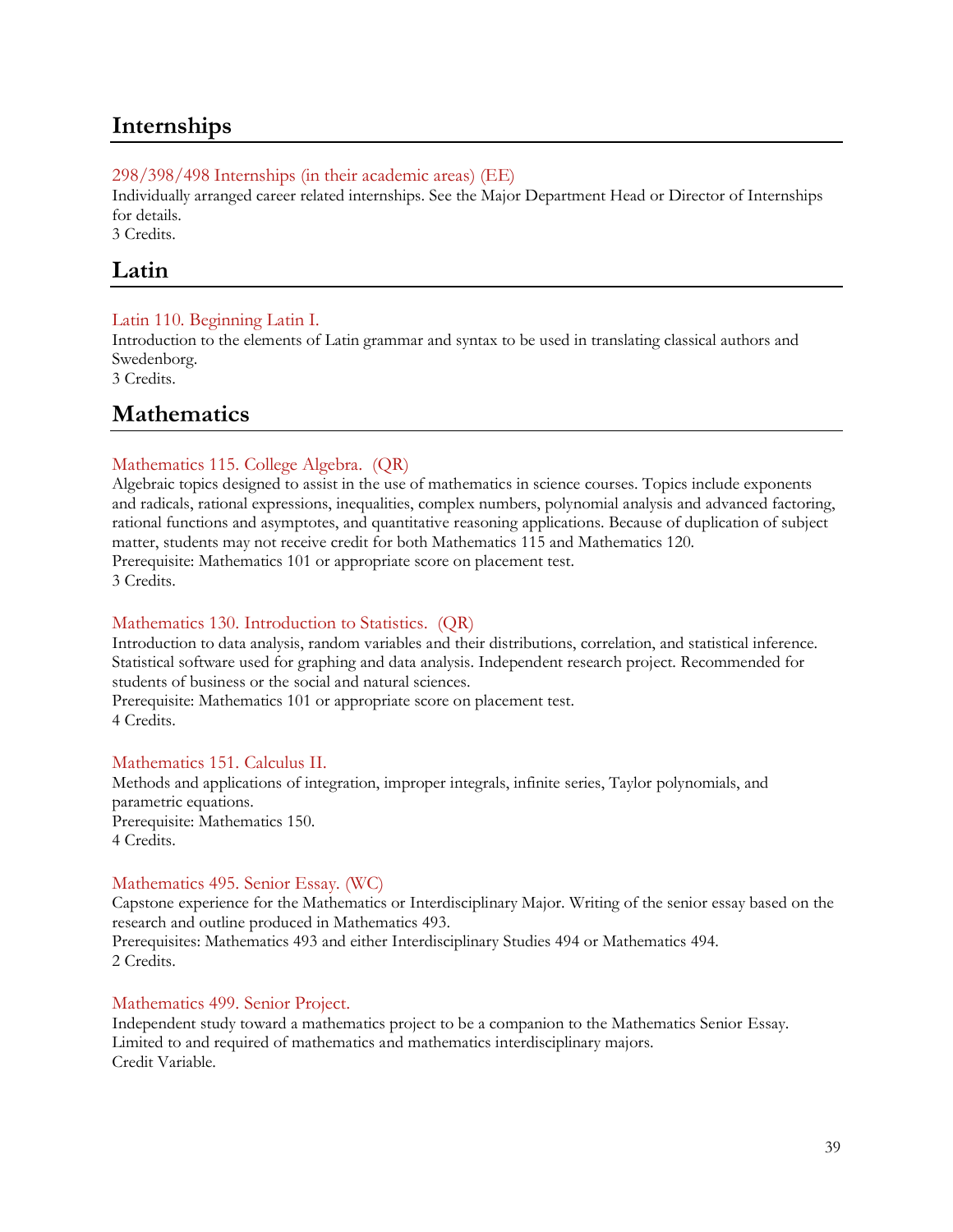# <span id="page-39-0"></span>**Music**

#### Music 100. College Chorale.

Development and performance of choral repertoire from Renaissance to Modern. Instruction in the development of vocal techniques. Course may be repeated for credit. 1 Credit.

#### Music 113. Music Theory I.

Study of music theory and harmony, progressing from basic notation to advanced musical structures. Includes styles from the 18<sup>th</sup>-20<sup>th</sup> centuries. 3 Credits.

# <span id="page-39-1"></span>**Philosophy**

#### Philosophy 101. Critical Thinking.

Development of students' reasoning skills through analysis and evaluation of arguments. Diagraming arguments, identifying mistakes in reasoning, and writing arguments. Emphasis on issues encountered in everyday experience and in courses across the curriculum, primarily through classical deductive logic. 3 Credits.

#### Philosophy 102. Introduction to Philosophy. (Worldviews)

Survey of some major philosophers and theories in metaphysics, epistemology, and the philosophy of religion.

3 Credits.

#### Philosophy 111. Introduction to Moral Philosophy. (Moral)

Survey of some major philosophers, problems (Euthyphro, relativism, egoism), and theories (aretaic, deontic, utilitarian) in moral philosophy. Strongly recommended: Philosophy 101. Prerequisite: Philosophy 102. 3 Credits.

#### Philosophy 211. Modern Philosophy.

Historical consideration of modern and Enlightenment philosophy, including Descartes, Locke, Leibniz, Rousseau, and Voltaire. Strongly recommended: Philosophy 101. Prerequisite: Philosophy 102. 3 Credits.

#### Philosophy 495. Senior Essay. (WC)

Capstone experience for the Interdisciplinary Major. Writing of the senior essay based on the research and outline produced in Philosophy 493. Prerequisites: Philosophy 493 and Interdisciplinary Studies 494. 3 Credits.

# <span id="page-39-2"></span>**Physical Education**

#### Physical Education 129. Badminton.

Basic instruction in skill techniques, rules, strategies, and competition in badminton. Course may be repeated once for credit.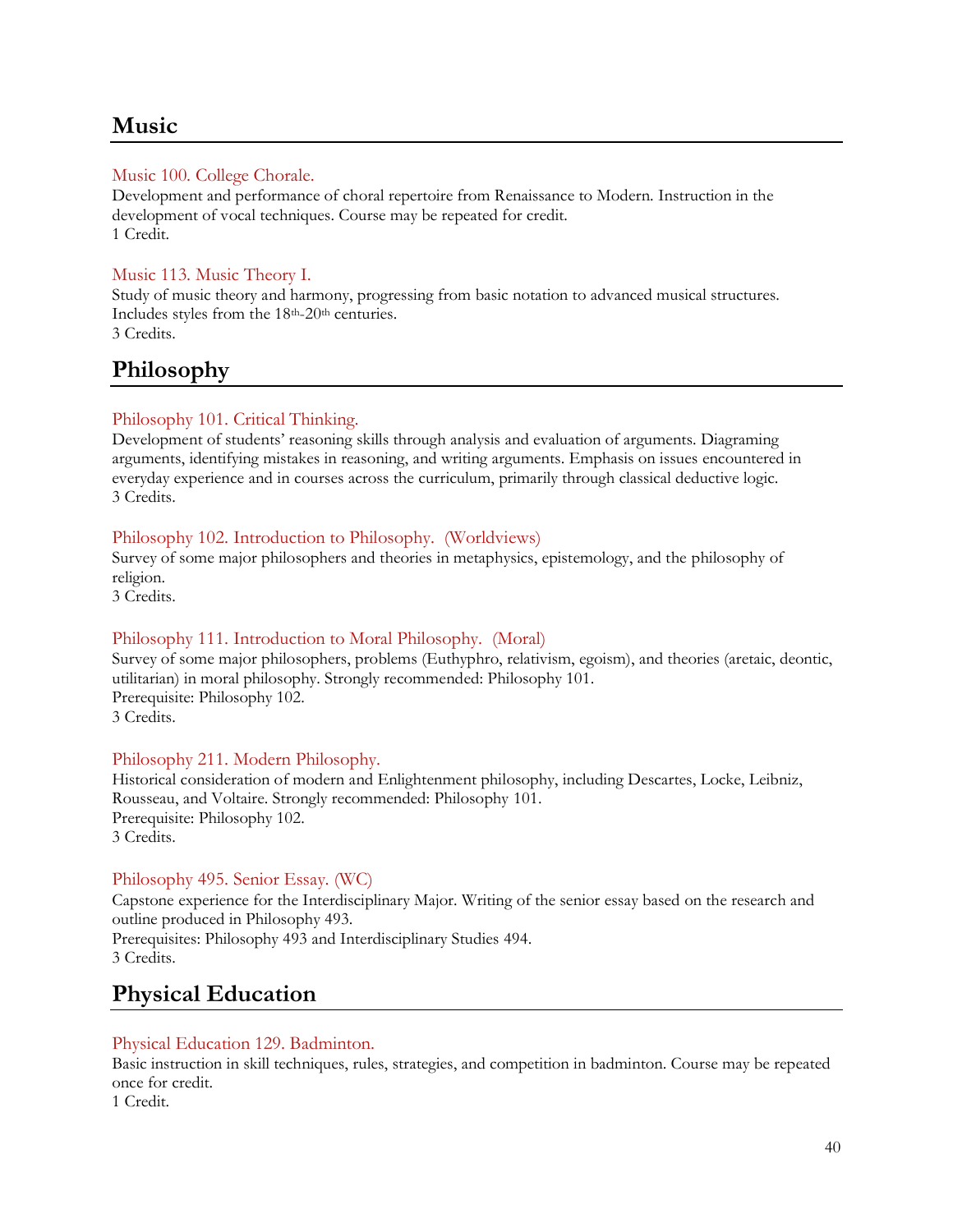#### Physical Education 133. Yoga.

Introduction to yoga course. Variety of yoga (poses) including standing poses, twists and forward bends, arm-balancing, back bending and inversions. Open to all abilities. Course may be repeated once for credit. 1 Credit.

# <span id="page-40-0"></span>**Physics**

#### Physics 210. Principles of Physics I. (QR)

Calculus-based course providing an introduction to rigid body mechanics, gravity, waves, and heat. Problem and laboratory assignments complement the lectures. This course and the related laboratory must be taken together.

Co-requisite or Prerequisite: Mathematics 150. 3 Credits.

#### Physics 210 Lab. Principles of Physics I Lab.

This course requires a lab fee. This course and the related lecture course must be taken together. 1 Credit.

# <span id="page-40-1"></span>**Political Science**

#### Political Science 101. Introduction to Politics and Governance. (Civil)

Examines the discipline of political science and the concepts involved in the study of politics and governance. Surveys regime types and the role and function of political institutions and organizations. Focus on the potential for thinking about civic and political issues from a religiously-informed perspective. 3 Credits.

#### Political Science 212. International Relations.

Examination of historical and theoretical foundations for thinking about international relations. Topics include: peace and conflict, international law, intervention, and terrorism. Recommended: Political Science 101 or History 117.

3 Credits.

# <span id="page-40-2"></span>**Psychology**

#### Psychology 101. Introductory Psychology.

Introduction to basic constructs of psychology including scientific methodology, the brain, consciousness, memory, identity, learning, motivation, intelligence, and the nature of mental illness. Relevant New Church doctrines analyzed and compared to secular theories of psychology. 3 Credits.

#### Psychology 230. Psychology and Spirituality.

Examinations of psychological research and theories about people's attitudes, motivations, behaviors, thoughts and feelings in a variety of spiritual settings. Investigations of how therapists address spiritual matters in counseling sessions. Consideration of the psychological experience of the Swedenborgian belief in the afterlife, regeneration, charity, conscience, and the relationship between God and humans. Prerequisite: Psychology 101 or department chair permission. 3 Credits.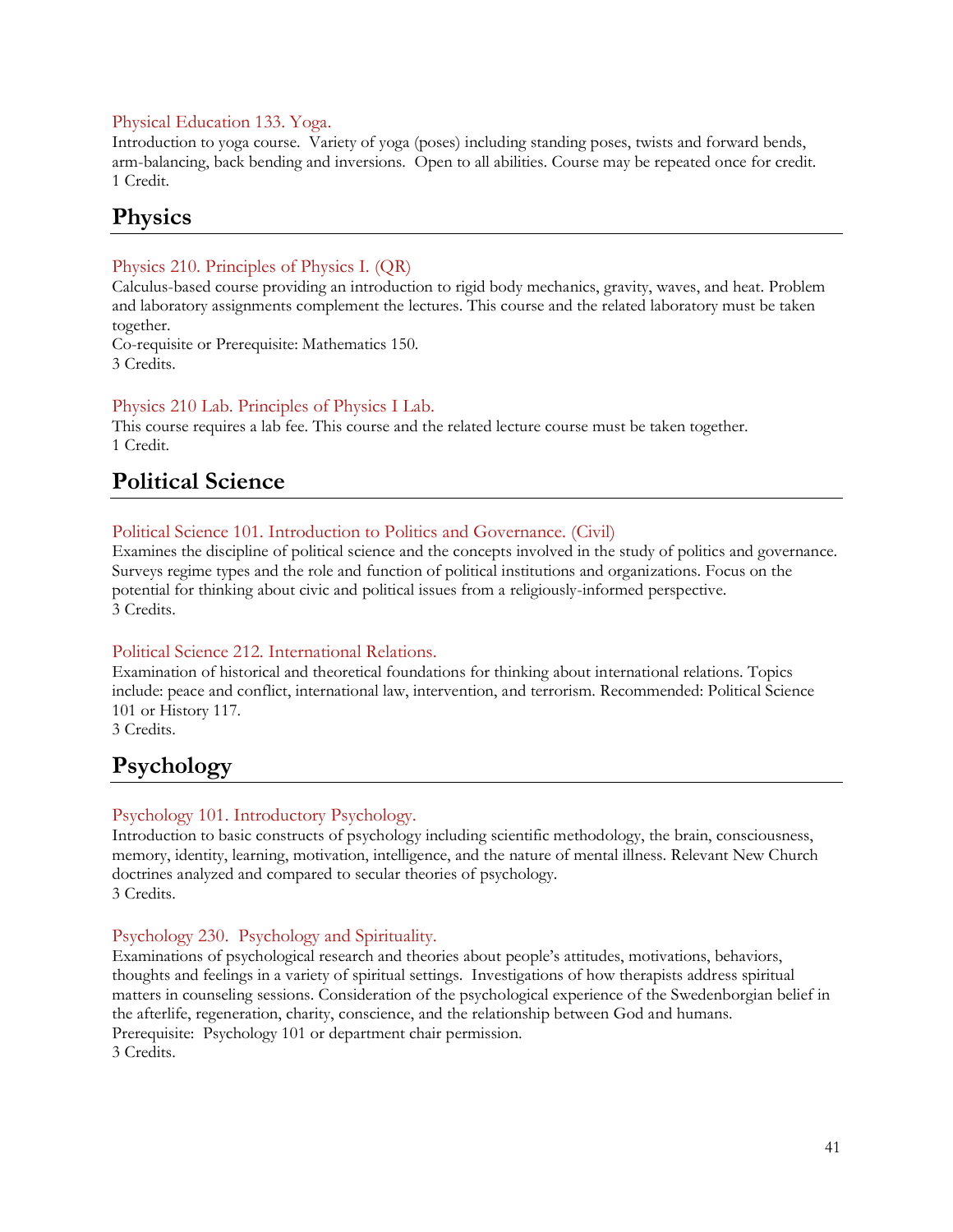#### Psychology 301. Counseling and Clinical Psychology.

Examination of psychological theories that inform the skills of counselors and clinical psychologists in various professional settings. Topics include psychological theories, the roles of the counselor, listening skills, case conceptualization, treatment methods and intervention strategies. Consideration of what it means to incorporate individual values and spirituality into treatment.

Prerequisite: Two psychology courses or department chair permission. 3 Credits.

#### Psychology 491. Senior Research Seminar. (WC)

Capstone for seniors in the psychology major. Independent work on Senior Essay guided by an advisor. Information Literacy and Writing Skills emphasized. 3 Credits.

# <span id="page-41-0"></span>**Religion**

#### Religion 101. Introduction to New Church Doctrines. (Doctrinal)

Foundation course. Basic survey of the doctrines of the New Church. Presupposes little or no formal background in the study of the doctrines.

3 Credits.

#### Religion 115. Introduction to New Church Doctrine on Life After Death. (Doctrinal)

New Church teachings on the life after death studied in their own context, as well as related material, which may include a comparison of teachings from other religions and cultures on the subject, as well as reference to the near death experience. Some version of Swedenborg's *Heaven and Hell* will be the central focus. 3 Credits.

#### Religion 123. Introduction to the Old and New Testaments. (Scriptural)

Introduction to the various parts of the Bible, the history of the Israelites and Jews, the geography of Palestine, with an emphasis on the different methods of biblical interpretation, with special emphasis on New Church interpretation.

3 Credits.

#### Religion 125. The Holy Scripture. (Doctrinal)

The symbolic nature of the Word and the spiritual meaning within. The importance of the literal meaning and its interpretation. The Word in heaven and the church. Dual expressions in the Word. Heresies. The Lord and the Word. The Word in very ancient times. The universal church. The necessity of revelation. Illustrations drawn throughout from the Old and New Testaments. Text: *The Doctrine of the Sacred Scripture*. 3 Credits.

#### Religion 205. God, Man, and Creation. (IL, Doctrinal)

Study of how the Lord created the spiritual and natural worlds, with emphasis on humans as the purpose of creation. Vital relationships between the Creator and His creation, with the special role played by humans. Focus on teaching about form, order, degrees, influx, and conjunction.

Text: *Divine Love and Wisdom*.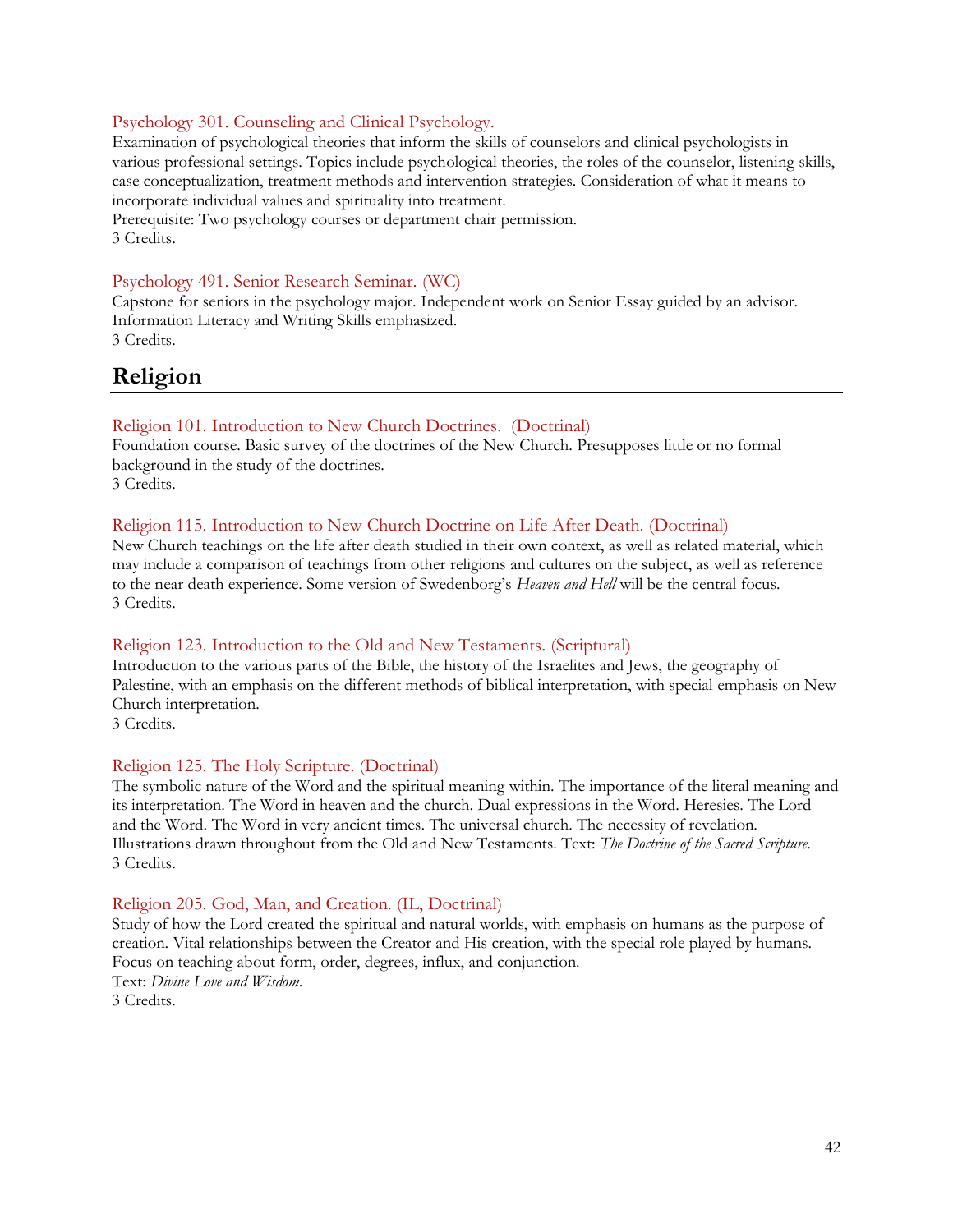#### Religion 215. The Lord. (Doctrinal)

Introduction to New Church teachings about the Lord. Who is the God of the Biblical testaments? What was Jesus Christ's life on earth about? Special focus on seeing the Lord in the Scriptures, in scholarship, and in the teachings for a New Church.

3 Credits.

#### Religion 273. Religion and Marriage (W. Doctrinal)

New Church doctrine concerning marriage. Includes the Divine origin of marriage; the nature of masculinity and femininity; the state of married partners after death; betrothals and weddings; separation and divorce; the role of the Ten Commandments in marriage; states of discord and coldness; adultery and other sexual disorders. Text: Conjugial Love.

3 Credits.

#### Religion 296. Eastern Religious Thought/Hinduism. (Comparative)

Introduction to Eastern Religious Thought with a focus on the *Bhagavad Gita*, considered one of the most revered of the Hindu scriptures, and one of the most important religious classics in the world. Course includes an in-depth study of the literal and symbolic levels of the *Gita*, a comparison with Western thought in general and with New Church thought in particular. 3 Credits.

#### Religion 305. Universal Doctrines of the New Church I. (Doctrinal)

Systematic survey of the universal theology of the New Church: God the Creator, the Lord the Redeemer, the Holy Spirit, the Holy Scripture and Ten Commandments, and Faith. Text: *True Christian Religion*. 3 Credits.

#### Religion 335. The Human Mind. (Rel335 W is W, Applied)

Study of what the doctrines of the New Church teach about the structure and function of the human mind and how it relates to the brain. The discrete degrees of the mind. The faculties of will and understanding, their relationship and interplay.

3 Credits.

#### Religion 490. Religion Senior Project I. (WC)

For religion majors. One term is required. May be repeated for a second term with the consent of the division head.

3 Credits.

### <span id="page-42-0"></span>**Spanish**

#### Spanish 102. Introductory Spanish II

Continuing introduction to the Spanish language. Prerequisite: Spanish 101 or equivalent as determined by placement test. Spanish is the language of instruction. 3 Credits.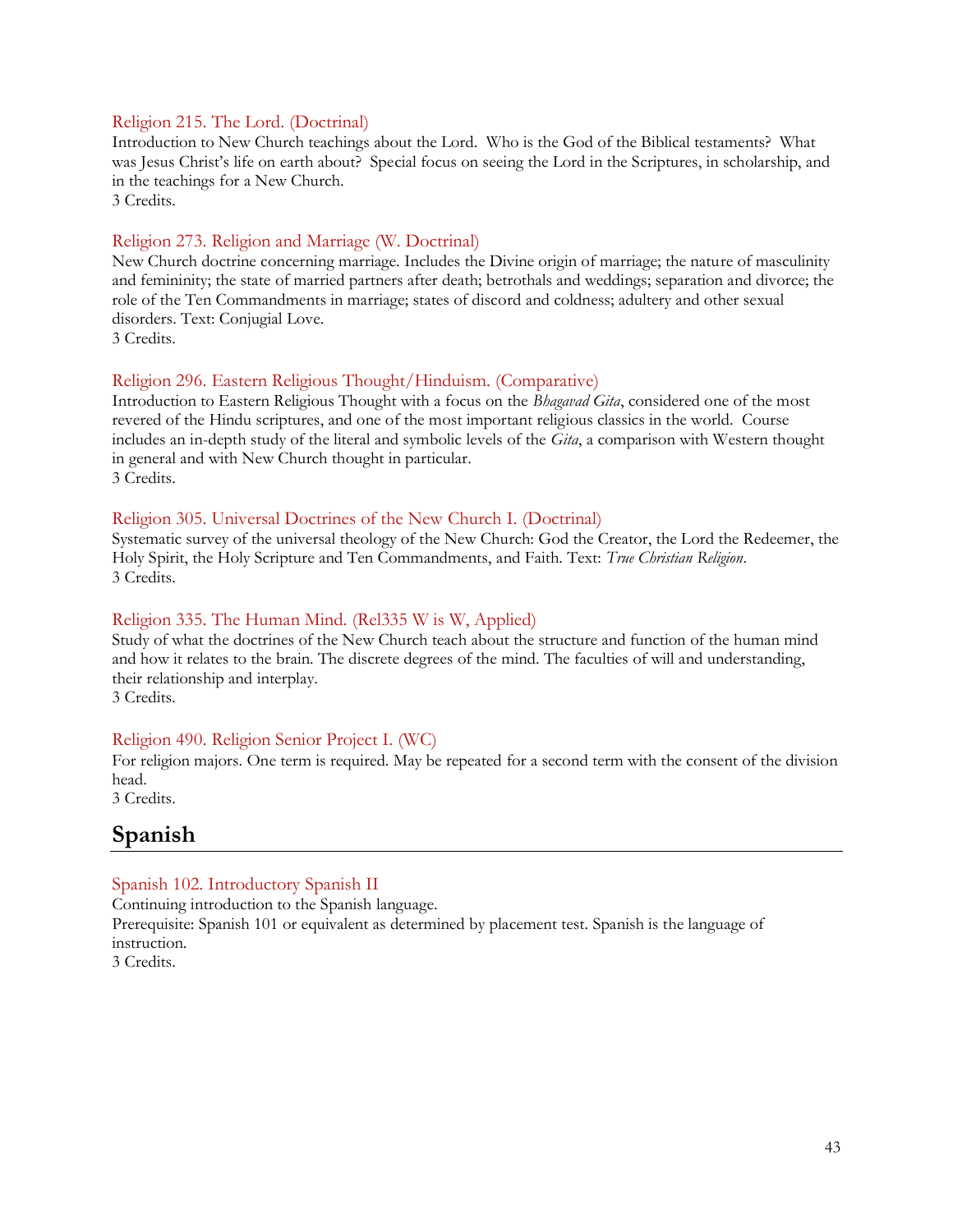# <span id="page-43-0"></span>**Special Education**

#### Special Education 212. Supporting Students with Disabilities.

This course examines the characteristics and needs of students who are identified under the 13 federally defined categories of disabilities. Emphasis on investigating the complexity of these needs and the specially designed instruction that meets them. Research-based frameworks such as UDL and other strategies that support inclusionary practices within the life of the classroom will be addressed. Prerequisite: Special Education 111.

3 Credits.

#### Special Education 312. Classroom Assessments.

This course addresses the effective use of assessment as part of classroom instruction, and as part of the eligibility determination process for special education services. Students will gain hands-on experience with administering and interpreting a variety of assessments and will learn how to appropriately adapt instruction based on assessment findings.

Prerequisite: Special Education 111 and permission of the education department chair. 3 Credits.

# <span id="page-43-1"></span>**Theater**

#### Theater 130. Set Design and Production. (EE)

Continuation of Theater 120: building and dressing the set from the designer drawings and elevations created in the fall. Finalizing of the design, including color elevations and prop design. Students required to understand and use all of the equipment in the theater as it pertains to the completion of the design using the Mitchell Performing Arts Center as the classroom. Once the set is complete, the class shifts and will work with the play's director and will participate as a member of the run-crew for the winter Bryn Athyn College production. Final project involves the construction of the actual set and running of the show. Course may be repeated once for credit.

Credit variable.

#### Theater 150. Dramatic Performance. (EEC)

Students involved in the casts or technical aspects of certain dramatic productions may sign up for this course. Exposure to a variety of acting techniques, including the specialized work needed for productions that might range from Shakespeare's plays, to foreign plays in translation, to musicals. Script analysis, oral interpretation of character, performance movement, dance, and vocal techniques. Variable credit based on the student's involvement. 5-12 hours weekly in rehearsals/classes leading to a finished production. Course may be repeated once for credit.

1-3 Credits.

# <span id="page-43-2"></span>**Writing**

#### Writing 101. Expository Writing. (W)

Development of informative, critical, and persuasive writing. Emphases on grammatical control, precision of language, consideration of audience, rhetorical strategies, revision, information literacy, and articulation, development, and support of thesis. Three to five formal essays total, including substantial revision. Individual conferences with instructor to discuss student's writing. Required of first year students. Non-native speakers of English may take Writing 101 sophomore year. 3 Credits.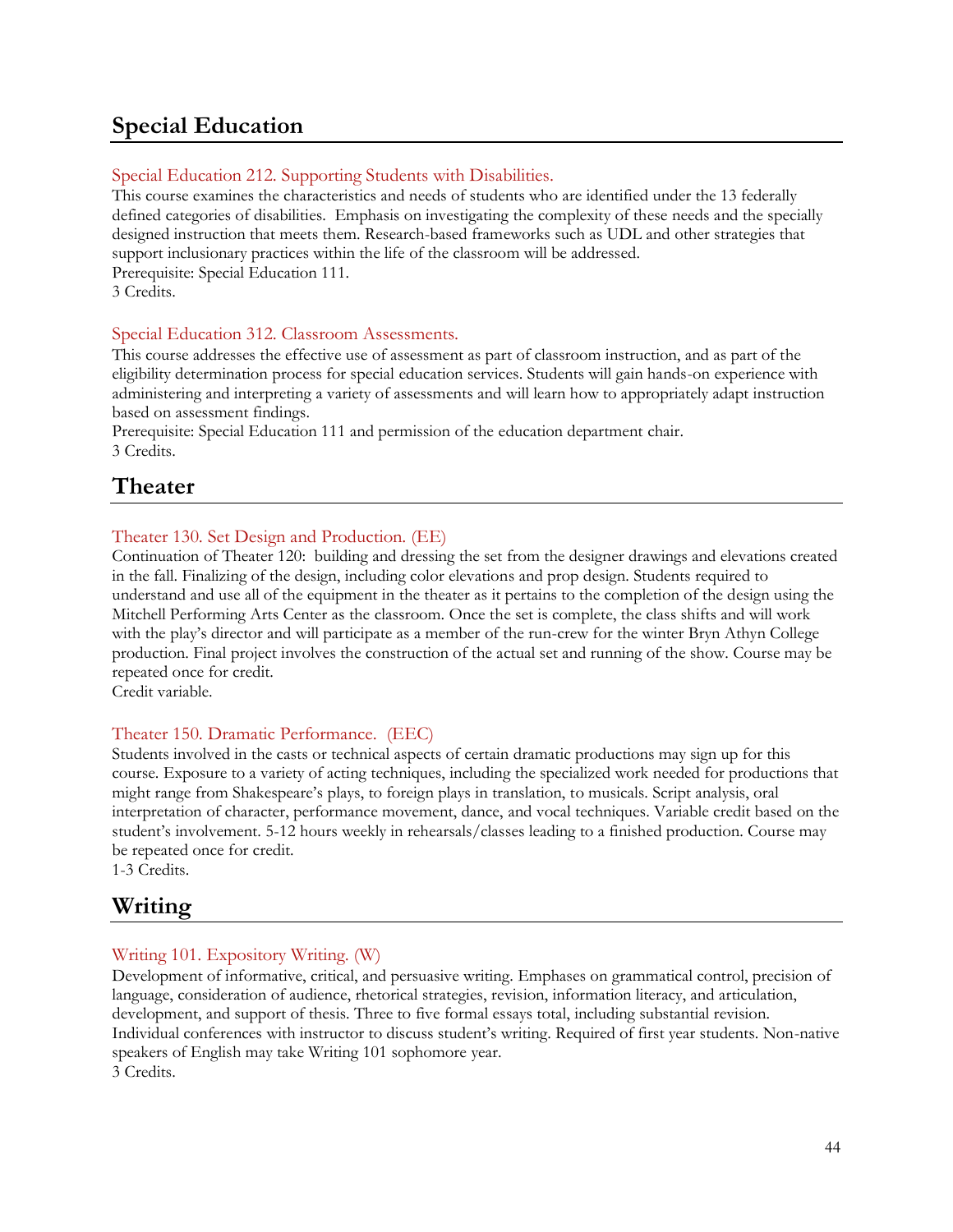#### Writing 202. Writing About Literature. (W, IL)

Analytic study of 2-3 literary genres, with emphases on writing and research. Assumes basic skills in writing and information literacy covered in Writing 101. Three papers, including substantial revision. One longer paper and its research process require locating, evaluating, and incorporating multiple secondary sources. Individual conferences with instructor to discuss student's writing. Required of sophomores. Prerequisite: Writing 101. 3 Credits.

#### Business/Writing 220. Business Communications. (W)

Business Communications is a workplace-oriented course designed to help students develop and refine the written and oral skills necessary to communicate effectively in professional settings. Students will review the purpose and style of business writing and complete a variety of focused writing exercises based on work settings and scenarios. Students will plan, compose, and analyze letters, memoranda, and electronic messages. They will also prepare and deliver brief oral presentations, collaborate with others, and revise business communication.

Prerequisite: Writing 101. 3 Credits.

#### Writing 311. Advanced Creative Writing Workshop. (W)

Workshop for in-depth study of the craft of writing. Students will concentrate on one genre (poetry, fiction, or drama) and produce a polished portfolio of their work. Workshop sessions provide opportunity for rigorous and supportive feedback on works in progress with the goal of helping class members produce their best writing.

Prerequisite: Writing 211 or 213. 3 Credits.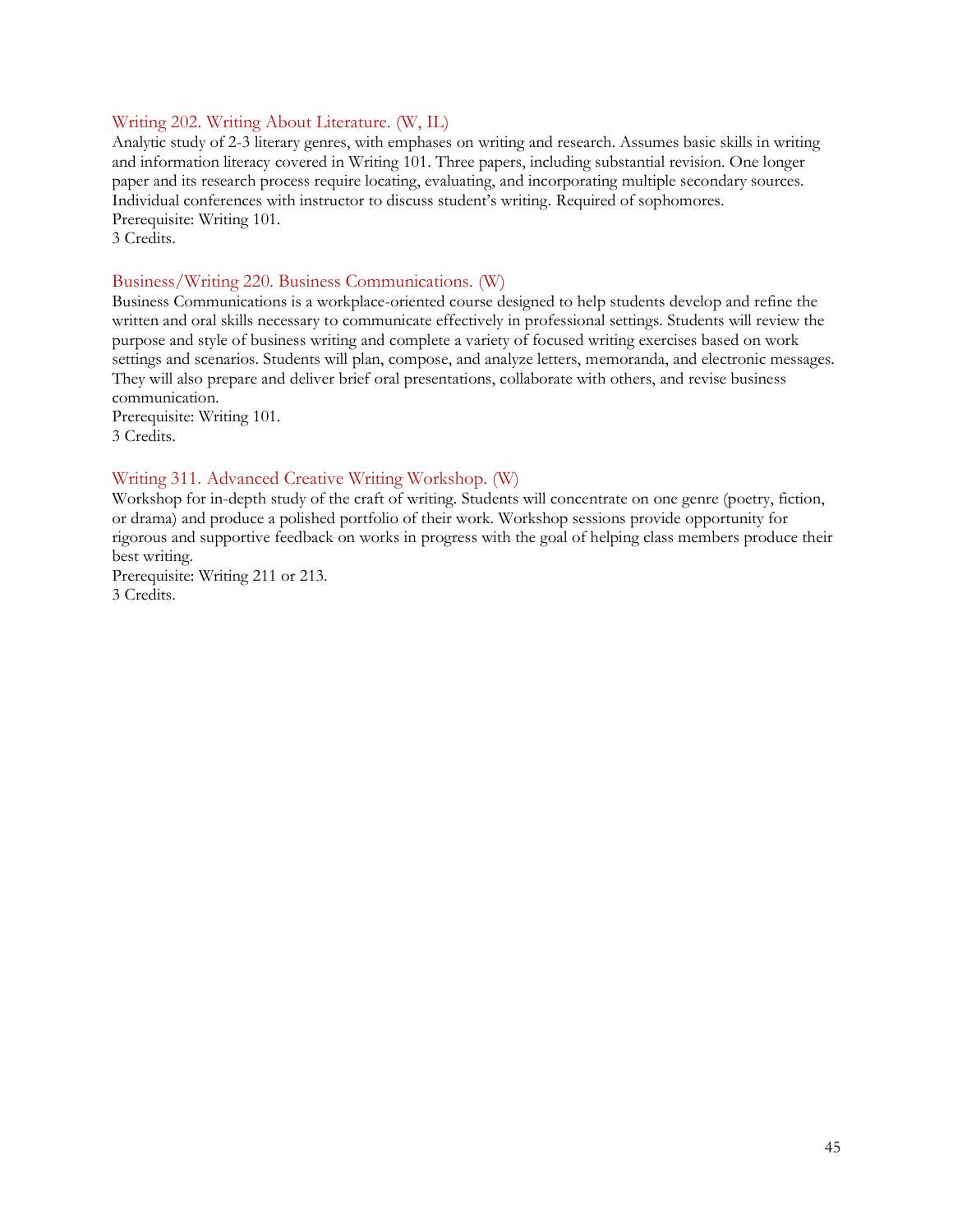# <span id="page-45-0"></span>Spring Term 2019-20 Undergraduate Course List

| <b>COURSE</b>    | <b>TITLE</b>                                         | <b>CREDITS</b>              | <b>INSTRUCTOR</b>      |
|------------------|------------------------------------------------------|-----------------------------|------------------------|
| Anth110          | An Introduction to Cultural Anthropology             | $\mathfrak{Z}$              | Yardumian, Aram        |
| <b>Bio232</b>    | Cell Structure and Function                          | 3                           | Staff,                 |
| <b>Bio245</b>    | Zoology                                              | 3                           | Potapov, Eugene R.     |
| Bio245L*         | Zoology Lab                                          | 1                           | Potapov, Eugene R.     |
| <b>Bio250</b>    | Microbiology                                         | 3                           | Higgins, Ed            |
| $Bio250L(0)*$    | Microbiology Lab                                     | 1                           | Higgins, Ed            |
| $Bio250L(1)*$    | Microbiology Lab                                     | $\mathbf{1}$                | Evans, Stella R.       |
| <b>Bio310</b>    | Molecular Biology: DNA and Gene Expression           | 3                           | Bryntesson, A. Fredrik |
| <b>Bio380</b>    | Research Seminar (IL)(PP)                            | $\,1\,$                     | Higgins, Ed            |
| Bio492(0)        | <b>Biology Seminar III</b>                           | $\mathbf{1}$                | Potapov, Eugene R.     |
| Bio492(1)        | Biology Seminar III                                  | $\mathbf{1}$                | Potapov, Eugene R.     |
| <b>Bus142</b>    | Accounting II                                        | 3                           | Waltrich, Christopher  |
| <b>Bus257</b>    | Principles of Management                             | 3                           | Staff                  |
| <b>Bus290</b>    | Internship Preparation Seminar                       | 1                           | Staff                  |
| <b>Bus302</b>    | Corporate Social Responsibility                      | $\ensuremath{\mathfrak{Z}}$ | Staff                  |
| <b>Bus351</b>    | Introduction to Business Law                         | 3                           | Rogers, Elizabeth      |
| <b>Bus390</b>    | Research Seminar(IL)                                 | $\overline{c}$              | King, Ethan            |
| <b>Bus496</b>    | Senior Seminar II                                    | $\mathbf{1}$                | Nash, Laura            |
| Chem111(0)       | General Chemistry II                                 | 3                           | Higgins, Ed            |
| Chem111(1)       | General Chemistry II                                 | 3                           | Higgins, Ed            |
| Chem111 $L(0)$ * | General Chemistry II Lab (QR)                        | $\mathbf{1}$                | Evans, Stella R.       |
| $Chem111L(1)*$   | General Chemistry II Lab (QR)                        | $\mathbf{1}$                | McMackin, Grace Rose   |
| Chem111L $(2)$ * | General Chemistry II Lab (QR)                        | $\mathbf{1}$                | McMackin, Grace Rose   |
| Common105        | Public Speaking (PP)                                 | 3                           | Bernhardt, Suzanne     |
| Comm230          | Intermediate Graphic Design                          | $\mathfrak{Z}$              | Mill, Carl             |
| CS/Math230       | Statistics and Data Mining (QR)                      | 3                           | Bongers, Caira         |
| <b>CSci180</b>   | Structured Programming                               | 3                           | Simonetti, Neil        |
| Dan160/260/360+  | Dance Ensemble (EEc)                                 | 1.5                         | Bostock, Jessica       |
| Dan331           | Advanced Modern Contemporary Dance (EEc)             | $\mathfrak{Z}$              | Bostock, Jessica       |
| Econ132          | Microeconomics (QR)                                  | 3                           | King, Ethan            |
| Ed128            | Introduction to the Theory and Practice of Education | $\mathfrak{Z}$              | Staff                  |
| Ed219            | Literacy for Young Learners II                       | 3                           | Staff                  |
| Ed274            | Adolescent Growth and Development: Ages 8-18         | $\mathfrak{Z}$              | Phillips, Nina Gunther |
| Ed402            | Student Teaching (EE)                                | 12                          | Phillips, Nina Gunther |
| Eng105           | Madness in Literature                                | $\mathfrak{Z}$              | Cooper, Robin          |
| Eng365           | Literature as Social Lens                            | 3                           | King, Kristin          |
| EnSci105         | Introduction to Sustainability                       | $\mathfrak{Z}$              | Staff                  |
| EnSci105L*       | Introduction to Sustainability                       | $\mathbf{1}$                | Staff                  |
| FA120*           | Metal Work I                                         | 3                           | Kline, Jonathan D.     |
| FA125*           | Photography                                          | 3                           | Orthwein, Christina    |
| FA151*           | Architectural Modeling                               | $\mathfrak{Z}$              | Hartley, Stephen E.    |
| FA220*           | Metal Work II                                        | 3                           | Kline, Jonathan D.     |
| FA232            | Computer Assisted Design                             | $\mathfrak{Z}$              | Staff                  |

As of 4/21/2019. (Independent Study and Internship courses not listed).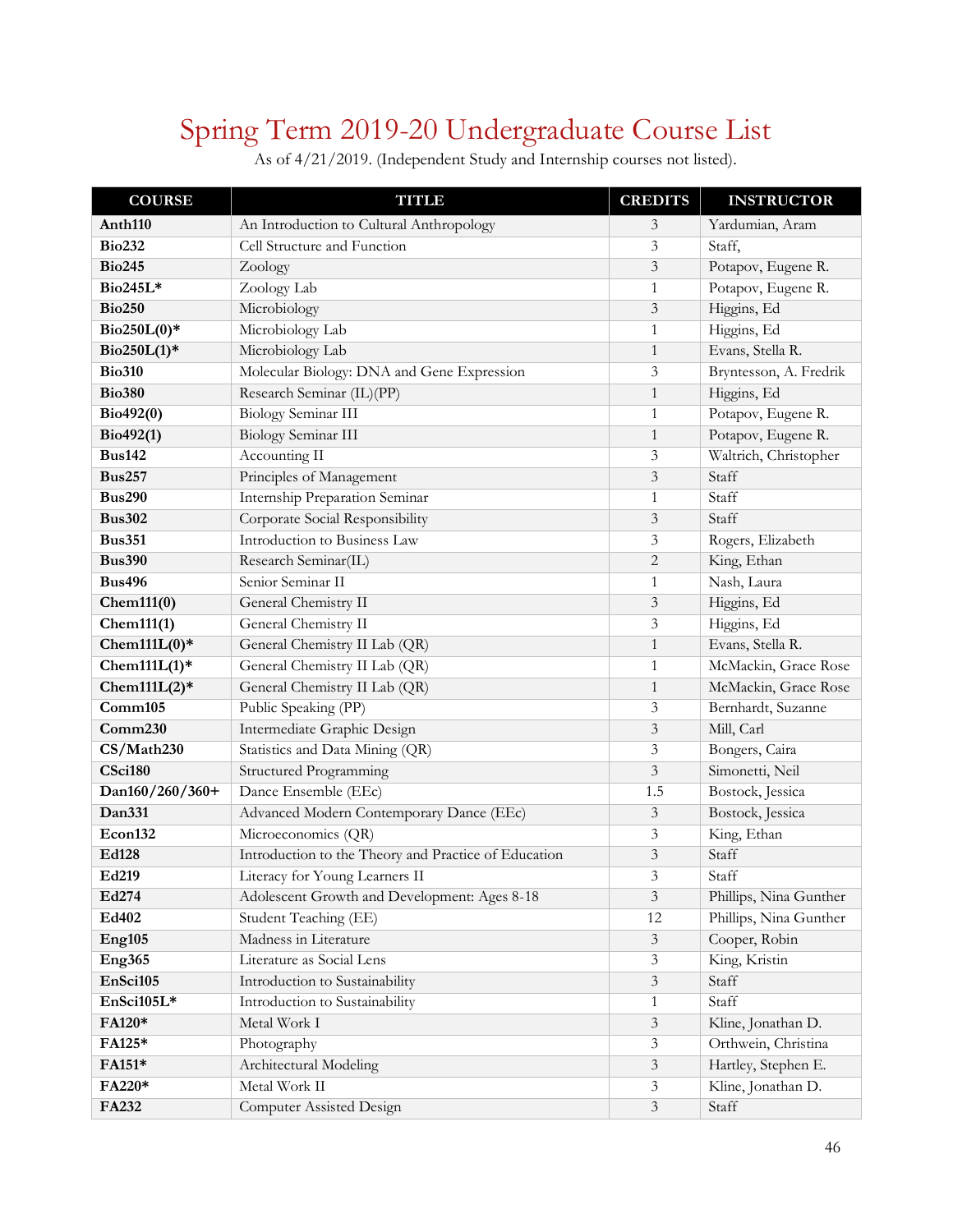| FA241*              | Building Arts Foundation II                             | 3                   | Hartley, Stephen E.             |
|---------------------|---------------------------------------------------------|---------------------|---------------------------------|
| FA251*              | Integrating Art into a Child's Early Years              | 1.5                 | Gyllenhaal, Martha              |
| FA282               | Art History: Art of the World's Religions               | 3                   | Kline, Jonathan D.              |
| FA322               | Traditional Joinery Design and Production               | $\mathfrak{Z}$      | Staff                           |
| FE3                 | Field Experience III                                    | 3                   | Phillips, Nina Gunther          |
| Hist160             | Art, Culture and History: Studies Abroad                | $\mathfrak{Z}$      | Closterman, Wendy               |
| Hist217             | Nazi Germany                                            | 3                   | Lawing, Sean                    |
| Hist311             | Vengeance and Justice in Medieval Europe                | $\mathfrak{Z}$      | Lawing, Sean                    |
| ID390               | Research Seminar (IL)                                   | 2                   | Latta, Marcy                    |
| ID496               | Senior Seminar II                                       | $\mathbf{1}$        | Nash, Laura                     |
| Lat111              | Beginning Latin II                                      | 3                   | Frazier, Scott Innes            |
| Lead130             | Introduction to Leadership (EE)                         | $\mathfrak{Z}$      | Nash, Laura                     |
| Math095             | Preparation for Quantitative Reasoning                  | $\mathbf{1}$        | Genzlinger, Maret               |
| Math101             | Introduction to Quantitative Reasoning (QR)             | 3                   | Simonetti, Neil                 |
| Math102             | Understanding Mathematics in Society (QR)               | 3                   | Simonetti, Neil                 |
| Math115             | College Algebra (QR)                                    | 3                   | Genzlinger, Maret               |
| Math124             | Transcendental Functions (QR)                           | 1.5                 | Simonetti, Neil                 |
| Math130             | Introduction to Statistics (QR)                         | 3                   | Bongers, Caira                  |
| Math130L(0)         | Introduction to Statistics Lab                          | 1                   | Bongers, Caira                  |
| Math130L(1)         | Introduction to Statistics Lab                          | $\mathbf{1}$        | Bongers, Caira                  |
| Math250             | Calculus III                                            | 3                   | Blair, Max                      |
| Math496             | Senior Seminar II                                       | $\mathbf{1}$        | Nash, Laura                     |
| <b>Mus100</b>       | College Chorale                                         | $\mathbf{1}$        | Bier, Graham                    |
| Nutr110             | Principles of Nutrition                                 | $\mathfrak{Z}$      | Nelson, Suzanne                 |
| <b>PE103</b>        | Life and Health                                         | $\mathbf{1}$        | Bryntesson, Hilary J.           |
| <b>Phil101</b>      | Critical Thinking                                       | 3                   | Synnestvedt, Dan                |
| <b>Phil102</b>      | Introduction to Philosophy (Worldview)                  | 3                   | Synnestvedt, Dan                |
| Phil340(0)          | Bioethics (Moral)                                       | $\mathfrak{Z}$      | Latta, Marcy                    |
| Phil340(1)          | Bioethics (Moral)                                       | 3                   | Latta, Marcy                    |
| Phys211             | Principles of Physics II (QR)                           | $\mathfrak{Z}$      | Staff                           |
| Phys211L*           | Principles of Physics II -Lab                           | $\mathbf{1}$        | Staff                           |
| <b>PSci101</b>      | Introduction to Politics and Governance (Civil)         | $\mathfrak{Z}$      | Rose, D. Greg                   |
| PSci232             | Issues in American Foreign Policy (W)                   | 3                   | Rose, D. Greg                   |
| P <sub>src201</sub> | Abnormal Psychology                                     | 3                   | Rogers, Kiri K.                 |
| Psyc204             | Human Development: Lifespan                             | 3<br>$\mathfrak{Z}$ | Frey, Kurt                      |
| Psyc205             | Social Psychology (PP)<br>Cognitive Psychology          |                     | Frey, Kurt                      |
| Psyc220<br>Psyc305  | Physiological Psychology (IL)                           | 3<br>3              | Frey, Kurt<br>Cavallo, Fernando |
| Psyc492             | Senior Seminar                                          | 1                   | Nash, Laura                     |
| <b>Rel110</b>       | Introduction to Systematic Theology (SpDoc)             | 3                   | Glenn, Coleman                  |
| Rel115(0)           | Introduction to New Church Doctrine on Life After Death | 3                   | Schnarr, Grant                  |
| Rel115(1)           | Introduction to New Church Doctrine on Life After Death | $\mathfrak{Z}$      | Schnarr, Grant                  |
| Rel115(2)           | Introduction to New Church Doctrine on Life After Death | 3                   | Genzlinger, Matthew             |
| <b>Rel205</b>       | God, Man, and Creation (IL)(SpDoc)                      | $\mathfrak{Z}$      | Glenn, Coleman                  |
| <b>Rel210</b>       | Divine Providence and Human Prudence (IL) (SpDoc)       | 3                   | Genzlinger, Matthew             |
| <b>Rel222</b>       | The Gospels (SpScript)                                  | 3                   | Frazier, Scott Innes            |
| <b>Rel283</b>       | Pre-Christian Church History (SpComp)                   | $\mathfrak{Z}$      | Cole, Stephen                   |
|                     |                                                         |                     |                                 |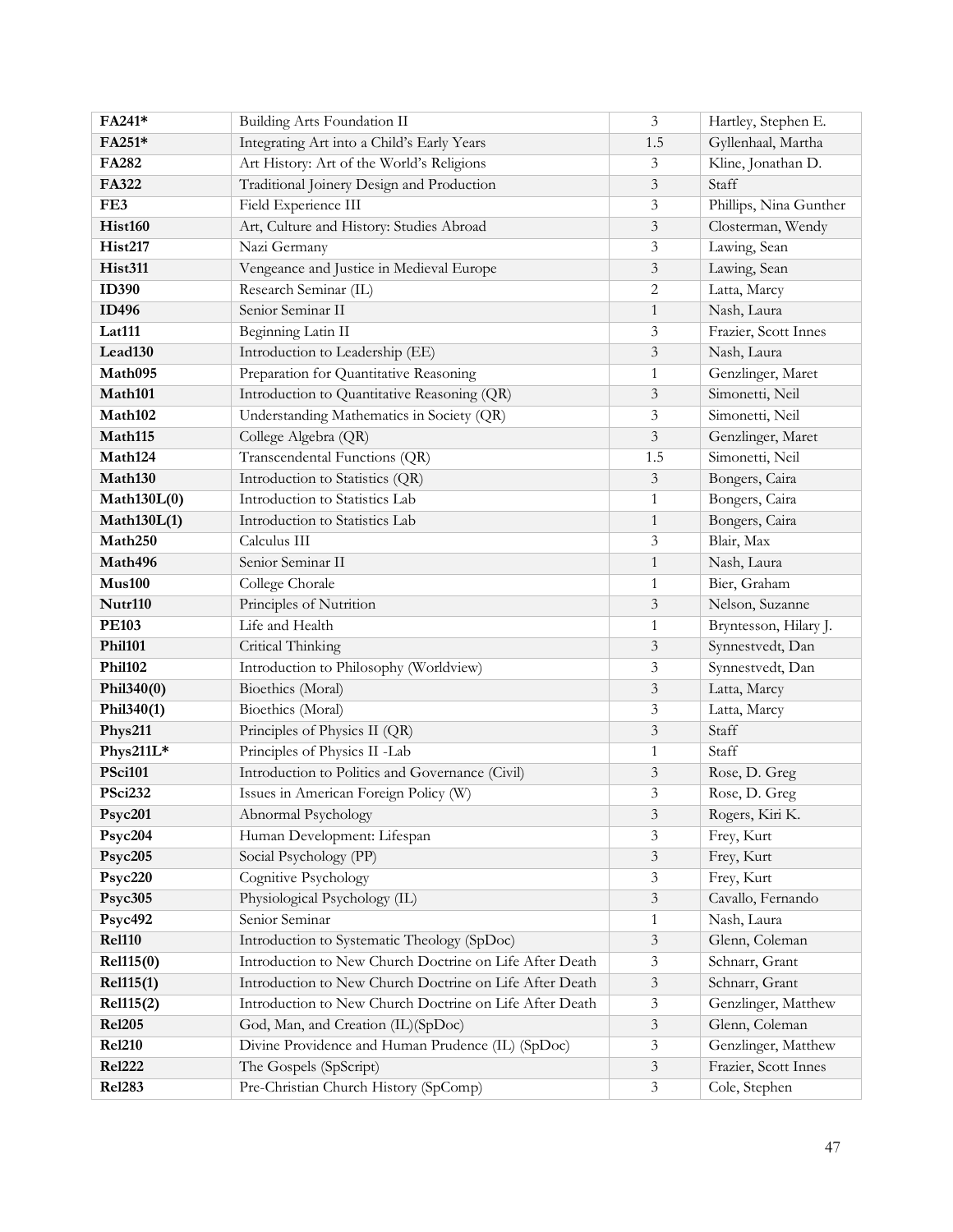| <b>Rel306</b>       | Universal Doctrines of the New Church II (W)(SpDoc) | 3 | Glenn, Thane         |
|---------------------|-----------------------------------------------------|---|----------------------|
| <b>Rel320</b>       | Judgment, Providence, and Human Society (SpAppl)    | 3 | Frazier, Scott Innes |
| Soc110              | Introduction to Sociology                           | 3 | Anderson III, Samuel |
| SpEd213             | Family and Community Partnership                    | 3 | Wong, Sarah          |
| SpEd313             | Research-based Interventions                        | 3 | Ballard, Kelly M.    |
| Writ101(0)          | Expository Writing (W)                              | 3 | <b>Staff</b>         |
| Writ101(1)          | Expository Writing (W)                              | 3 | Nash, Abbey          |
| Write202(0)         | Writing About Literature (W) (IL)                   | 3 | King, Kristin        |
| Writ202(1)          | Writing About Literature (W) (IL)                   | 3 | King, Kristin        |
| Writ <sub>213</sub> | Advanced Rhetoric and Composition (W)               | 3 | Glenn, Thane         |

+This course is offered on multiple levels. All students must register on the 100 level.

\*This course requires a lab fee.

*The College administration will make every effort to offer the courses listed, but reserves the right to cancel courses if necessary.*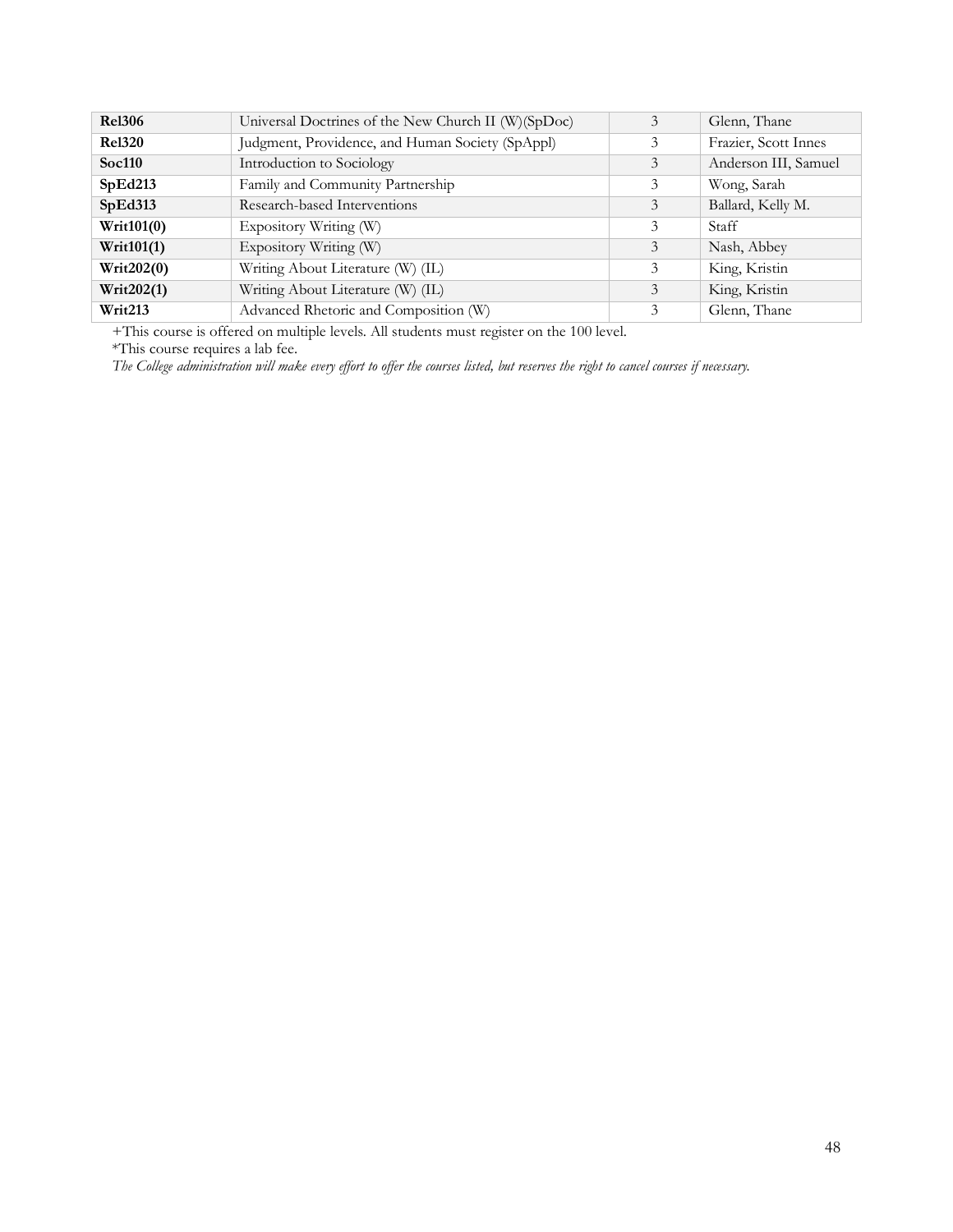# Spring Term 2019-20 Undergraduate Courses

# <span id="page-48-1"></span><span id="page-48-0"></span>**Anthropology**

#### Anthropology 110. An Introduction to Cultural Anthropology.

Introduction to the theories and methods of cultural anthropology, and to the concept of culture. Though not a world cultures course, focuses on the basic institutions of culture such as ritual, technology, and progress as predicates for modern human society. 3 Credits.

# <span id="page-48-2"></span>**Biology**

#### Biology 232. Cell Structure and Function.

Study of the structure-function relationship in cells. Illustration of molecular principles upon which cellular structure and function depend. Foundation course for all other molecular biology courses. Prerequisites: Biology 122 and 123 and Chemistry 110. 3 Credits.

#### Biology 245. Zoology.

Exploration of the animal kingdom, including: systematics, anatomy, and physiology. Topics consist of basic concepts of zoology, diversity of major groups of invertebrate and vertebrate animals, evolutionary relationships, structure and function of vertebrate and invertebrate organ systems, and evolutionary development of organ systems. Includes a lab with hands-on activities focused on selected taxa. This course and the related laboratory must be taken together.

Prerequisites: Biology 122 and 123. 3 Credits.

#### Biology 245 Lab. Zoology Lab.

This course requires a lab fee. This course and the related lecture course must be taken together. 1 Credit.

#### Biology 250. Microbiology.

Introduction to the morphology, physiology, genetics, and ecology of bacteria and fungi, as well as the structure and replication of viruses. Overview of microorganisms, with emphasis on those organisms involved in the natural history of human disease. This course and the related laboratory must be taken together.

Prerequisites: Biology 122 and 123. 3 Credits.

#### Biology 250 Lab. Microbiology Lab.

This course requires a lab fee. This course and the related lecture course must be taken together. 1 Credit.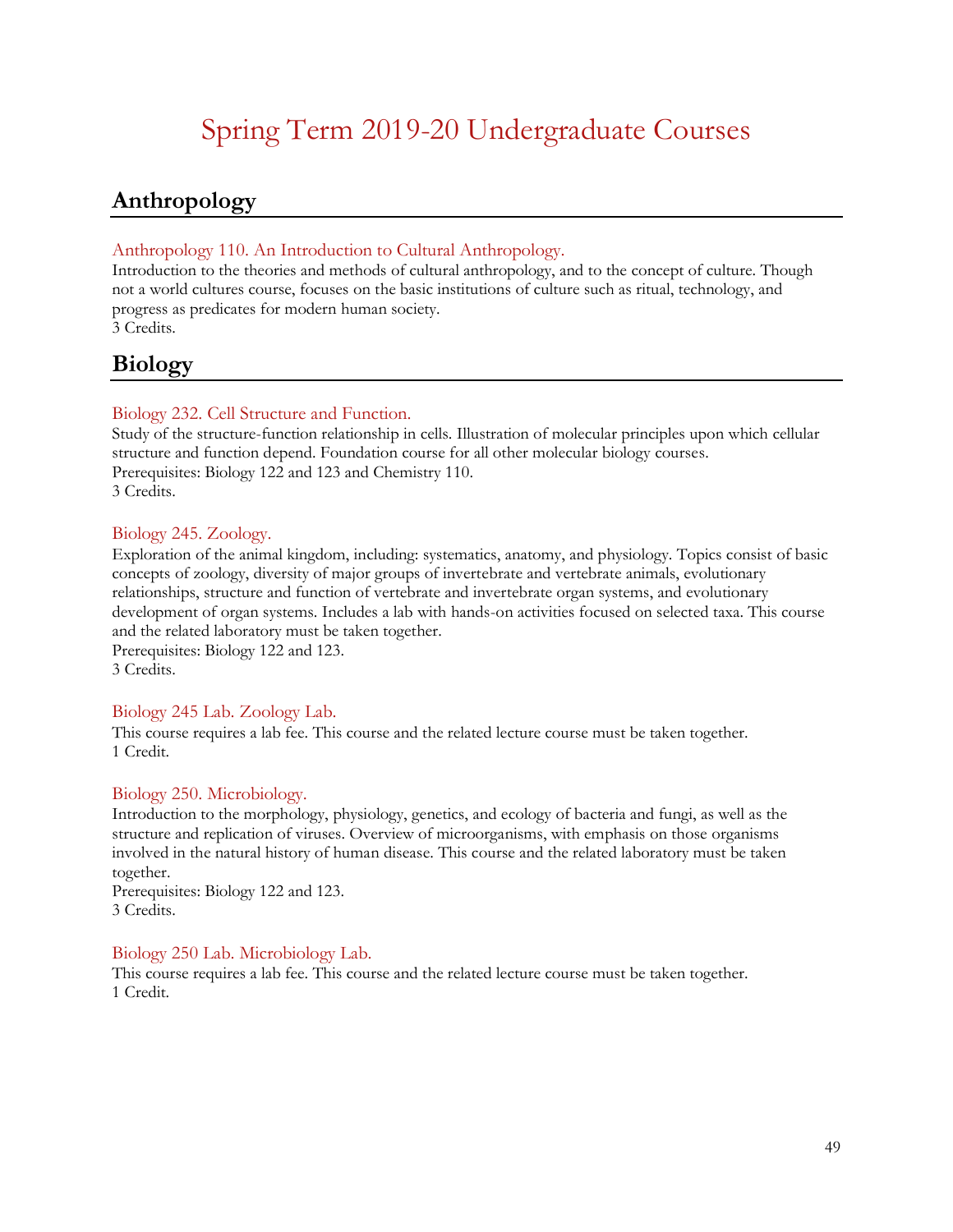#### Biology 310. Molecular Biology: DNA and Gene Expression.

In depth study on the structure and function of the genetic material, DNA, how it is replicated and how genes are regulated and expressed. Topics include the structure of DNA and chromosomes, DNA replication, DNA damage and repair, transcription, RNA splicing, translation, transcriptional regulation in prokaryotes and eukaryotes, and the structure and function of regulatory RNAs. Prerequisites: Biology 230 and Chemistry 210. 3 Credits.

#### Biology 380. Research Seminar. (IL, PP)

Exploration of the breadth of biology career paths and research options. Guest speakers from various biological and medical fields present their work and educational background. Students choose topics for senior project proposals and research methods for discipline specific literature searches. Senior project proposals with references are due by end of term. Two presentations are given in fulfillment of the Core public presentation requirement (PP). Discipline-specific resumes and C.V. developed. Course is for biology majors.

1 Credit.

#### Biology 492. Biology Seminar III.

Public presentation of undergraduate biological research. Required of seniors in the biology major and open to seniors in the ID major who are studying biology. 1 Credit.

# <span id="page-49-0"></span>**Business**

#### Business 142. Accounting II.

Interpretation of financial statements and the use of accounting information as a tool for making business management decisions. Use of computer spreadsheets emphasized. Prerequisite: Business 141. 3 Credits.

#### Business 257. Principles of Management.

Fundamentals of management including the contributions of F.W. Taylor, Peter F. Drucker, and W. Edwards Deming. Special attention to business ethics, leadership, the Quality Movement, and ISO Teamwork 9000 certification. Group projects, business seminars. 3 Credits.

#### Business 290. Internship Preparation Seminar.

This course will introduce the requirements for internships, including the learning plan, journal entries, final projects, and relation to academic study. Students will learn employment related skills including: networking, interviewing, resume creation, attendance requirements, professional appearance, professional conduct, confidentiality, and maintaining ongoing relationships. 1.5 Credits.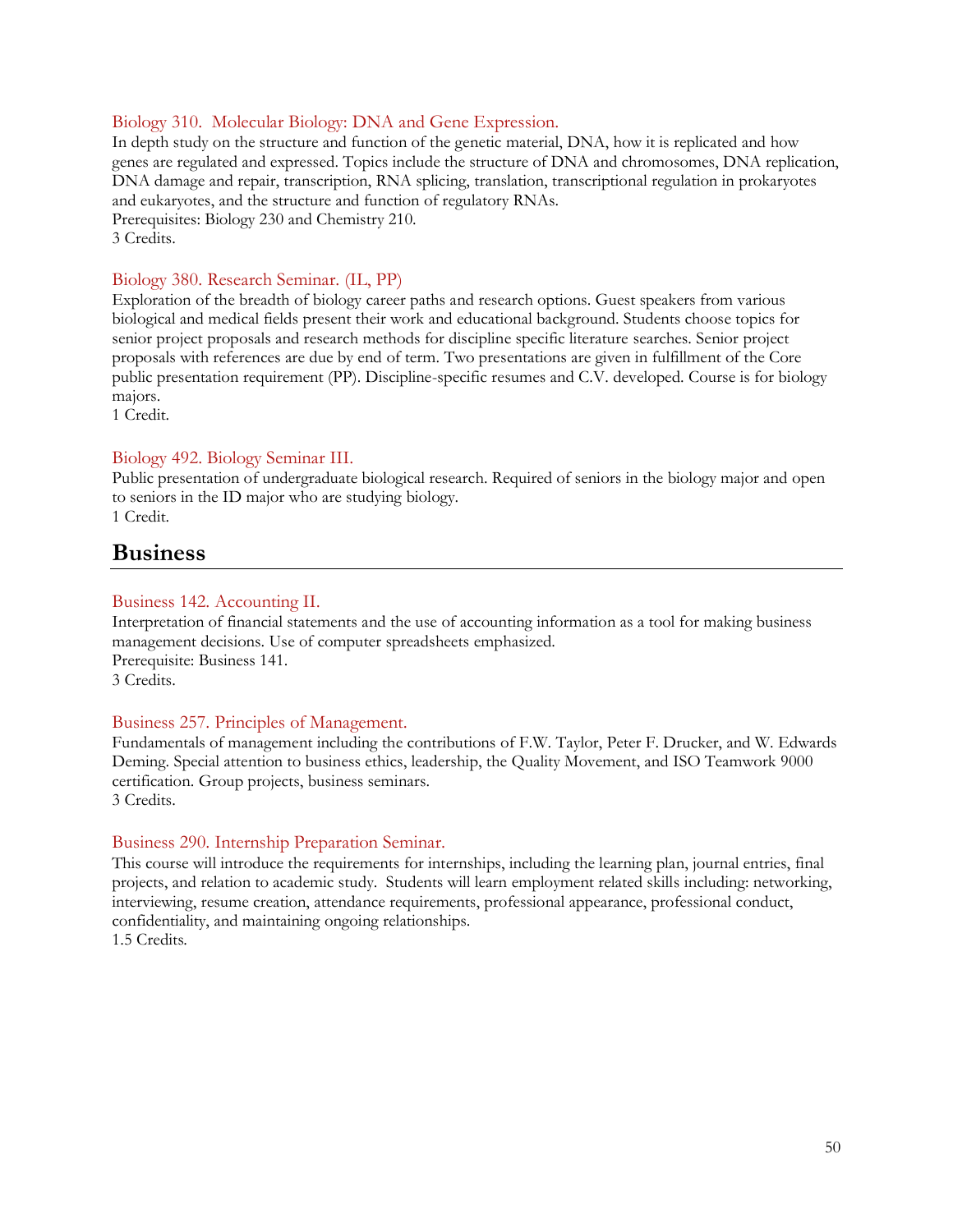#### Business 302. Corporate Social Responsibility.

This course includes application of New Church/Swedenborgian ethical responsibility in business strategic planning and management. Particular focus on corporate leaders who are using an ethical worldview when partnering with government regulators, donating to non-profits through foundations, or managing sustainable supply chains. Students will strengthen their teamwork skills in various class projects. Ethical reasoning theories are drawn from psychology and theology to explain the socially responsible actions of corporate leaders.

3 Credits.

#### Business 351. Introduction to Business Law.

Legal enforcement of obligations and the function of law in modern business. The establishment and enforcement of contractual obligations. The establishment of an agency relationship and its effect on third parties.

3 Credits.

#### Business 390. Research Seminar. (IL)

For juniors in the Business Major. Focus on preparing to do the senior capstone project. Explore topics and research questions. Research scholarly sources related to a chosen topic. Formulate draft thesis statement based on interest and research.

2 Credits.

#### Business 496. Senior Seminar II.

For seniors in the Business Major. Public presentation of senior project. Career planning and portfolio development. Pass/Fail. Prerequisite: C– or better in Business 495. 1 Credit.

# <span id="page-50-0"></span>**Chemistry**

#### Chemistry 111. General Chemistry II. (QR)

Continuation of Chemistry 110. Topics include intermolecular forces, physical properties of solutions, chemical kinetics, chemical equilibrium, acids and bases, solubility, thermodynamics, and electrochemistry. This course and the related laboratory must be taken together. Prerequisite: Chemistry 110.

3 Credits.

#### Chemistry 111 Lab. General Chemistry II Lab.

This course requires a lab fee. This course and the related lecture course must be taken together. 1 Credit.

### <span id="page-50-1"></span>**Communication**

#### Communication 105. Public Speaking. (PP)

Exposure to a variety of speaking situations designed to address inhibitions and develop self-confidence. Class work features impromptu and prepared speeches, as well as oral interpretation of literature and choral speaking. Work on voice and speech improvement as well as command of body language. 3 Credits.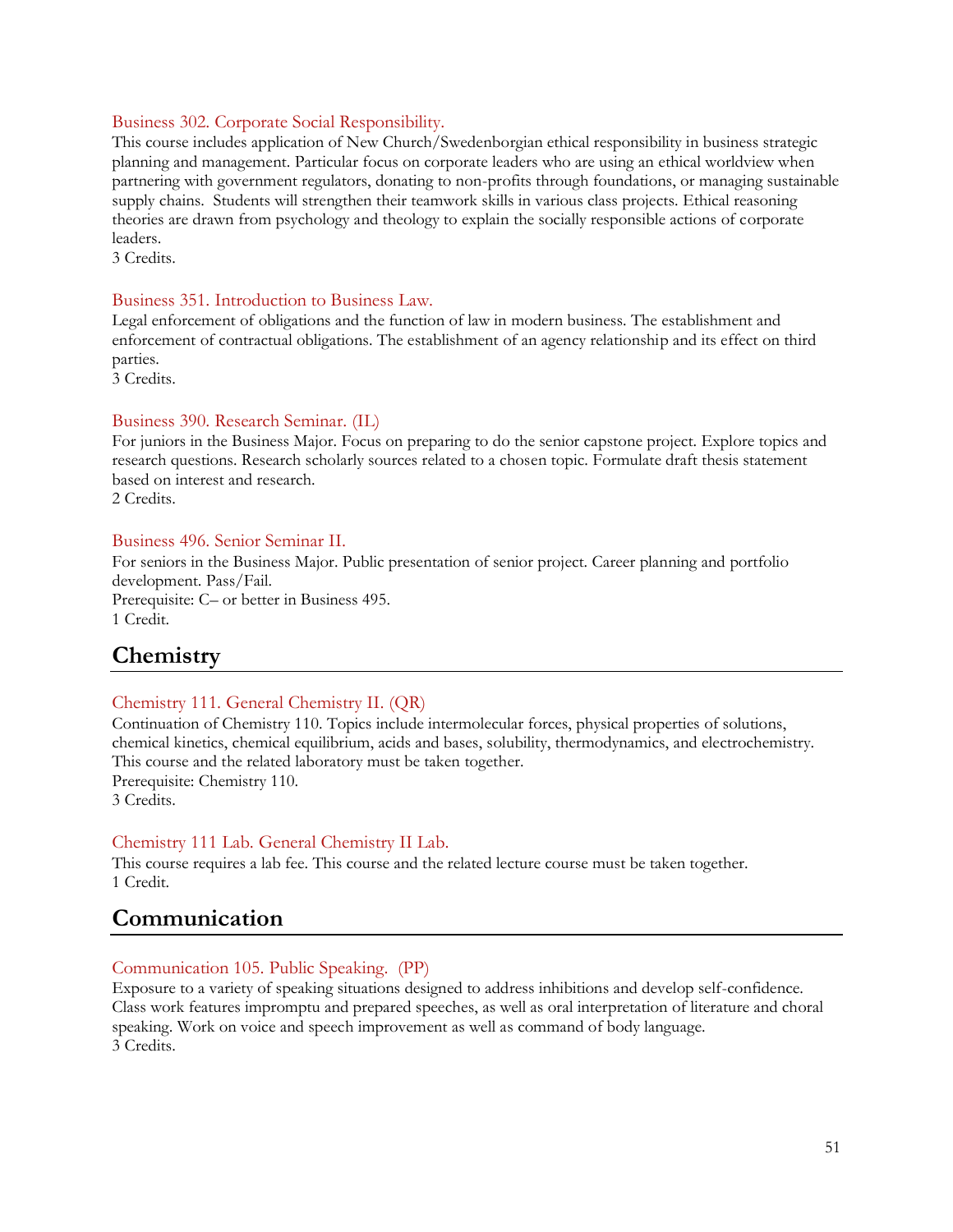#### Communication 230. Intermediate Graphic Design.

Continuation of graphic design instruction and practice begun in Communications 130, with more emphasis given to software proficiencies. Students hone visual communication skills by using design, spatial relationships, typography and imagery to create graphic projects in Adobe Creative Suite programs such as Photoshop, InDesign, and Illustrator.

Prerequisites: Communications 130 or permissions from instructor. 3 Credits.

# <span id="page-51-0"></span>**Computer Science**

#### Computer Science 180. Structured Programming.

Language elements and applications. Algorithm development. Introduction to object-oriented programming. Prerequisite: Computer Science 105 or other programming experience with permission of instructor. 3 Credits.

#### Computer Science/Mathematics 230. Statistics and Data Mining. (QR)

This course builds on what was learned in Mathematics 130 with an eye on big data sets. Topics include linear and multi regression analysis, classification methods including logistic regression, resampling methods such as the bootstrap, applications of decision trees, and unsupervised learning such as cluster analysis. A final project will encompass multiple analysis methods. Throughout the course, the programming language *R* will be used. Prerequisites: B- or better in Mathematics 130 or Mathematics 330. 3 Credits.

### <span id="page-51-1"></span>**Dance**

#### Dance 160/260/360. Dance Ensemble. (EEC)

A dance repertory course for the performing artist. Rehearsing and performing pieces choreographed by faculty and guest artists. Styles may include contemporary, jazz, hip-hop, ballet, and/or tap. Each student will be involved in several different pieces of choreography. Course culminates in public performance. Dance 260 includes collaboration on a choreography project or a solo choreography project. Dance 360 involves choreographing and teaching a group piece of choreography to the class to be performed at the end of term concert. Course may be repeated for credit. 1.5 Credits.

#### Dance 331. Advanced Modern Contemporary Dance. (EEC)

Students continue to develop as dancers through learning more complex technique, progressions, and combinations, as well as engaging in improvisational exercises. Emphasis is on increasing accuracy of articulation, range of movement, and moving the body as a cohesive unit. Includes critique of modern and contemporary dance choreography and culminates in a public performance. Course may be repeated once for credit.

Prerequisite: Dance 131/231 or instructor's permission. 3 Credits.

#### Dance 499. Senior Project.

Independent study toward a dance choreography project to be a companion to the Fine Arts Interdisciplinary Senior Essay. Limited to and required of fine arts interdisciplinary majors in a dance track. Prerequisite: Dance 332. Credit Variable.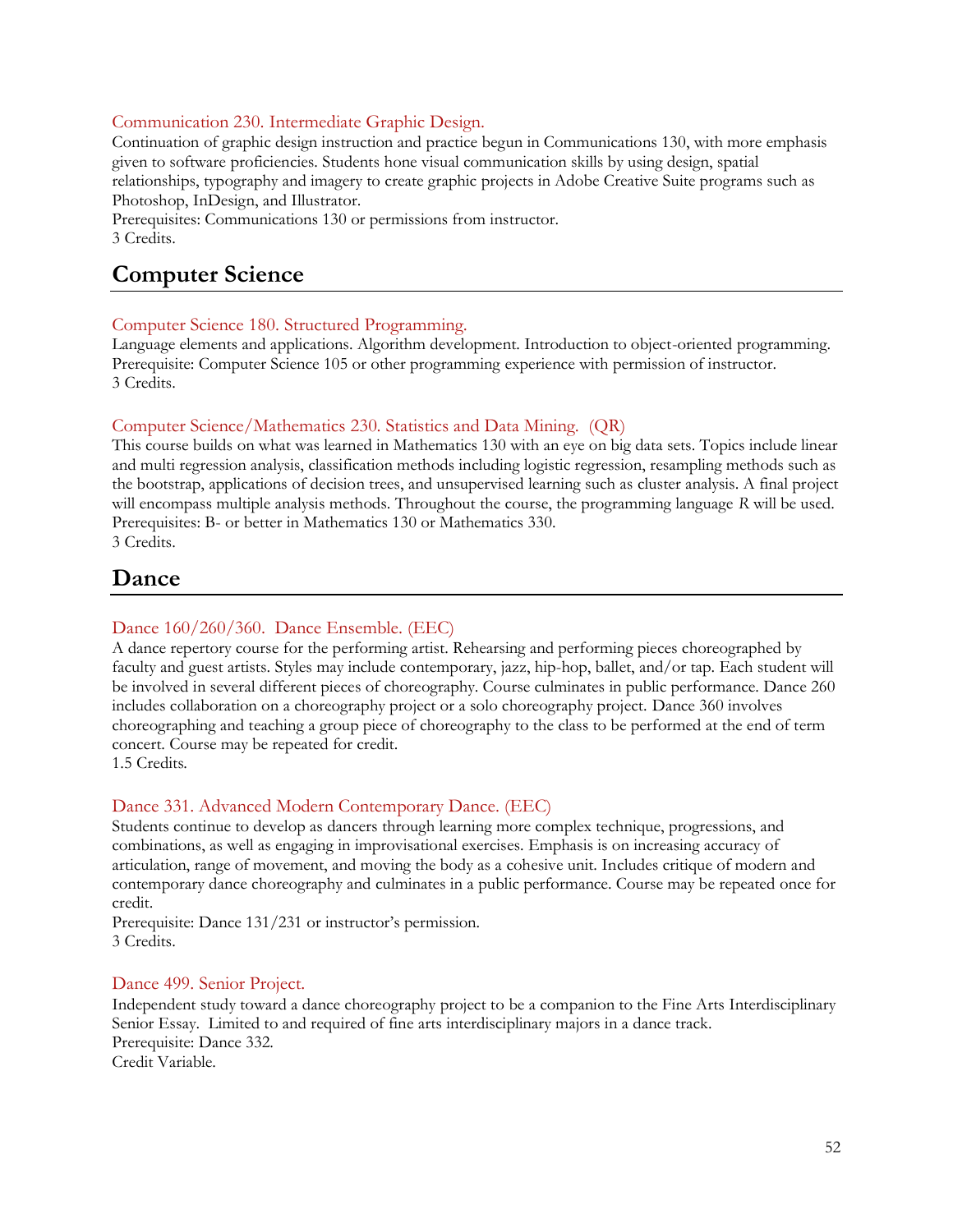# <span id="page-52-0"></span>**Economics**

#### Economics 132. Microeconomics. (QR)

Study of the fundamentals of economic analysis with particular emphasis upon consumer demand behavior and the output and pricing decisions of business firms under various market structures. Special attention given to the role of ethics in the behavior of business executives and consumers. Consideration of current issues such as health care, energy policy, and government intervention in the market. Course includes studentled seminars and group projects.

3 Credits.

# <span id="page-52-1"></span>**Education**

#### Education 128. Introduction to the Theory and Practice of Education.

Aspects of a career in teaching are explored. Topics include: teaching as a profession, educational philosophies, best practices in classroom instruction, and garden-based learning. Students observe classes at the Bryn Athyn Church School, participate in at least three field trips to other schools, and gain basic gardening experience. Opportunities to develop presentation and storytelling skills. 3 Credits.

#### Education 219. Literacy for Young Learners II.

This course prepares pre-service teachers for teaching language arts in early childhood (pre-K to 4th grade). How to assess the work of young writers and design instruction to advance their composition skills. Best practices for addressing phonological awareness, decoding, fluency, vocabulary, comprehension, spelling, and handwriting.

3 Credits.

#### Education 274. Adolescent Growth and Development: Ages 8-18.

This course explores the physical, intellectual, emotional, and social development of children as they transition through middle childhood into adolescence. Emphasis on how development occurs in diverse contexts (home, school, and community); developmental theories and research that inform practice; and biological and neurological changes happening in the teenage brain. Prerequisite: Education 128 or Psychology 101. 3 Credits.

#### Education 402. Student Teaching. (EE)

Includes at least 12 weeks of combined observation and teaching in an early childhood education classroom setting, supervised by a teacher from Bryn Athyn College Education Department and by a classroom teacher in the cooperating school. Open only to seniors in the education major. 3-12 Credits.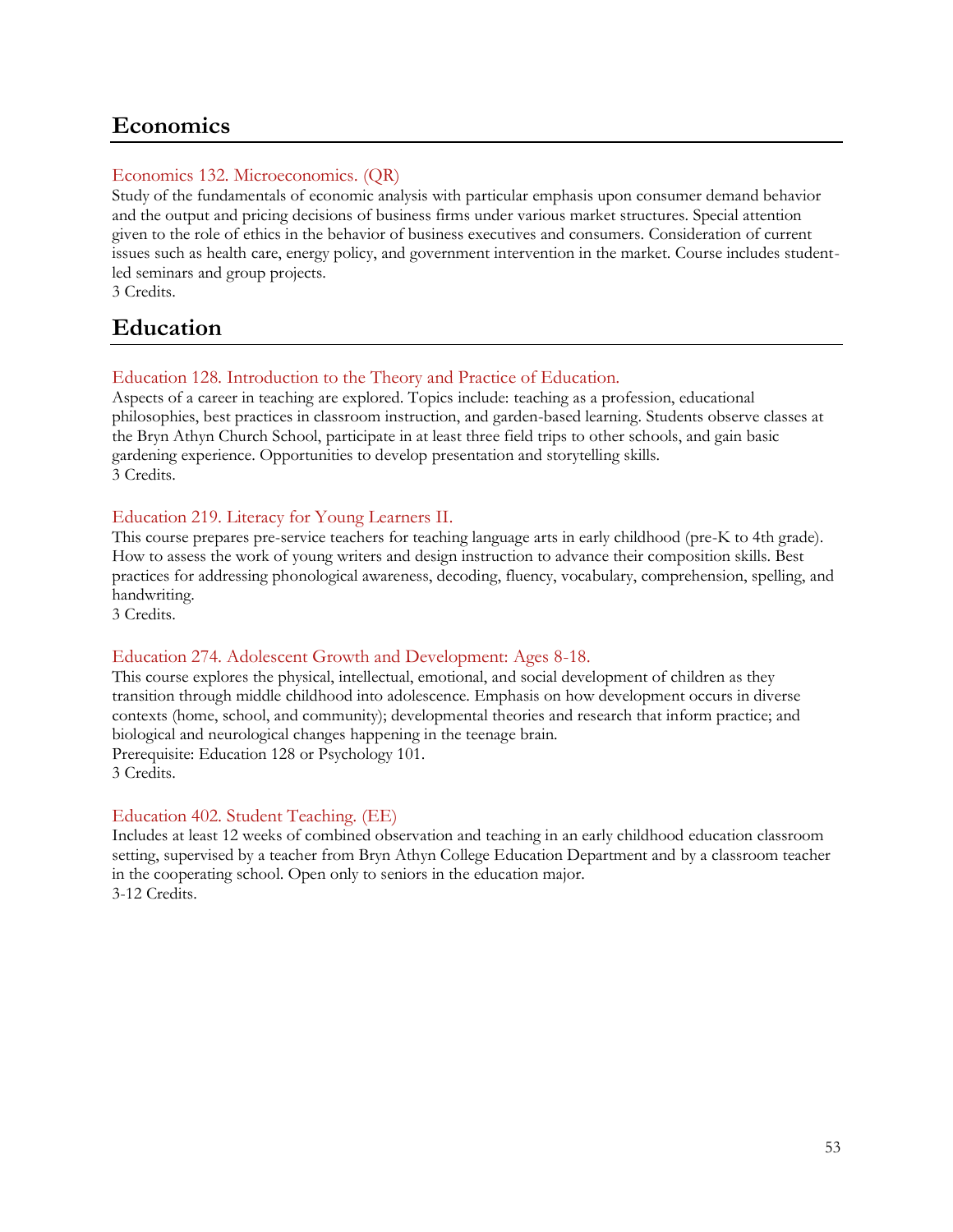# <span id="page-53-0"></span>**English**

Literature courses in this discipline fill the aesthetic requirement of the Core Program. 200-level English courses require Writing 101 as prerequisite. 300-level and higher require 200-level English.

#### English 105. Madness in Literature (Introductory Literature Seminar).

Study of how and why madness appears so often in fiction. Considerations include madness' symbolic values, use as a manipulative narrative tool, emotional impacts, relations to illness and genius, and changing appearances in literature from classical to contemporary works. Authors include Euripides, Gogol, Poe, Kafka, Plath, Christie, Palahniuk, and more. 3 Credits.

#### English 365. Topics in Literature.

In depth examination of a selected literary theme, movement, genre, or author. Specific title announced in the course bulletin when offered. Topics will make use of a professor's area of expertise and research. May be repeated for credit when different topics are offered. Prerequisite: Any 200-level English course.

3 credits.

### <span id="page-53-1"></span>**Environmental Science**

#### Environmental Science 105. Introduction to Sustainability.

Introductory cross-disciplinary study of the principles of sustainability in the modern world. Topics include: the limits to economic growth, demography and its constraints on economics, ecological implications of human population growth, limits of energy consumption and production, and ecological principles in the modern world. This course and the related laboratory must be taken together. 3 Credits.

#### Environmental Science 105 Lab. Introduction to Sustainability Lab.

This course requires a lab fee. This course and the related lecture course must be taken together. 1 Credit.

# <span id="page-53-2"></span>**Experiential Education**

#### Experiential Education 198/298. Internship. (EE)

The internship course is open to students with a 2.5 GPA or above. It is a supervised, pre-professional experience with clear links to a student's academic program. It is conducted primarily or totally outside a regular course classroom, and for which a student earns academic credit. It is organized primarily around an assignment in a work-place situation in which students working under the direction of a supervisor learn hands-on professional skills.

The internship course requires a syllabus, reflective component, and an analytical component (e.g., essay, paper, or presentation). Individual syllabi are retained in the office of Internship. This course satisfies the EE requirement.

Course may be repeated for academic credit by arrangement. Credit variable.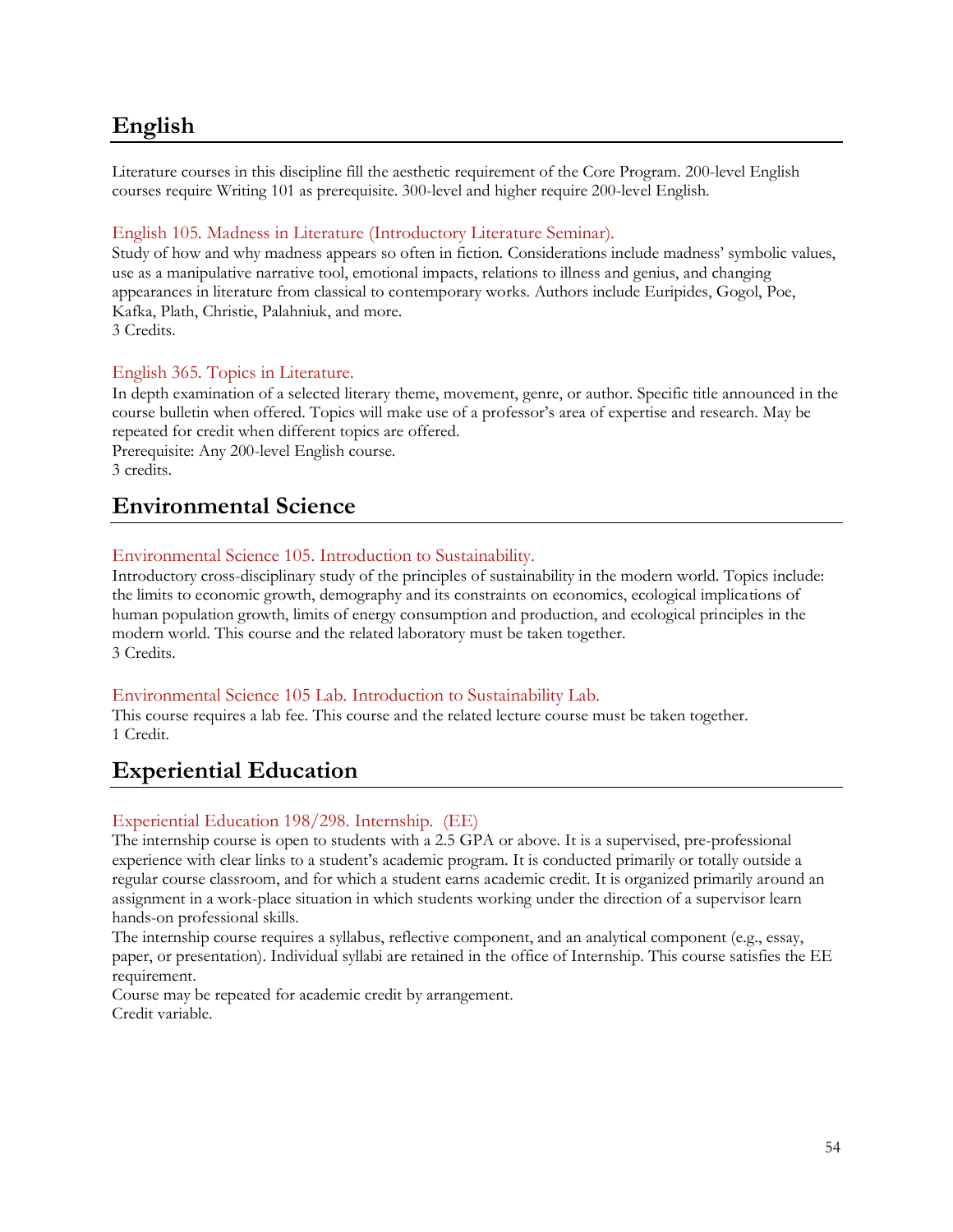# <span id="page-54-0"></span>**Fine Arts**

#### Fine Arts 120. Metal Work I.

Introduction to basic metalworking techniques in fine metals, including cutting and piercing, soldering, chain links, and bezel settings. This course requires a lab fee.

3 Credits.

#### Fine Arts 125. Photography.

Introduction to the use of various cameras, darkroom techniques, alternative processing, and basic design. This course requires a lab fee. 3 Credits.

#### Fine Arts 151. Architectural Modeling.

This course provides opportunities for students to develop their visualization skills in architectural design by requiring them to make three-dimensional models of two-dimensional drawings. Students will be presented with a variety of architectural modeling scenarios and will be required to develop three-dimensional models using various materials such as paper, clay, and wood. Students work independently and in groups to complete design scenarios presented to them. Emphasis is placed on communication, accuracy, and craftsmanship in architectural modeling. The collection and models in the Glencairn Museum support these endeavors.

This course requires a lab fee. 3 Credits.

#### Fine Arts 220. Metal Work II.

Further study in techniques used to shape, join, and color fine metals. Topics may include casting and fabrication techniques, enamel, hinges, the setting of cabochon and/or faceted stones. This course requires a lab fee. 3 Credits.

#### Fine Arts 232. Computer Assisted Design.

An introduction to two-dimensional computer aided drawing using AutoCAD and three-dimensional drawing using SketchUp. The course covers basic commands, file maintenance, creation of 2D drawings, isometric views and plotting. Student acquire the skills necessary to draw basic mechanical parts and architectural diagrams.

3 Credits.

#### Fine Arts 241. Building Arts Foundation II.

This course builds upon skills acquired in FA141 Building Arts Foundation I and provides opportunities to practice design principles while further developing the hand skills essential to all craft disciplines. Students are presented with visual problems to solve that relate to various lecture topics. Students use preparatory drawings and models to communicate ideas then execute projects in a variety of materials. Students work independently and in groups to solve design challenges. Emphasis is placed on teamwork, accuracy, and craftsmanship. The collections and models in the Glencairn Museum support these endeavors. This course requires a lab fee.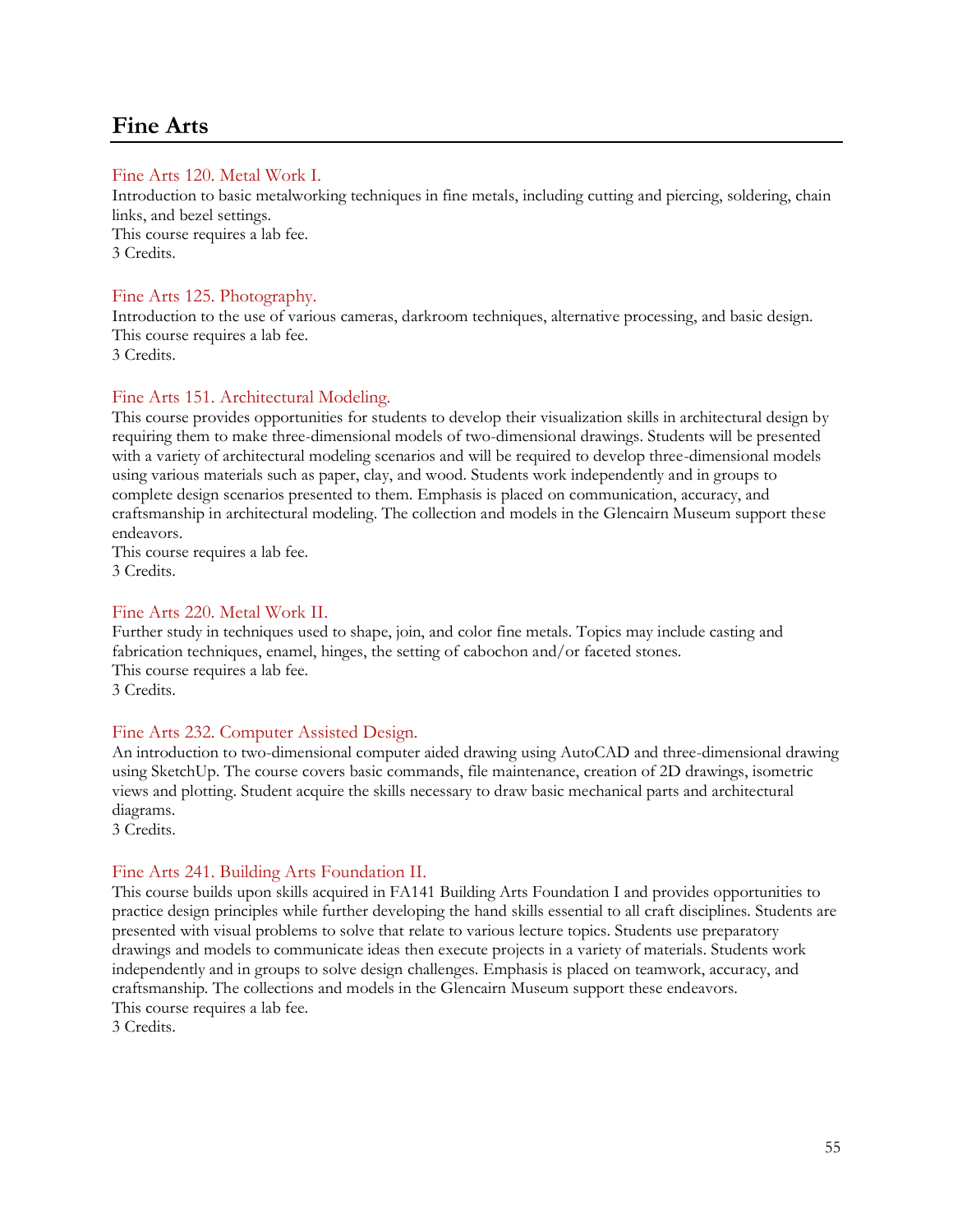#### Fine Arts 251. Integrating Art into a Child's Early Years.

By reading about the developmental states of children, discussing the issues involved with elementary art education, looking at examples of children's art, and actually doing projects, future teachers and caregivers will become confident in their ability to use art as one of their teaching methods. This course requires a lab fee. 1.5 Credits.

#### Fine Arts 282. Art History: Art of the World's Religions.

This course focuses on imagery and narrative in the art of the five world religions: Hinduism, Buddhism, Judaism, Christianity, and Islam. Attention is given to the representation of sacred narratives, theories and practices of representing various persons and/or aspects of the Divine, the prohibition of and justification for sacred imagery, and differences between aniconic and iconic modes of representation. Students work with primary source material, including religious texts (selections from translations of the Vishnu Purana, Buddhacarita, Tanakh, New Testament, Qur'an, and Writings of Swedenborg) and works of art from the Glencairn Museum.

3 Credits.

#### Fine Arts 322. Traditional Joinery Design and Production.

This course introduces students to the various techniques traditionally used to join ferrous metal components. Students learn traditional metal joinery techniques, including collars, riveting, slit and drifts, pass-throughs and forge welding. Students are required to produce various forms of joinery and demonstrate the ability to design and construct a metal piece from conceptual drawing to finished product. Emphasis is placed on safety, design and craftmanship.

Prerequisite: Fine Arts 122 and Fine Arts 222. 3 Credits.

# <span id="page-55-0"></span>**Field Experience**

#### Field Experience III: Pre-student Teaching.

A continuation of FE II, FE III gives students more independent practice in working with whole class instruction and integrating special needs and ELL students in their assigned classroom. Provides 120 hours of practice teaching hours. Not open to non-majors; third-year students only. 3 Credits.

# <span id="page-55-1"></span>**History**

#### Fine Arts/History 160. Art, Culture and History.

Examination of the art, culture, and history of a designated period and region. Special attention will be given to art as a form of religious and cultural expression. Serves as an intellectual foundation for Fine Arts/History 161: Study Abroad. Offered in conjunction with Glencairn Museum. 3 Credits.

#### History 217. Nazi Germany.

Examination of the rise and fall of Nazi Germany under Adolf Hitler and a consideration of contributing historical, social, economic, and political factors. Particular focus on the impact on German society, individual choice, and philosophies underpinning Nazism: fascism, cult of personality, eugenics, anti-Semitism, social Darwinism.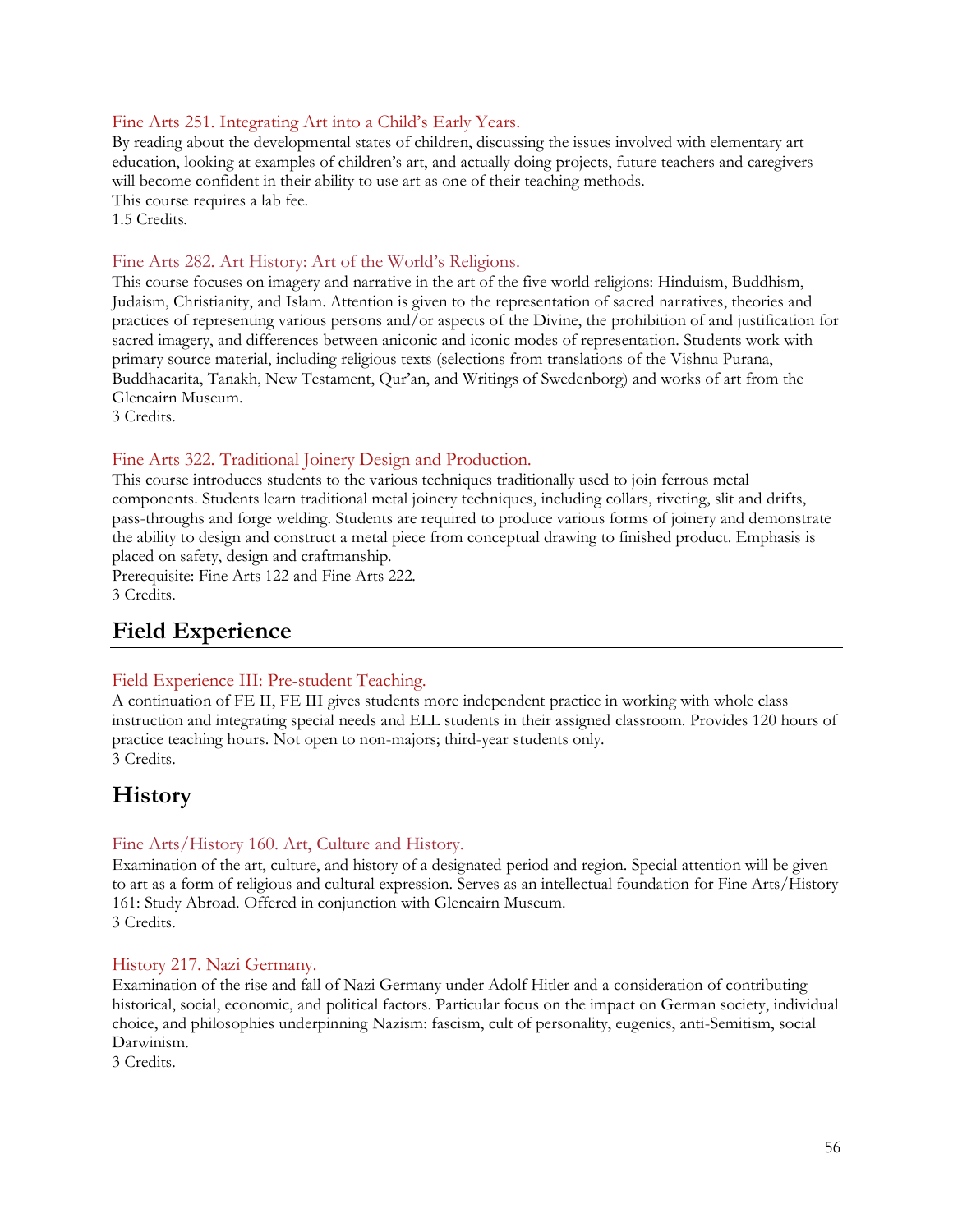#### History 311. Vengeance and Justice in Medieval Europe.

Exploration of intersecting notions of justice and vengeance in medieval European law, ca. 500 - 1500. Of special interest is the tension between customary, retributive forms of justice and the development of jurisprudence based on Christianity and ideals of Christian rulership. Includes a survey of select Old Testament and Roman laws.

3 Credits.

# <span id="page-56-0"></span>**Independent Studies**

In addition to the listed courses, all areas offer independent studies numbered 299 or 399 with variable credit. The purpose of an independent study is to allow well-qualified students to study beyond the regularly offered courses. Students who undertake independent studies must be able to work independently between meetings with the instructor and have completed a minimum of 33 credits with a GPA of at least 2.70. Planning ahead is necessary: independent study proposals, syllabi, and required registration paperwork must be completed well before the term in which the study is to occur. Full details can be found in the undergraduate student handbook.

# <span id="page-56-1"></span>**Interdisciplinary Studies**

#### Interdisciplinary Studies 390. Research Seminar. (IL)

For juniors in the Interdisciplinary Major. Focus on preparing to do the senior essay during senior year. Explore topics and research questions. Research scholarly sources related to a chosen topic. Formulate draft thesis statement based on interest and research.

2 Credits.

#### Interdisciplinary Studies 496. Senior Seminar II.

For seniors in the Interdisciplinary Major. Public presentation of senior essay. Career planning and portfolio development. Pass/Fail.

Prerequisite: A passing grade on an interdisciplinary senior essay. 1 Credit.

# <span id="page-56-2"></span>**Internships**

#### 298/398/498 Internships (in their academic areas) (EE)

Individually arranged career related internships. See the Major Department Head or Director of Internships for details.

3 Credits.

### <span id="page-56-3"></span>**Latin**

Latin 111. Beginning Latin II. Continuation of Latin 110. Prerequisite: Latin 110. 3 Credits.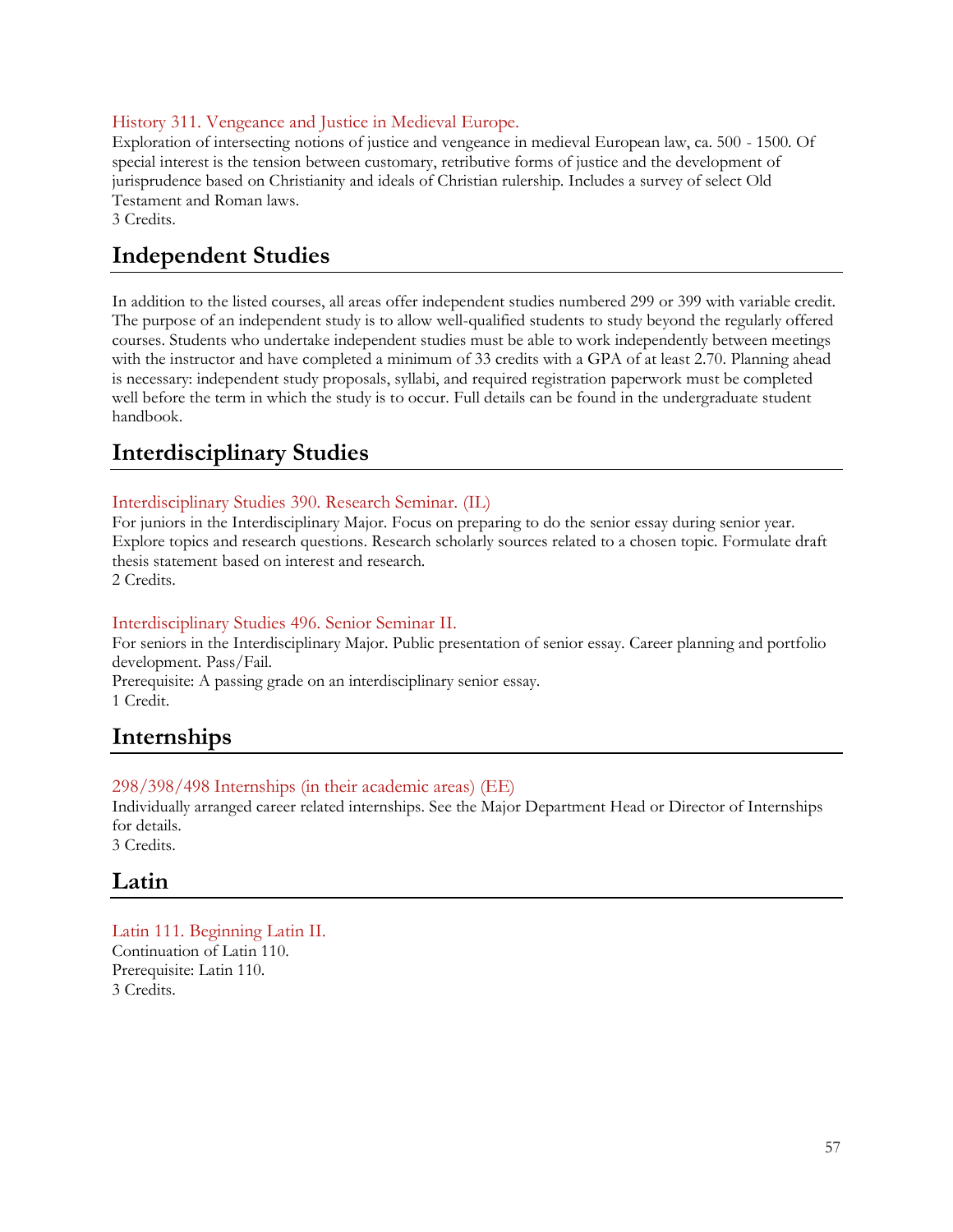# <span id="page-57-0"></span>**Leadership**

#### Leadership 130. Introduction to Leadership. (EE)

This course engages students in the basic tools necessary to become a successful leader. Students design a leadership project and review leadership theories. Students analyze leadership characteristics and target an area for their own strengthening. Students set measurable goals that stretch their capabilities through leadership challenges and homework assignments.

3 Credits.

# <span id="page-57-1"></span>**Mathematics**

#### Mathematics 095. Preparation for Quantitative Reasoning.

This course provides additional support for students enrolled in Math101. Topics include translating expressions, building equations, order of operations, and recognizing context. Credit from this course may not be used to satisfy degree requirements.

1 Credit.

#### Mathematics 101. Introduction to Quantitative Reasoning. (QR)

Introduction to mathematical concepts to improve basic skills in computation, algebra, graphing, and quantitative applications. This course prepares students for other mathematics courses and courses involving quantitative reasoning. Topics include linear modeling, units of measure and currency, and statistical reasoning, and financial topics.

3 Credits.

#### Mathematics 102. Understanding Mathematics in Society. (QR)

Review of mathematical topics with an emphasis on understanding why certain patterns appear. Topics include sets, number systems, geometry, and basic statistics and probability. Recommended for students in education and philosophy.

Prerequisite: Math 101 or appropriate score on placement test. 3 Credits.

#### Mathematics 115. College Algebra. (QR)

Algebraic topics designed to assist in the use of mathematics in science courses. Topics include exponents and radicals, rational expressions, inequalities, complex numbers, polynomial analysis and advanced factoring, rational functions and asymptotes, and quantitative reasoning applications. Because of duplication of subject matter, students may not receive credit for both Mathematics 115 and Mathematics 120. Prerequisite: Mathematics 101 or appropriate score on placement test. 3 Credits.

#### Mathematics 124. Transcendental Functions. (QR)

Basic trigonometric functions, modeling periodic phenomena with trigonometric functions, exponential functions and models, exponential equations, and logarithms. When combined with Mathematics 115, these courses would be equivalent to typical pre-calculus course. Because of duplication of subject matter, students may not receive credit for both Mathematics 120 and 124.

Prerequisite or Co-requisite: Mathematics 115.

1.5 Credits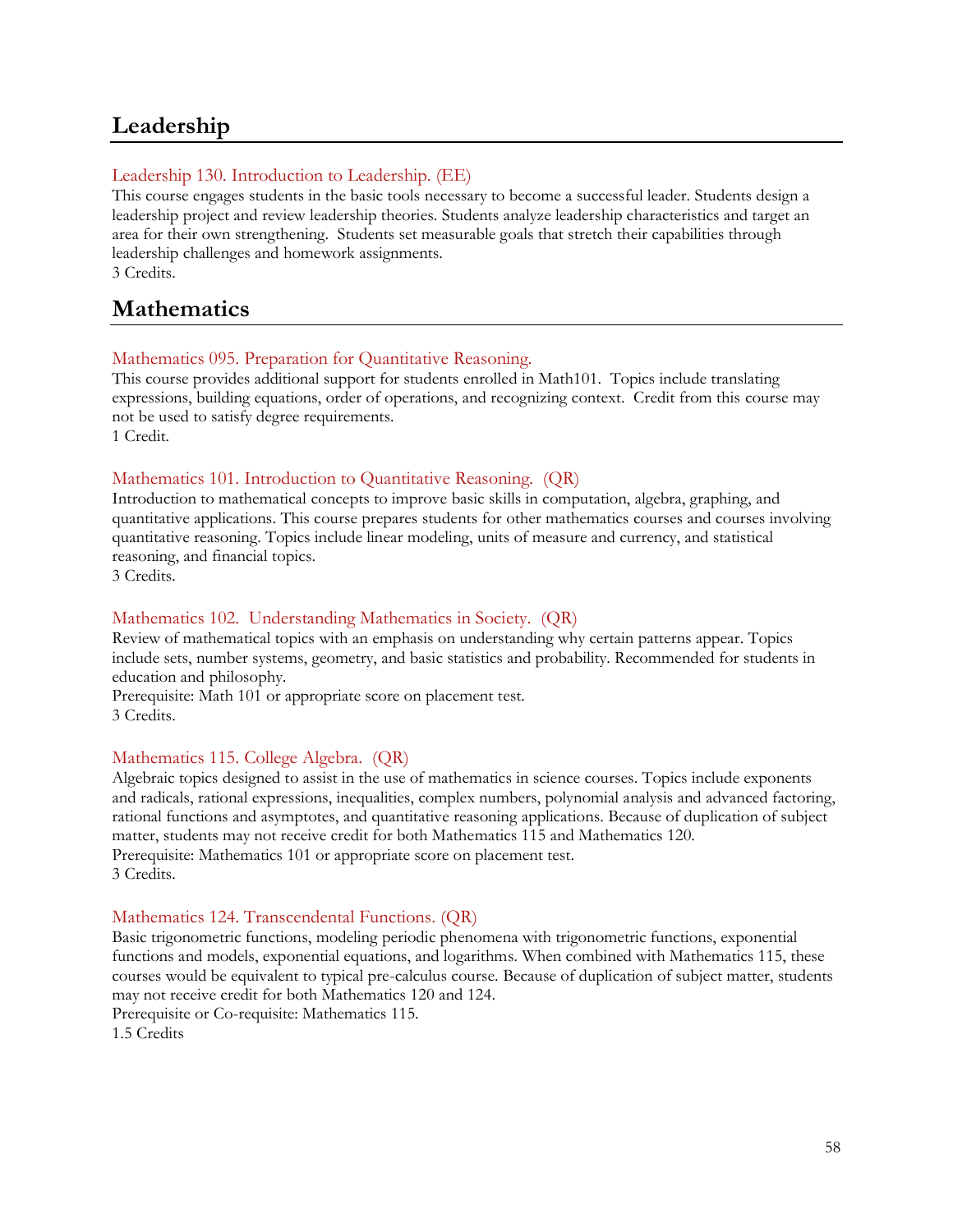#### Mathematics 130. Introduction to Statistics. (QR)

Introduction to data analysis, random variables and their distributions, correlation, and statistical inference. Statistical software used for graphing and data analysis. Independent research project. Recommended for students of business or the social and natural sciences. Prerequisite: Mathematics 101 or appropriate score on placement test.

4 Credits.

#### Mathematics 250. Calculus III.

Functions of several variables, partial differentiation, multiple integration, vector calculus. Prerequisite: Mathematics 151. 4 Credits.

#### Mathematics 496. Senior Seminar II.

For seniors in the Mathematics Major. Public presentation of senior essay. Career planning and portfolio development. Pass/Fail. Prerequisite: A passing grade on the senior essay. 1 Credit.

# <span id="page-58-0"></span>**Music**

#### Music 100. College Chorale.

Development and performance of choral repertoire from Renaissance to Modern. Instruction in the development of vocal techniques. Course may be repeated for credit. 1 Credit.

# <span id="page-58-1"></span>**Nutrition**

#### Nutrition 110. Principles of Nutrition.

Principles of Nutrition explores how nutrients in food relate to human health and disease prevention. Topics discussed include current US dietary guidelines and recommendations, digestion and metabolism of major nutrients, nutrition at various stages of the life cycle (maternal, infant, childhood, adolescent, adulthood, later maturity), the relationship of socioeconomic status, culture, and religious practices to food choices, physical activity and nutrition, and the relationship of diet to health and disease. This course is especially beneficial for those who will be entering health-care or food related professions. 3 Credits.

# <span id="page-58-2"></span>**Philosophy**

#### Philosophy 101. Critical Thinking.

Development of students' reasoning skills through analysis and evaluation of arguments. Diagraming arguments, identifying mistakes in reasoning, and writing arguments. Emphasis on issues encountered in everyday experience and in courses across the curriculum, primarily through classical deductive logic. 3 Credits.

#### Philosophy 102. Introduction to Philosophy. (Worldviews)

Survey of some major philosophers and theories in metaphysics, epistemology, and the philosophy of religion.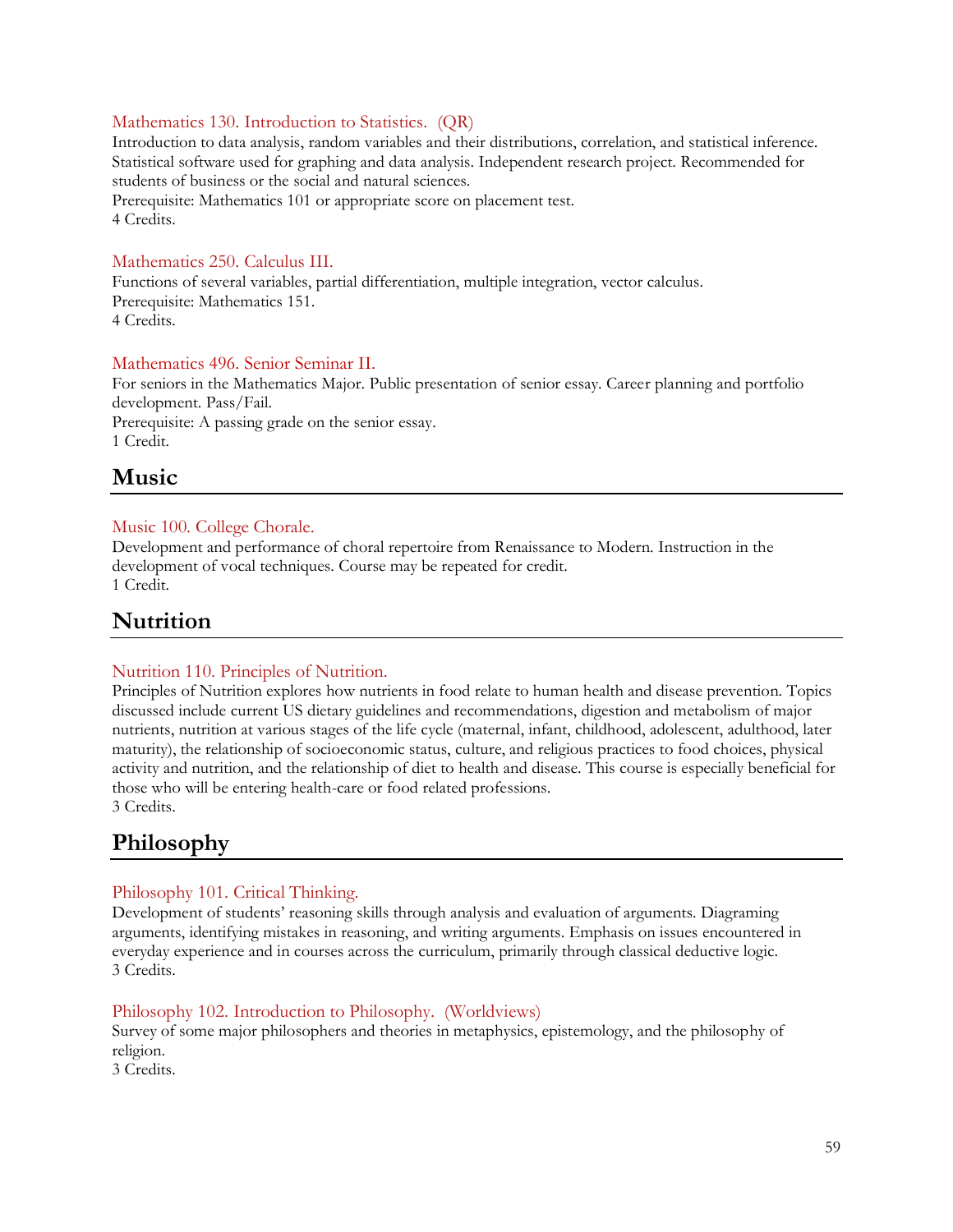#### Philosophy 340. Bioethics. (Moral)

A philosophical exploration of the ethical issues pertaining to the application of biological information and technology to the generation, alteration, preservation, and destruction of human life and aspects of our environment. Issues to be considered include: reproduction, euthanasia, genetic screening and therapy, experimentation with human and animal subjects, bio enhancement, ownership and nature, distributive justice, and integrity in publication.

Prerequisite: Philosophy 102 and any 100-level Biology course. 3 Credits.

# <span id="page-59-0"></span>**Physical Education**

#### Physical Education 103. Life and Health.

Introduction to personal and social health problems we all face today. This course provides information that helps the student understand and investigate these health problems further. Scientific knowledge is presented from a variety of disciplines, such as, medicine, psychology, physiology, and sociology. Non-repeatable. 1 Credit.

### <span id="page-59-1"></span>**Physics**

#### Physics 211. Principles of Physics II. (QR)

Continuation of Physics 210. Calculus-based introduction to classical electricity, capacitance, current, resistance, and circuits. Also magnetism, inductance, electromagnetic oscillations, optics, and introduction to modern physics. This course and the related laboratory must be taken together. Co-requisites or Prerequisites: Mathematics 151 and Physics 210. 3 Credits.

#### Physics 211 Lab. Principles of Physics II Lab.

This course requires a lab fee. This course and the related lecture course must be taken together. 1 Credit.

# <span id="page-59-2"></span>**Political Science**

#### Political Science 101. Introduction to Politics and Governance. (Civil)

Examines the discipline of political science and the concepts involved in the study of politics and governance. Surveys regime types and the role and function of political institutions and organizations. Focus on the potential for thinking about civic and political issues from a religiously-informed perspective. 3 Credits.

#### Political Science 232. Issues in American Foreign Policy. (W)

Consideration of American foreign policy through an examination of dominant themes and a series of case studies highlighting both levels of analysis and decision-making theories. Prerequisites: Political Science 101, History 117, or instructor permission. 3 Credits.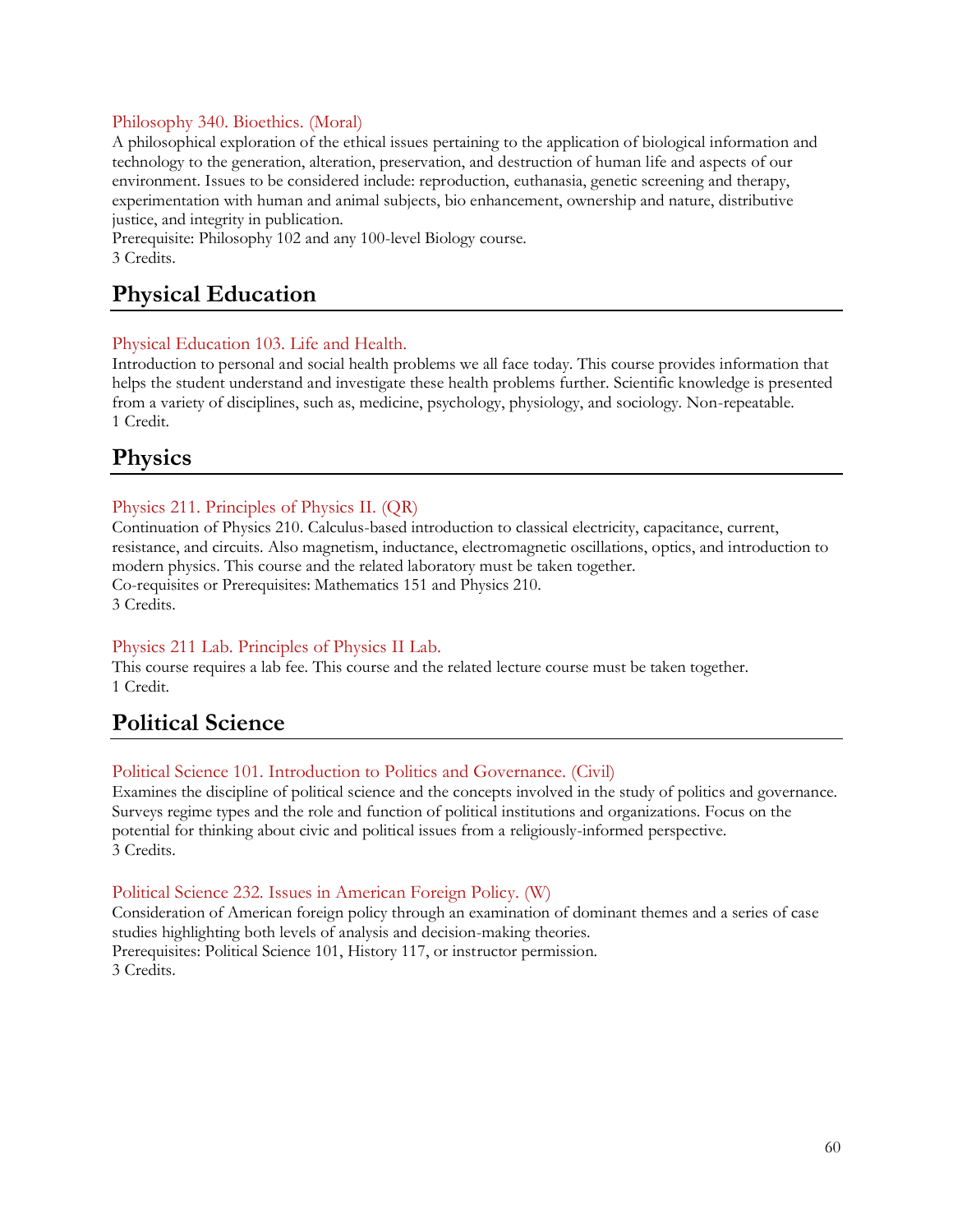# <span id="page-60-0"></span>**Psychology**

#### Psychology 201. Abnormal Psychology.

Examination of mental disorders as classified by the medical model, including schizophrenia and other psychotic disorders, mood disorders, anxiety disorders, dissociative disorders, disorders of childhood, eating disorders, and personality disorders. Critical analysis of the principles and philosophy of the medical model, as well as the physiological underpinnings of certain disorders. Alternative views for the conceptualization of mental disorders explored.

Prerequisite: Psychology 101 or department chair permission. 3 Credits.

#### Psychology 204. Human Development: Lifespan.

Study of human development, focusing on the most significant changes that occur across the lifespan. Topics include theories of physical-motor, cognitive, language, creative, social, emotional, moral, and spiritual development.

Prerequisite: Psychology 101 or department chair permission. 3 Credits.

#### Psychology 205. Social Psychology. (PP)

Study of behavior and cognition in social contexts. Topics include aggression, altruism, influence, love, prejudice, and conformity. Swedenborgian concepts of love, charity, and obedience analyzed. Public Presentation skills emphasized.

Prerequisite: Psychology 101 or department chair permission. 3 Credits.

#### Psychology 220. Cognitive Psychology.

Survey of contemporary theories and research concerned with the structure and processes of the mind. The course will view cognitive psychology as the coordinated operation of mental processes within a multicomponent memory system. Topics include attention, memory, the role of emotion, problem solving, and concept formation.

Prerequisite: Psychology 101 or department chair permission. 3 Credits.

#### Psychology 305. Physiological Psychology. (IL)

Exploration of the neural basis of behavior and motivation. Emphasis on the structure, functions and disorders. Topics include memory, emotion, learning, addictions, conscience, states of mind, and selfregulation. Consideration of Swedenborgian view of the brain, mind, and the soul. Information Literacy skills emphasized.

Prerequisite: Psychology 101 and either Biology 122 or department chair permission. 3 Credits.

#### Psychology 492. Senior Seminar.

Capstone for seniors in the psychology major. Public presentation. Critical analysis of ethics in psychology. Career planning and portfolio development. Pass/Fail. 1 Credit.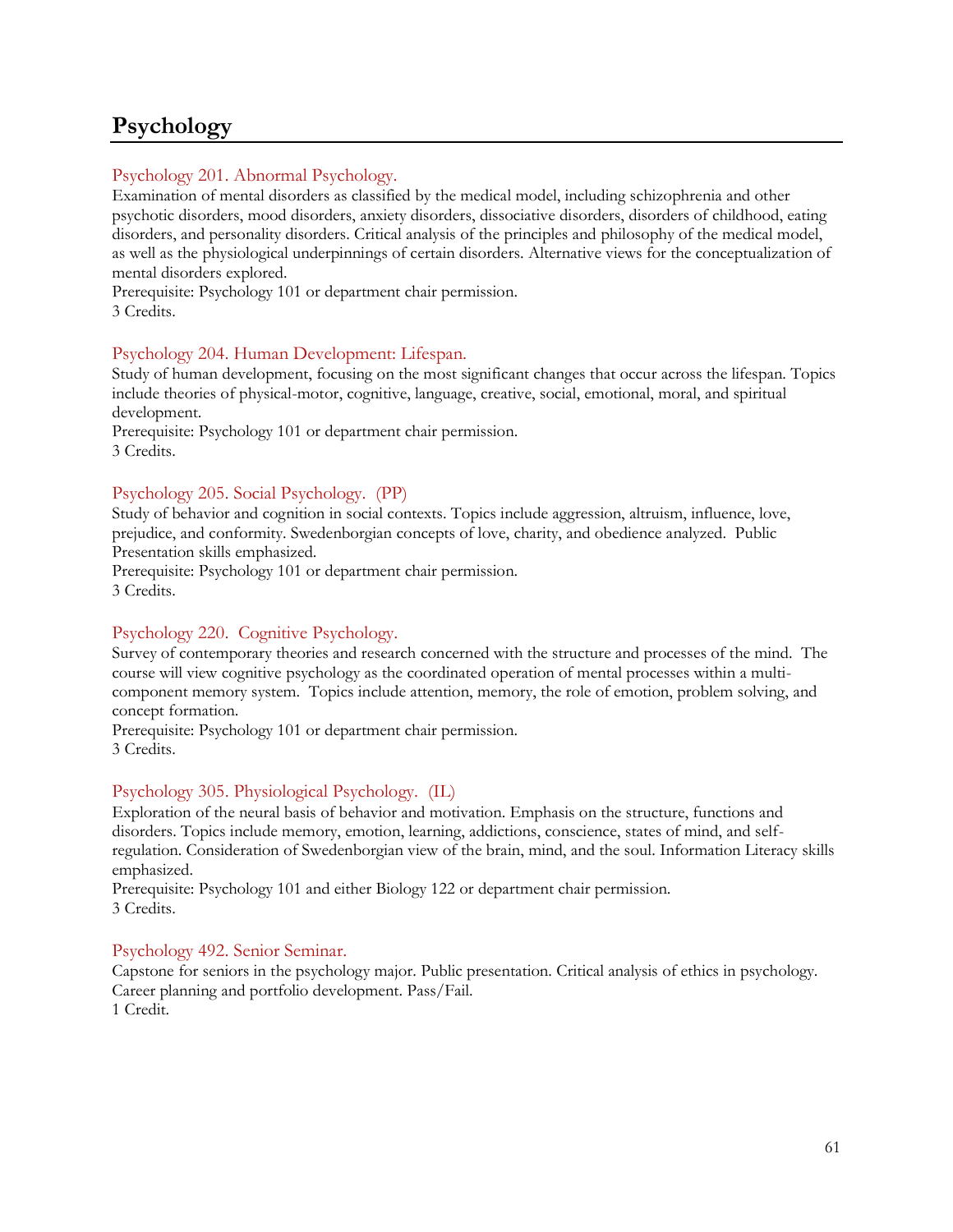# <span id="page-61-0"></span>**Religion**

#### Religion 110. Introduction to Systematic Theology. (Doctrinal)

A comprehensive overview of New Church doctrine. Emphasis on core doctrines of the Lord, faith and charity, the Word, the afterlife, the mind, Divine providence, judgment, and marriage. Presupposes a moderate familiarity with New Church teachings. 3 Credits.

#### Religion 115. Introduction to New Church Doctrine on Life After Death. (Doctrinal)

New Church teachings on the life after death studied in their own context, as well as related material, which may include a comparison of teachings from other religions and cultures on the subject, as well as reference to the near death experience. Some version of Swedenborg's *Heaven and Hell* will be the central focus. 3 Credits.

#### Religion 205. God, Man, and Creation. (IL, Doctrinal)

Study of how the Lord created the spiritual and natural worlds, with emphasis on humans as the purpose of creation. Vital relationships between the Creator and His creation, with the special role played by humans. Focus on teaching about form, order, degrees, influx, and conjunction. Text: *Divine Love and Wisdom*. 3 Credits.

#### Religion 210. Divine Providence and Human Prudence. (IL, Doctrinal)

The laws and fundamental principles by which the Lord governs creation. How the Lord removes evil from people while preserving their freedom. How the Lord brings good out of evil. Eternal life as the goal of providence. How providence uses natural conditions to serve this end. Why providence operates in secret. Text: *Divine Providence*.

3 Credits.

#### Religion 222. The Gospels. (Scriptural)

Detailed study of the four individual Gospels with attention to similarities and distinctions, historical context, and relationship to the Old Testament. Examination of the literal meaning and its significance to the modern life. Special attention to the nature of the First Advent and the testimony concerning Jesus Christ. 3 Credits.

#### Religion 283. Pre-Christian Religious History. (Comparative)

Survey of the history of pre-Christian religions emphasizing the rise, development, and fall of religions from ancient times to Biblical Israel. Topics include the character of revelation and the response to it in each successive religion, the origin of mankind, the origin of evil, and the rise of monogamy and polygamy, of monotheism and polytheism, and of idolatry in the ancient world. 3 Credits.

#### Religion 306. Universal Doctrines of the New Church II. (W, Doctrinal)

Continuation of Religion 305. Topics include faith, charity, free will, repentance, reformation and regeneration, imputation, baptism, and the holy supper. Special focus on the Second Advent and the New Church: what does God's coming entail? Text: The True Christian Religion. 3 Credits.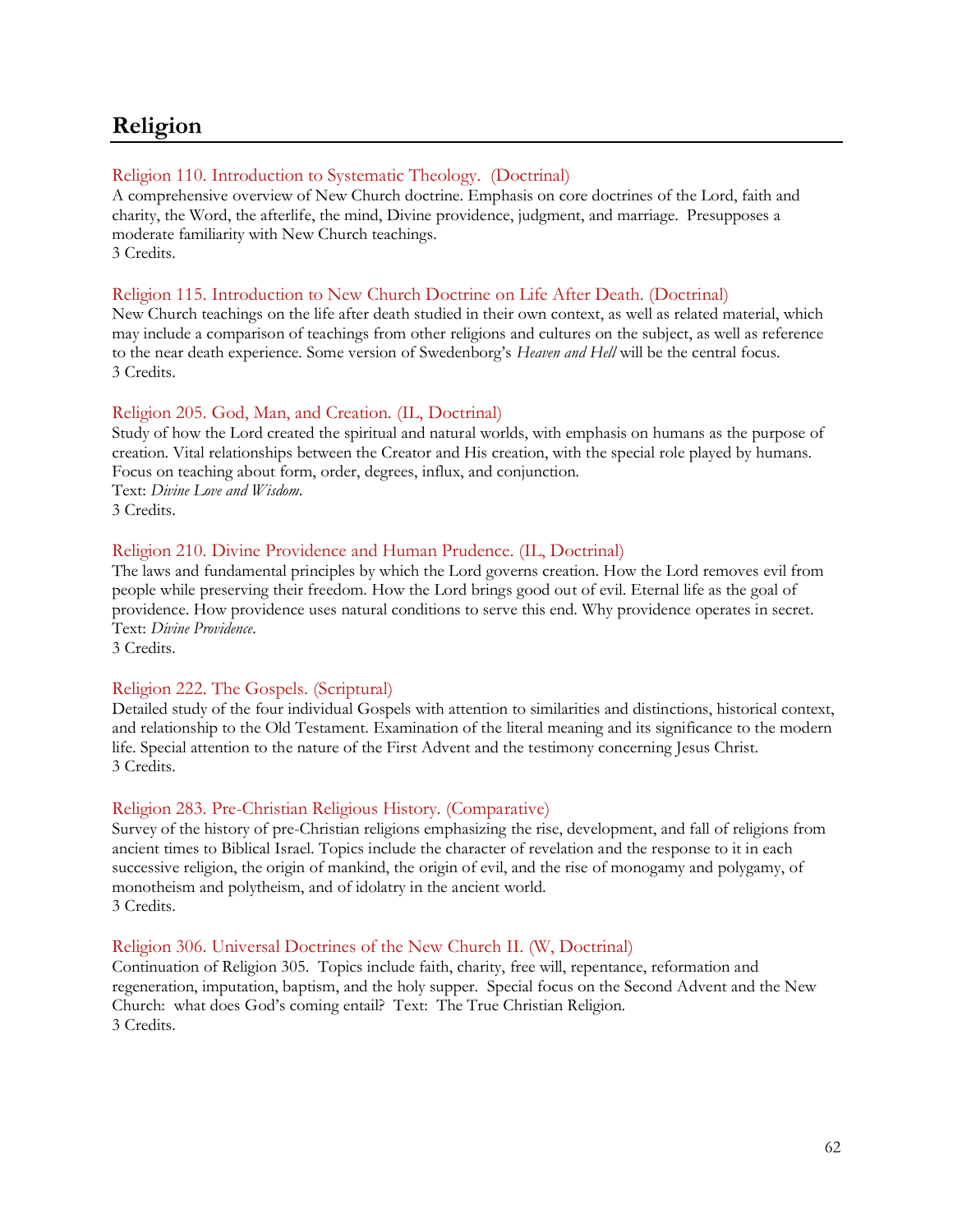#### Religion 320. Judgment, Providence, and Human Society. (PP, Applied)

Study of the spiritual process of judgment, both personal and societal, and the roles human choice and Divine Providence play in judgment. Attention given to the role of judgment in human history, the judgments that have occurred, and the changes judgment brings. The books of the Heavenly Doctrines Last Judgment and Continuation of the Last Judgment will be read in full. 3 Credits.

# <span id="page-62-0"></span>**Sociology**

#### Sociology 110. Introductory Sociology.

Introduction to the discipline of sociology and a sociological perspective for understanding human behaviors and the structure of human societies. Discussions apply a sociological perspective to topics such as social class, gender, race and ethnicity, culture, work, and social movements in order to understand how individual lives and social groups are shaped by social structures, cultural understandings and distributions of power. 3 Credits.

# <span id="page-62-1"></span>**Special Education**

#### Special Education 213. Family and Community Partnerships.

This course examines the importance of collaboration when serving students with various needs. Addresses the skills and knowledges needed by teachers and interdisciplinary team members. Strategies for collaborating with families, community agencies, educational staff, and other stakeholders will be explored. Students will develop skills for building effective teams, improving communication, problem-solving, advocating and decision-making.

Prerequisite: Special Ed 111. 3 Credits.

#### Special Education 313. Research-based Interventions.

This course examines models of effective specialized instruction in a variety of content areas, with a focus on literacy. Emphasis on using assessment data to inform and guide effective instruction and intervention. Exploration of multi-sensory methods and programs for addressing the needs of students with disabilities within the general education curriculum. Undergraduate students can earn graduate credit by completing additional coursework.

Prerequisite: Special Education 111 and permission of the education department chair. 3 Credits.

# <span id="page-62-2"></span>**Writing**

#### Writing 101. Expository Writing. (W)

Development of informative, critical, and persuasive writing. Emphases on grammatical control, precision of language, consideration of audience, rhetorical strategies, revision, information literacy, and articulation, development, and support of thesis. Three to five formal essays total, including substantial revision. Individual conferences with instructor to discuss student's writing. Required of first year students. Non-native speakers of English may take Writing 101 sophomore year. 3 Credits.